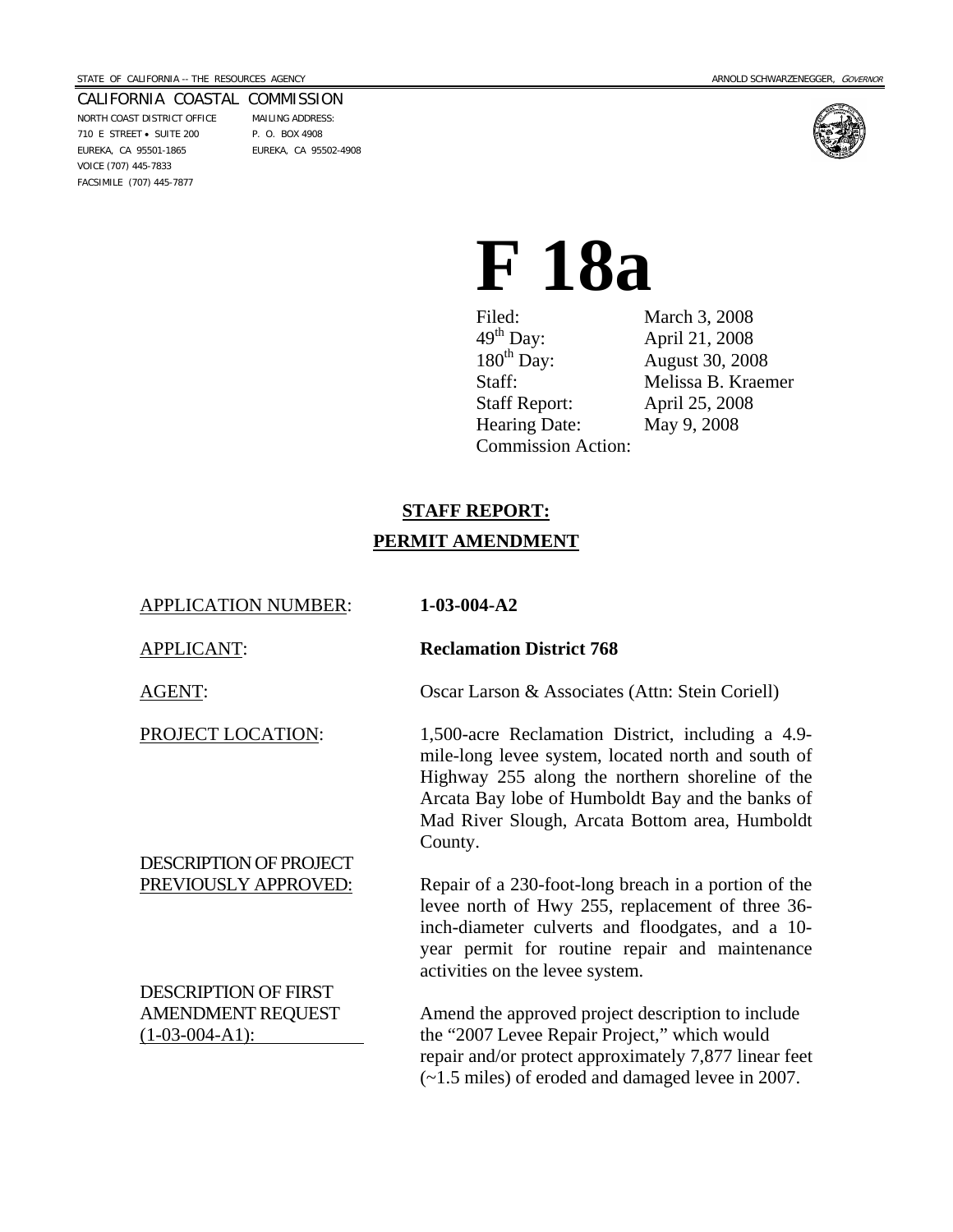CDP Amendment No. 1-03-004-A2 RECLAMATION DISTRICT 768 Page 2

DESCRIPTION OF CURRENT Further amend the approved project description to AMENDMENT REQUEST include the following project components: (1) per-(1-03-004-A2) : manently authorize the repairs that were approved under Emergency Permit Nos. 1-06-044-G, 1-07- 008-G, 1-07-037-G, and 1-07-048-G for repairs and maintenance to approximately 13,115 linear feet of levee along Arcata Bay and Mad River Slough; (2) repair work to Site #9, which includes installation of approximately 600 feet of rock slope protection; (3) minor relocation of a temporary staging area and access route associated with repairs to the Jackson Ranch levee; and (4) amend the crossing method at the ditch crossing located just south of the Humboldt Bay Municipal Water District pipeline along the Mad River Slough from temporary bridge to a temporary culvert and fill crossing.

OTHER APPROVALS: 1) U.S. Army Corps of Engineers Clean Water Act Section 404 Nationwide Permit No. 400663N (authorizes Site #9 repairs) and Individual Permit No. 400235N (authorizes all other repairs)

- 2) North Coast Regional Water Quality Control Board Clean Water Act Section 401 Water Quality Certification No. 1B06068WNHU (authorizes all repairs, including Site #9)
- 3) Humboldt Bay Harbor, Recreation, and Conservation District Administrative Permit No. A-2007-04
- 4) NOAA.-Fisheries Informal Consultation File No. 2007/00730 (April 18, 2007)
- 5) NOAA.-Fisheries Informal Consultation File No. 2007/04970 (August 9, 2007) (for Site #9)
- 6) Fish and Wildlife Service Biological Opinion and Incidental Take Statement File No. 8-14-2006-3050 (April 27, 2007)
- 7) Humboldt County Grading Permit No. 07-0881X6

#### SUBSTANTIVE FILE DOCUMENTS:

- 1) Commission CDP File No. 1-03-004
- 2) Commission CDP File No. 1-03-004-A1
- 3) Commission CDP File No. 1-03-061-G
- 4) Commission CDP File No. 1-03-070-G
- 5) Commission CDP File No. 1-04-017-G
- 6) Commission CDP File No. 1-04-040-G
- 7) Commission CDP File No. 1-04-050-W
- 8) Commission CDP File No. 1-04-060-G
- 9) Commission CDP File No. 1-05-044-G
- 10) Commission CDP File No. 1-06-044-G
- 11) Commission CDP File No. 1-07-008-G
- 12) Commission CDP File No. 1-07-037-G
- 13) Commission CDP File No. 1-07-048-G
- 14) Humboldt County Local Coastal Program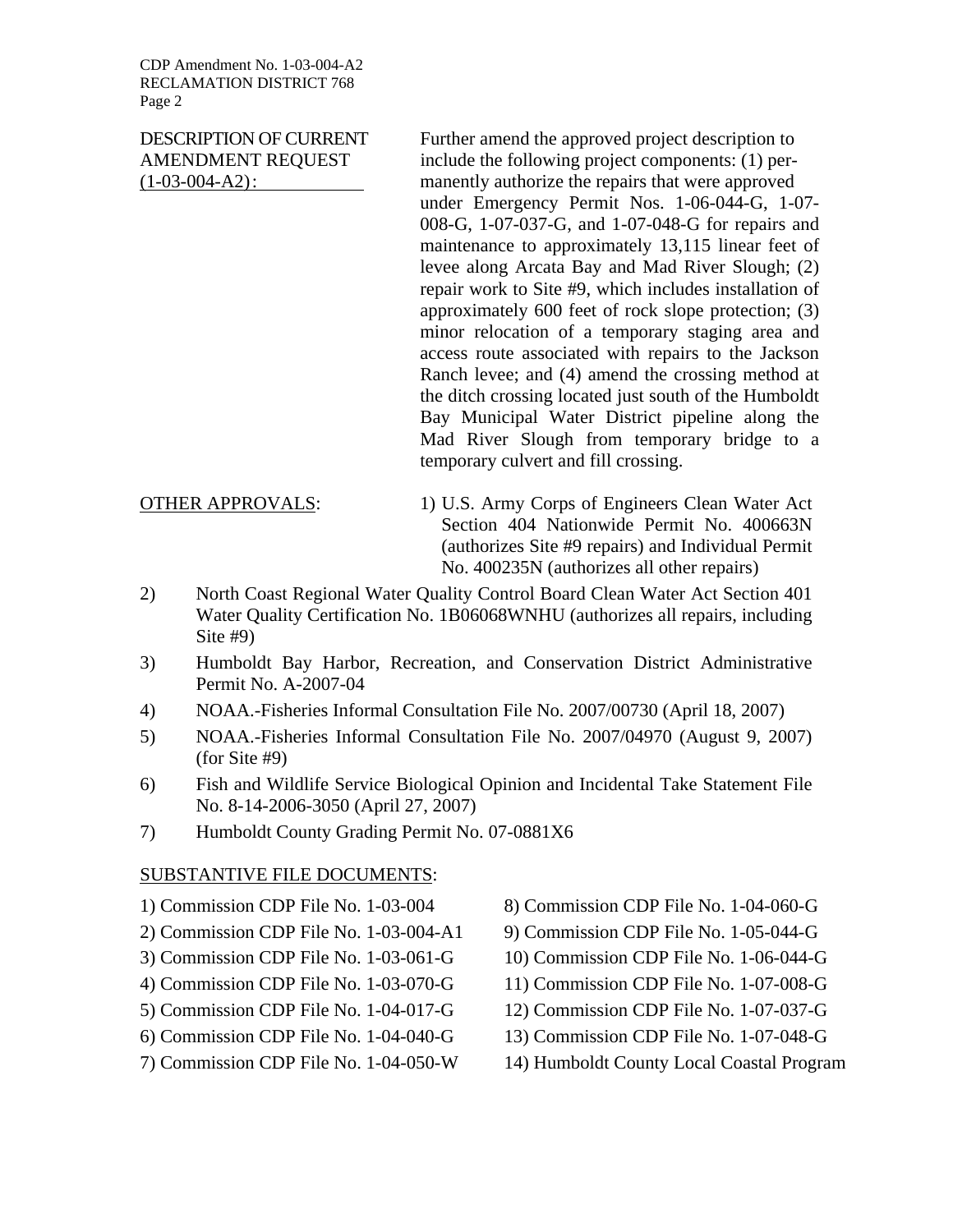#### **SUMMARY OF STAFF RECOMMENDATION**

On March 17, 2005, the Commission approved Coastal Development Permit (CDP) No. 1-03-004 (Reclamation District 768) for repair of a 230-foot-long breach in a portion of the levee north of State Highway 255, replacement of three 36-inch-diameter culverts and floodgates, and a 10-year permit for routine repair and maintenance activities on the levee system. On July 13, 2007 the Commission approved CDP Amendment No. 1-03-004-A1, which authorized repair and maintenance of approximately 7,877 linear feet  $(-1.5 \text{ miles})$ of the applicant's 4.9-mile long levee system including approximately 60 repair sites, each with damage/repairs extending from 10 to 1,520 feet in length. The subject amendment application proposes further changes to the permit as previously amended and permanent authorization of emergency repair work implemented along approximately 11,500 lineal feet of levee under Commission Emergency Permit Nos. 1- 06-044-G and 1-07-008-G.

The methods and protocols proposed under the current application for the most part do not differ significantly from those authorized under the existing permit, and with the attachment of various conditions and minor changes to existing permit conditions, the development authorized by the amended permit would be consistent with the Commission's intent in granting the original permit with conditions to avoid significant adverse impacts to wetland and other ESHA resources. Added special conditions require 1) a specific protocol for installation of the temporary culvert and fill crossing be followed; 2) implementation of Tidewater goby mitigation measures for ongoing repair and maintenance work; 3) implementation of a rare plant mitigation plan for ongoing repair and maintenance work; and 4) recovery and removal of revetment material placed under emergency authorization that has encroached beyond the historic footprint of the levees.

Staff believes that the amended development, as conditioned, is consistent with all Coastal Act Chapter 3 policies.

#### **The Motion to adopt the Staff Recommendation of Approval with Conditions is on Pages 5-6.**

#### **STAFF NOTES:**

\_\_\_\_\_\_\_\_\_\_\_\_\_\_\_\_\_\_\_\_\_\_\_\_\_\_\_\_\_\_\_\_\_\_\_\_\_\_\_\_\_\_\_\_\_\_\_\_\_\_\_\_\_\_\_\_\_\_\_\_\_\_\_\_\_\_\_\_\_\_\_\_

#### **1. Procedural Note**

Section 13166 of the California Code of Regulations states that the Executive Director shall reject an amendment request if: (a) it lessens or avoids the intent of the approved permit; unless (b) the applicant presents newly discovered material information, which he or she could not, with reasonable diligence, have discovered and produced before the permit was granted.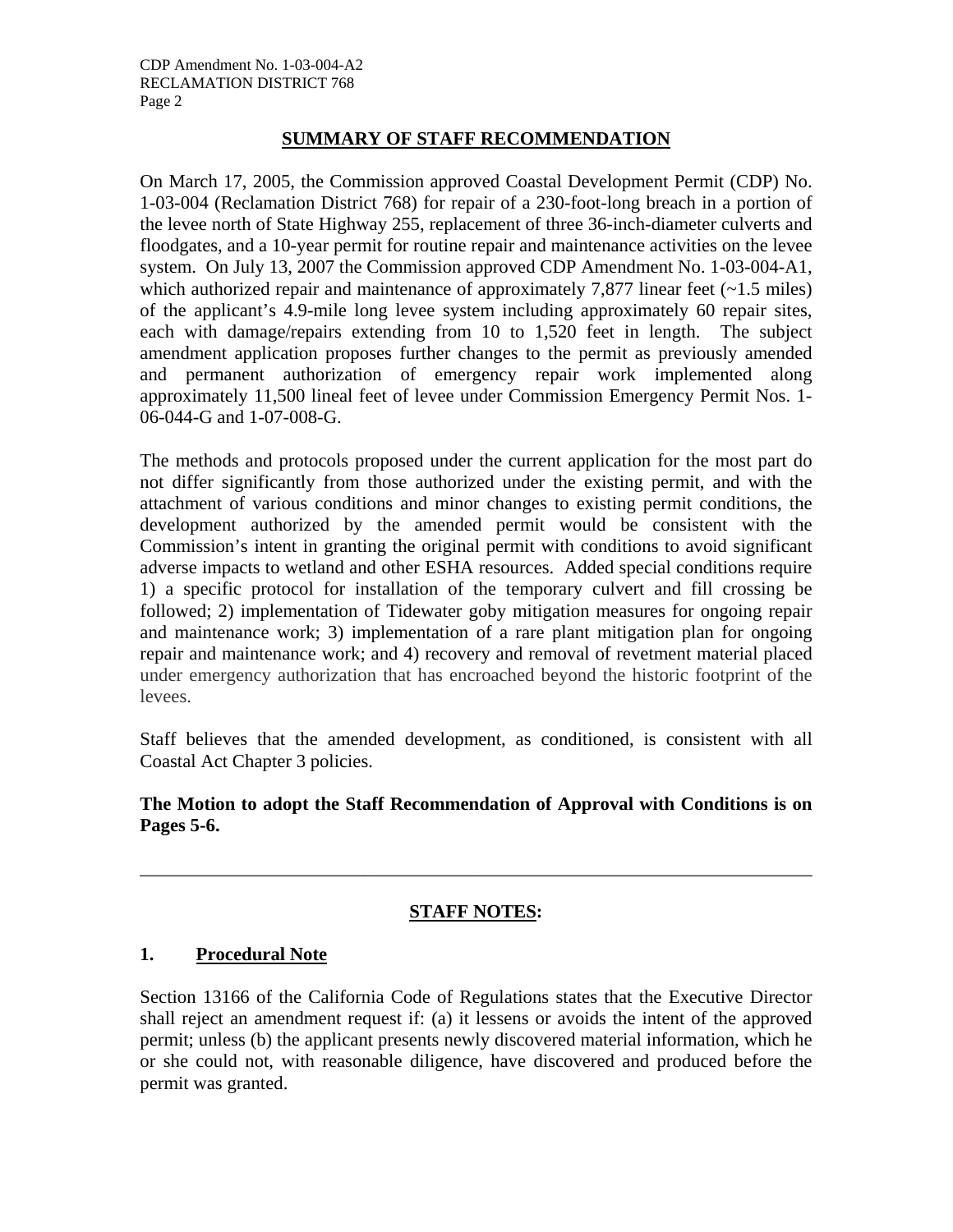On March 17, 2005, the Commission approved Coastal Development Permit (CDP) No. 1-03-004 for repair of a 230-foot-long breach in a portion of the levee north of State Highway 255, replacement of three 36-inch-diameter culverts and floodgates, and a 10 year permit for routine repair and maintenance activities on the levee system. The Commission approved the project with two special conditions. Special Condition No. 1 addresses the length of development authorization (five years with up to one request for an additional five-year period of development authorization). Special Condition No. 2 addresses standards for the repair and maintenance work, including specifications on armoring rock, fill material, placement of materials, revegetation of disturbed areas, spoils disposal, erosion control, spill prevention, no wet season work, no wetland fill, precontractor training, monitoring, annual reports, and annual inspections.

On July 13, 2007, the Coastal Commission approved CDP Amendment No. 1-03-004-A1, which authorized implementation of the "2007 Levee Repair Project," including repair and/or protection of 7,877 linear feet  $(-1.5 \text{ miles})$  of the 4.9-mile long levee system including approximately 60 repair sites with damage extending from 10 to 1,520 feet in length. In its approval of the permit amendment, the Commission modified and reimposed Special Condition Nos. 1 and 2 of the original permit. Additionally, the Commission added Special Condition Nos. 3 through 11, which pertain specifically to the "2007 Levee Repair Project" and address construction standards, erosion control procedures, debris disposal, and measures to protect rare plants, tidewater goby, and archaeological resources, among others.

The current permit amendment request includes the following project components: (1) permanently authorize the repairs that were approved under Emergency Permit Nos. 1- 06-044-G and 1-07-008-G for repairs and maintenance to approximately 11,500 lineal feet of levee along Arcata Bay and Mad River Slough; (2) minor relocation of a temporary staging area and access route associated with repairs to the Jackson Ranch levee; and (3) amend the crossing method at the ditch crossing located just south of the Humboldt Bay Municipal Water District pipeline along the Mad River Slough from temporary bridge to a temporary culvert and fill crossing.

In approving the original levee repair project, the Commission attached a condition limiting the time period during the year when repairs could be performed to dry season months. The emergency repairs performed under Emergency Permit No. 1-06-044-G and 1-07-008-G required work outside of the work window required by CDP No. 1-03-004, as the work needed to be performed to avoid catastrophic breaches in the levees after the levee system had been severely compromised during a severe storm in the winter of 2005-2006. The new storm damage and the need for immediate repairs constitutes newly discovered material information that could not have been known when CDP No. 1-03- 004 was granted in the spring of 2005.

In approving temporary staging areas and access routes under CDP Amendment No. 1- 03-004-A1 for the large volume of repairs to be performed under the "2007 Levee Repair Project," the Commission approved the permit amendment on the basis that the project as amended would minimize wetland fill associated with the staging areas and access routes.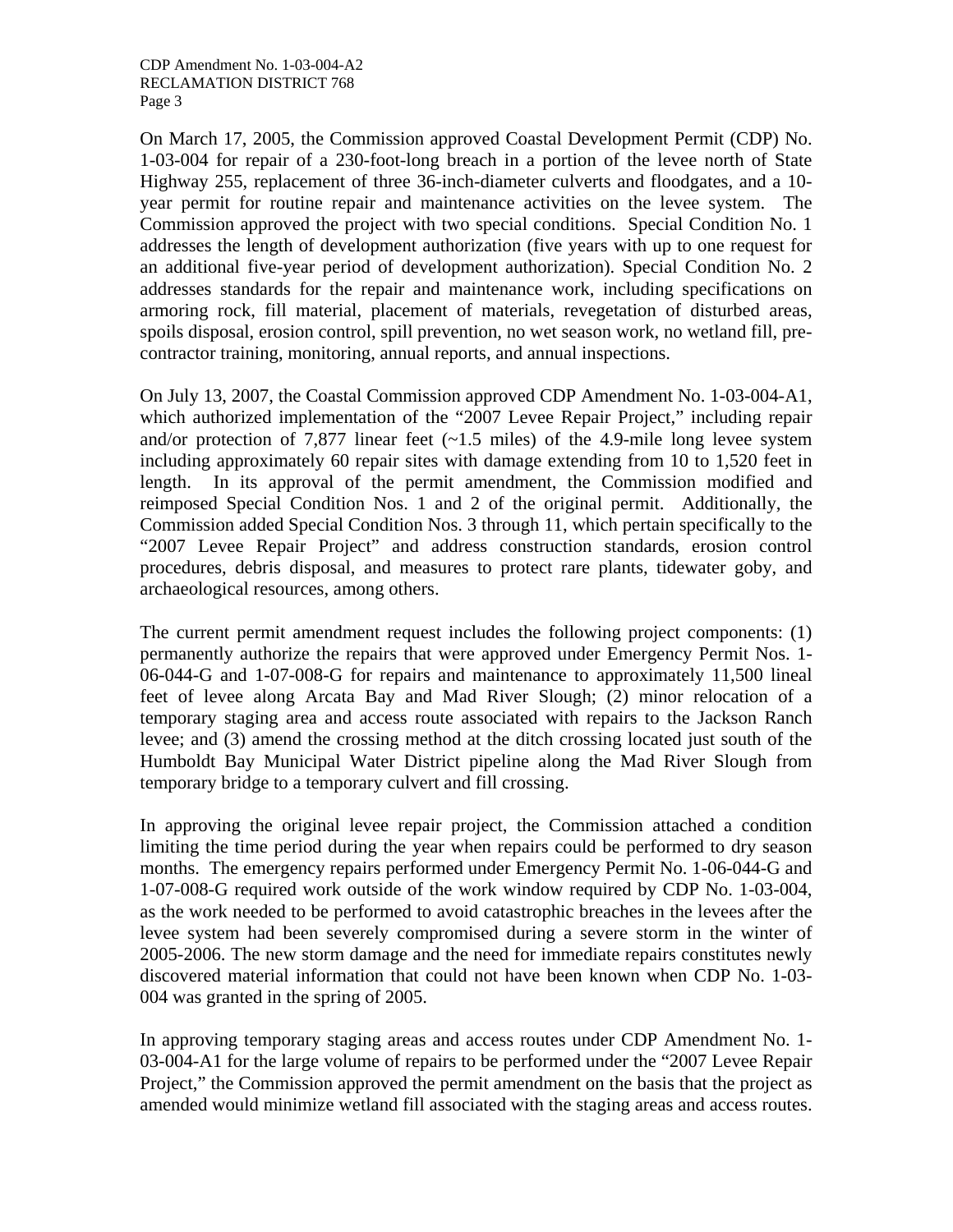The proposed relocation of a temporary staging area and access route associated with the repairs of the Jackson Ranch levee along Mad River Slough under the current amendment request is consistent with the Commission's intent in granting CDP Amendment No. 1- 03-004-A1 in that the relocated staging area and access route will result in no greater amount of wetland fill.

The current amendment request necessitates changes to both the original permit conditions that relate to ongoing repair and maintenance activities and the first permit amendment that pertains to the "2007 Levee Repair Project," which has not yet been implemented and is now planned for the 2008 construction season. The proposed use of temporary culverts and fill for crossing the inboard ditch just south of the Humboldt Bay Municipal Water District (HBMWD) pipeline conflicts with the conditions of the original permit, as both the original permit and the first permit amendment required bridging of inboard ditches rather than the use of temporary culverts and fill for crossing purposes. However, since approval of the original permit, the applicant's engineers have performed a detailed survey of soil conditions at the approved ditch crossing just south of the pipeline and determined that due to the load bearing capacity of the soils around this crossing, use of temporary culverts and fill is the only feasible crossing alternative at this location. Furthermore, staff believes that with the attachment of the modified or new conditions described below, the development authorized by the amended permit would be consistent with the Commission's intent in granting the original permit with conditions to avoid significant adverse impacts to wetland and other ESHA resources:

- Modify and reimpose Special Condition Nos. 2-I, 3-B, and 6-C to allow for use of temporary culverts and fill at the single crossing location located just south of the HBMWD pipeline.
- Modify and reimpose Special Condition No. 2-N to require implementation of Tidewater goby mitigation measures for ongoing repair and maintenance activities.
- Modify and reimpose Special Condition No. 2-O to require a rare plant management plan be submitted to the Executive Director prior to commencement of ongoing repair and maintenance activities near known rare plant ESHA.
- Add Special Condition No. 12 to require a rare plant management plan be submitted to the Executive Director prior to commencement of construction near known rare plant ESHA.
- Add Special Condition No. 13 to require recovery and removal of revetment material placed under emergency authorization that has encroached beyond the historic footprint of the levees.

The portion of the permit amendment request seeking permanent authorization of the repairs performed on a temporary basis during the rainy period of the year avoided the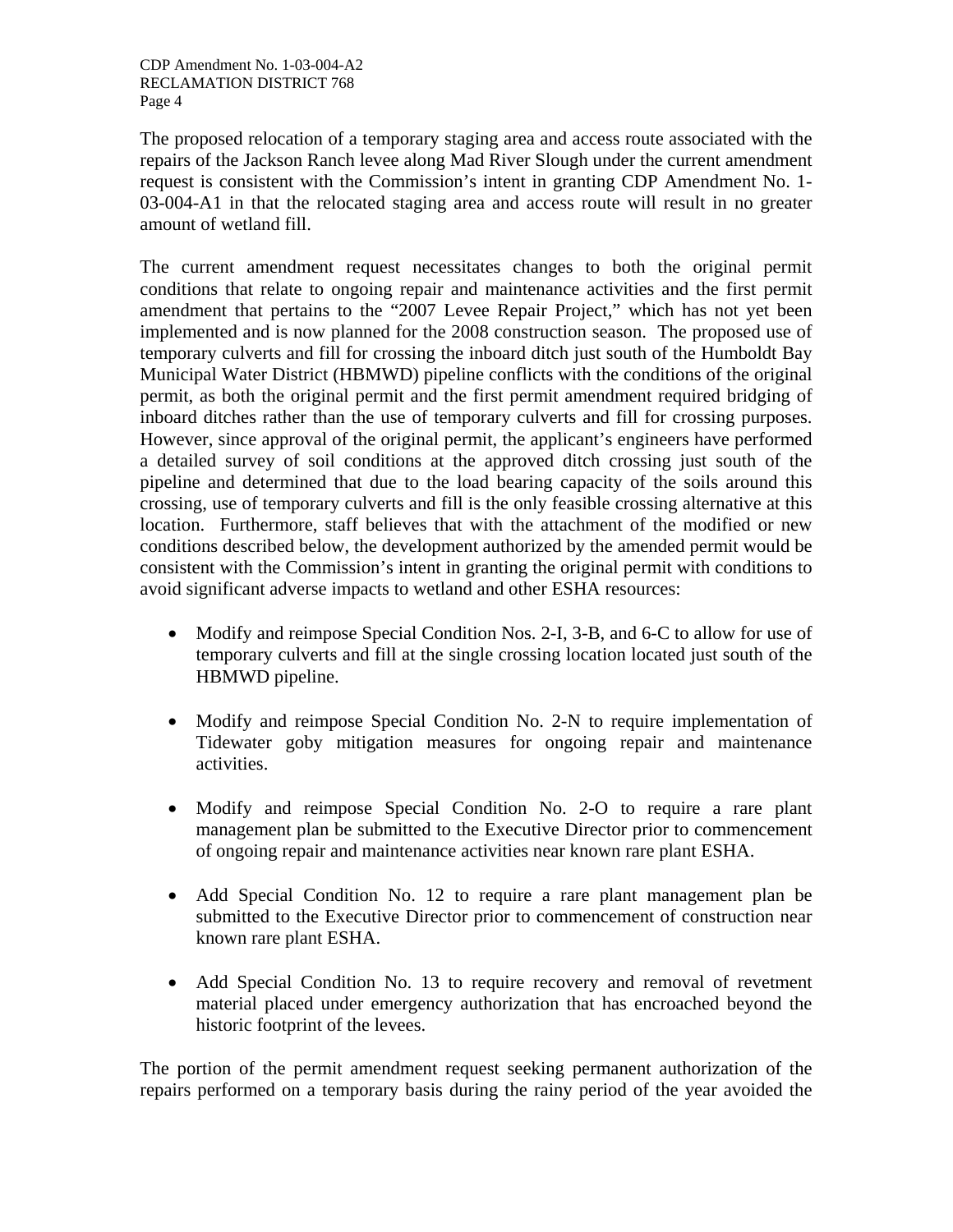intent of the Commission's action on CDP No. 1-03-004 to limit the time period of work to the dry period of the year. In addition, the portion of the permit amendment request seeking modification of the crossing of the ditch just south of the HBMWD pipeline to allow a culvert crossing conflicts with the intent of the Commission's action on the original permit to limit such crossings to bridges. However, the Executive Director finds that the applicant has presented newly discovered material information that could not have been known when CDP No. 1-03-004 was originally granted, allowing these portions of the amendment request to be accepted despite conflicts with the intent of the original permit. In all other respects, the Executive Director has determined that the proposed amendment as conditioned would not lessen or avoid the intent of the approved permit. Therefore, the Executive Director has accepted the amendment request for processing.

# **1. Commission Jurisdiction and Standard of Review**

The proposed development will be conducted on levees located within state tidelands and public trust lands in Humboldt County. Pursuant to Section 30519 of the Coastal Act, the Coastal Commission retains jurisdiction over the review and issuance of Coastal Development Permits in these areas even though the County of Humboldt has a certified Local Coastal Program. The standard of review for projects located in the Commission's original jurisdiction is Chapter 3 of the Coastal Act.

# **2. Scope**

This staff report addresses only the coastal resource issues affected by the proposed permit amendment, provides recommended special conditions to reduce and mitigate significant impacts to coastal resources caused by the development, as amended, in order to achieve consistency with the Coastal Act, and provides findings for conditional approval of the amended development. All other analysis, findings, and conditions related to the originally permitted development and CDP Amendment No. 1-03-004-A1, except as specifically affected by the current permit amendment request and addressed herein, remain as stated within the original permit approval adopted by the Commission on March 17, 2005 attached as Exhibit No. 8, and in the staff recommendation for CDP Amendment No. 1-03-004-A1 adopted by the Commission on July 13, 2007 attached as Exhibit No. 9.

\_\_\_\_\_\_\_\_\_\_\_\_\_\_\_\_\_\_\_\_\_\_\_\_\_\_\_\_\_\_\_\_\_\_\_\_\_\_\_\_\_\_\_\_\_\_\_\_\_\_\_\_\_\_\_\_\_\_\_\_\_\_\_\_\_\_\_\_\_\_\_\_

# **I. MOTION, STAFF RECOMMENDATION, AND RESOLUTION:**

The staff recommends that the Commission adopt the following resolution:

#### **Motion:**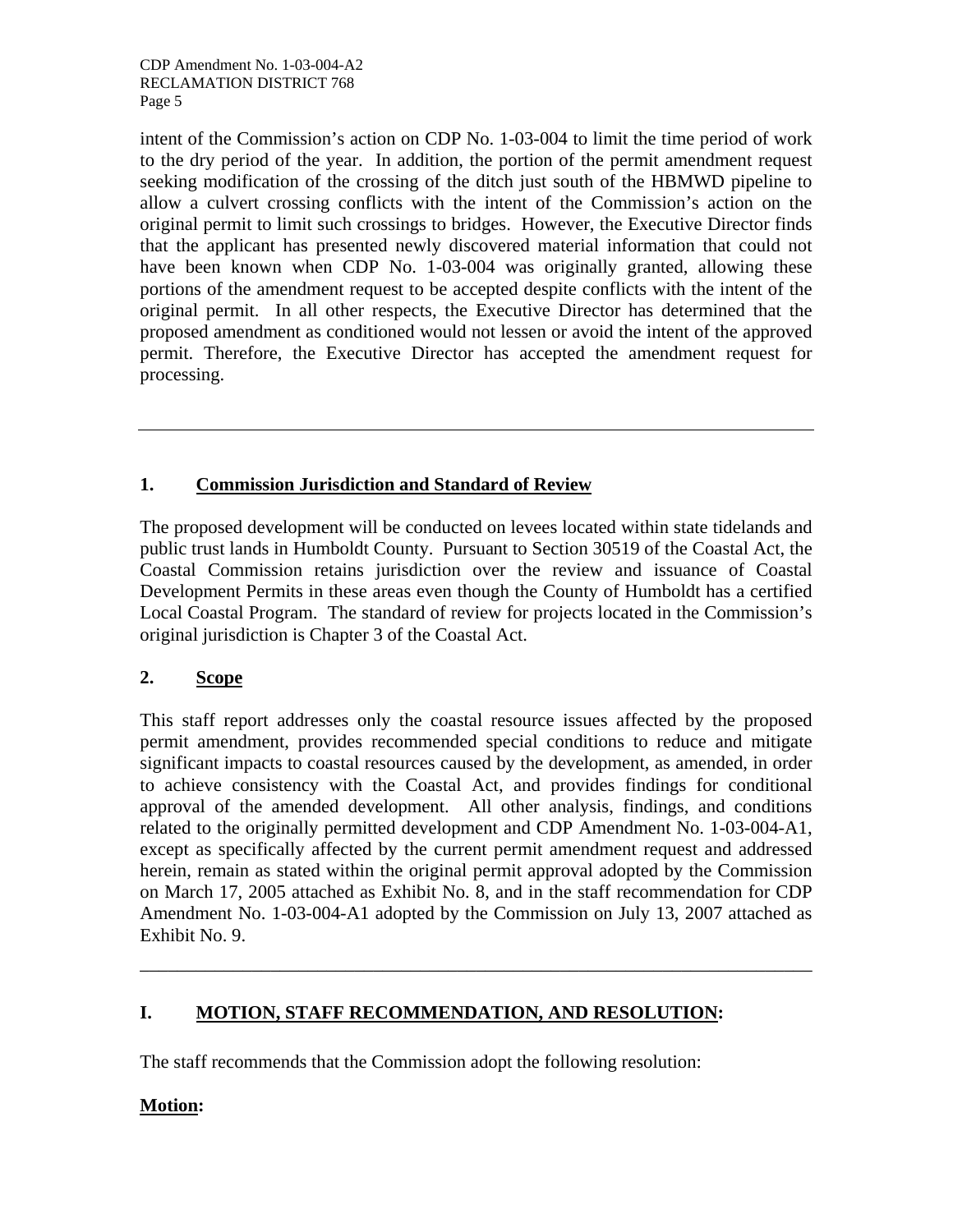*I move that the Commission approve the proposed amendment to Coastal Development Permit No. 1-03-004-A1 pursuant to the staff recommendation.* 

#### **Staff Recommendation of Approval:**

Staff recommends a **YES** vote. Passage of this motion will result in approval of the permit amendment as conditioned and adoption of the following resolution and findings. The motion passes only by affirmative vote of a majority of the Commissioners present.

#### **Resolution to Approve with Conditions:**

The Commission hereby approves the proposed permit amendment and adopts the findings set forth below, subject to the conditions below, on the grounds that the development with the proposed amendment, as conditioned, will be in conformity with the Chapter 3 policies of the Coastal Act. Approval of the permit complies with the California Environmental Quality Act because all feasible mitigation measures and alternatives have been incorporated to substantially lessen any significant adverse impacts of the development on the environment.

# **II.** STANDARD CONDITIONS: See Attachment A.

#### **III. SPECIAL CONDITIONS:**

Note: The original permit contained two special conditions (Special Condition Nos. 1) and 2), both of which were modified and reimposed as conditions of CDP Amendment No. 1-03-004-A1. Additionally, CDP Amendment No. 1-03-004-A1 added new Special Condition Nos. 3 through 11.

Special Condition Nos. 2, 3, 4, 6, and 9 of CDP Amendment No. 1-03-004-A1 are modified and reimposed as conditions of this permit amendment and remain in full force and effect. Special Condition Nos. 1, 5, 7, 8, 10, and 11 are reimposed as conditions of CDP Amendment No. 1-03-004-A2 without any changes and remain in full force and effect. Special Condition Nos. 12 and 13 are new special conditions added to CDP Amendment No. 1-03-004-A2. For comparison, the text of the conditions of both the original permit and the first permit amendment are included in Exhibit Nos. 8 and 9, respectively.

Deleted wording within the modified special conditions is shown in strikethrough text, and new condition language appears as **bold double-underlined** text.

2. Standards for Repair and Maintenance Work for Ongoing Routine Repair and Maintenance Authorized by CDP 1-03-004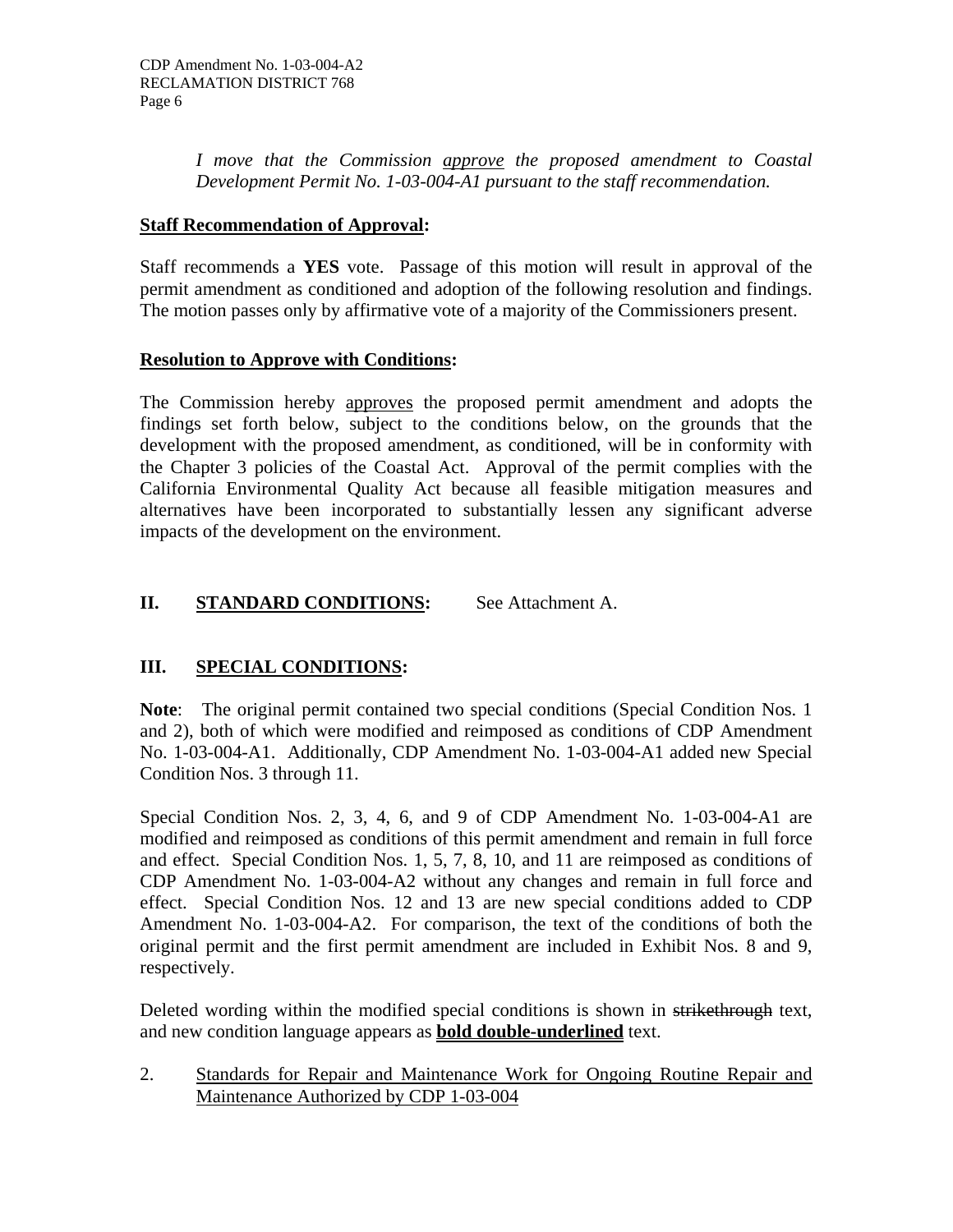The permittee shall undertake all development authorized by this amended permit, other than the development authorized by Amendment No. 1-03-004-A1 for the 2007 Levee Repair Project, in accordance with the following standards:

- A. Armoring Rock: All new revetment material to be used shall consist of either clean quarry rock or concrete rubble materials that are free of asphalt and waste materials. The revetment materials shall not be greater than three feet in any one direction or smaller than one cubic foot in size except for the Light Class RSP placed between the RSP fabric and the exposed armoring rock. All exposed reinforcement bar shall be removed prior to installation of any concrete rubble riprap. No rock shall be placed outside of the existing footprint of the levee system.
- B. Fill Material: Only dry, clean fill may be used for levee repairs and must be free of debris (vegetation, asphalt etc.). Fill material shall be stockpiled outside of seasonal wetlands or transitional agricultural lands. No fill shall be placed outside of the existing footprint of the levee system.
- C. Placement of Materials: Materials placed on the levees to be repaired, including all riprap, shall not extend into the slough or Arcata Bay beyond the footprint of the levee as it existed before the repair. The determination of the location of the front of the levee shall be made through a 'string line' method, whereby the portions of the levee that are not in need of repair or restoration on each side of the areas that is in need of repair shall be used to determine the maximum extent of the repair. Revetment material shall not be end-dumped, but placed in an interlocking fashion along the levee face to avoid spreading beyond the former footprint of the levee and to provide a structurally integrated revetment.
- D. Revegetation of Disturbed Areas: When repair and maintenance activities disturb more than 100 square feet of area within the existing footprint of the levee, the disturbed area shall, immediately upon completion of the repair and maintenance activity, be revegetated with appropriate native plants. Naturalized plants, approved by the Department of Fish & Game, may be used to revegetate the upland portions of the site.
- E. Disposal of Excess Material and Vegetation: All construction debris and cut vegetation, except grass clippings from mowing the top of the levee, shall be removed from the site and disposed of only at an authorized disposal site. Side casting of such material or placement of any such material within Arcata Bay, Mad River Slough, any wetland area including the grazed seasonal wetlands inboard of the levees is prohibited.
- F. Installation of Silt Fences: Silt fences or equivalent devices shall be installed along the perimeter of each repair site prior to the placement of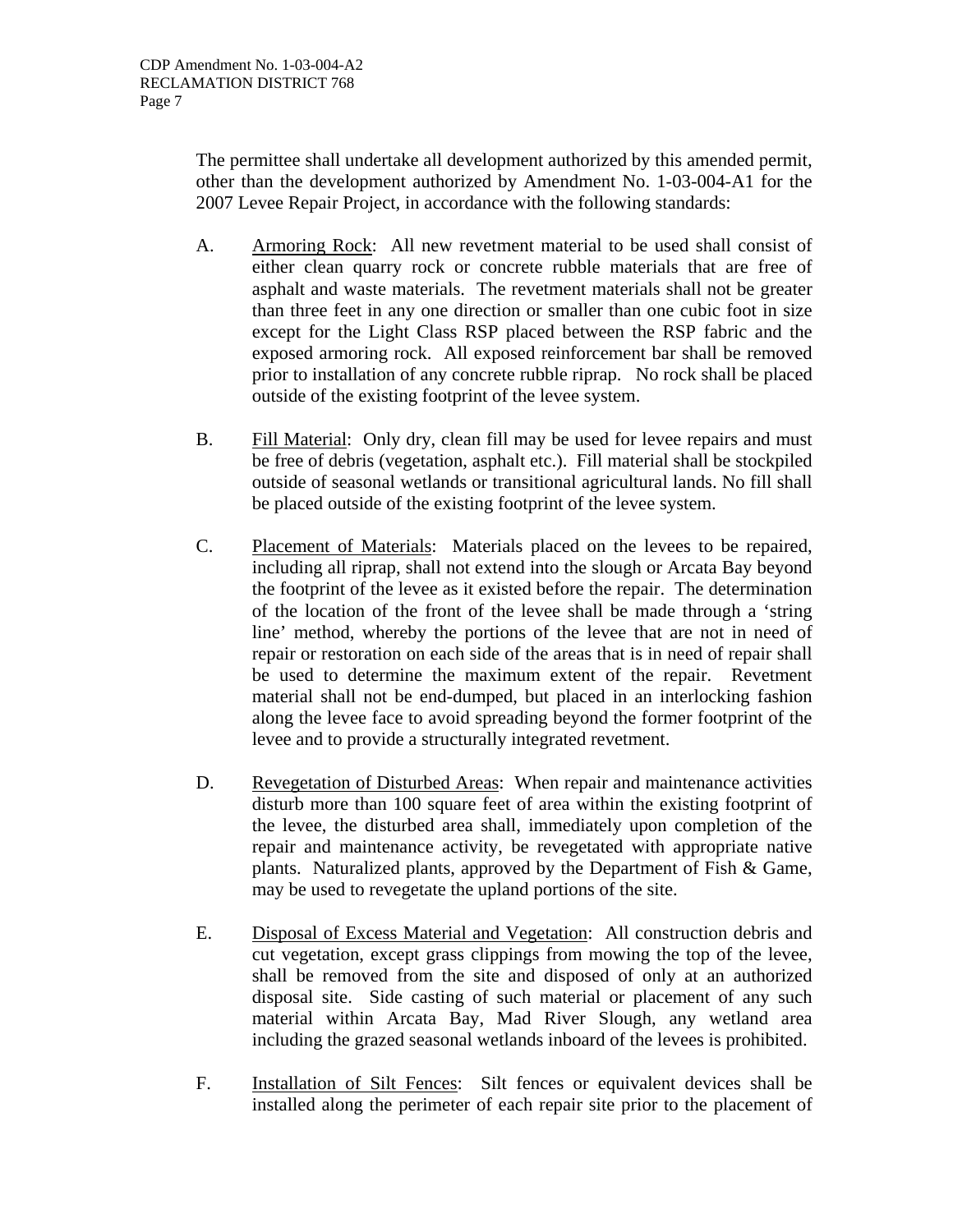any fill materials to reduce the discharge of fill materials and sediment laden runoff into Arcata Bay, Mad River Slough, or the wetlands on the inboard sides of the damaged levees. The installed silt fences or equivalent devices shall be maintained during project construction and removed upon completion of the project.

- G. Spill Prevention: To prevent and address spills of equipment fuels, lubricants, and similar materials, the repair work shall incorporate the following measures: (a) no equipment fueling shall occur on the site or elsewhere along the levees; (b) all equipment used during construction shall be free of oil and fuel leaks at all times; (c) oil absorbent booms and/or pads shall be on site at all times during project construction and deployed if necessary in the event of a spill; and (d) all spills shall be reported immediately to the appropriate public and emergency services response agencies.
- H. Wet Season Work Prohibited: Repair and maintenance activities authorized by this permit shall only be performed during the dry season (April 15 to October 15).
- I. No Wetland Fill: No permanent or temporary fill of tidal wetlands or of the inboard ditch or any other seasonal wetland is allowed by this permit**, except for the inboard ditch crossing located just south of the Humboldt Bay Municipal Water District Pipeline on Mad River Slough. At this crossing only, a temporary culvert and fill crossing consisting of plastic culverts and hay bales may be used in accordance with "Scenario 3" of the August 13, 2007 letter to Coastal Commission staff from Oscar Larson & Associates Project Manager Michael Hollrigel (Exhibit No. 5). The temporary culvert and fill crossing shall be completely removed within 10 days of completion of construction activities for each occurrence of levee repair in the vicinity of the crossing. All other Dd**itch crossings must be accomplished by temporary bridging that must be removed within one week of completion of work on that portion of the levee served by the bridge.
- J. Pre-construction Contractor Training: Prior to the commencement of any repair and maintenance activities authorized by this permit which have not yet been undertaken, the Applicant shall ensure that the Contractor understands and agrees to observe the standards for work outlined in this permit and in the detailed project description included as part of the Applicants submittal and as revised by these conditions.
- K. Monitoring: Repair and maintenance activities shall be monitored by a qualified Civil Engineer, or equivalent expert, during the dry season no less frequently than every three months to ensure that work performed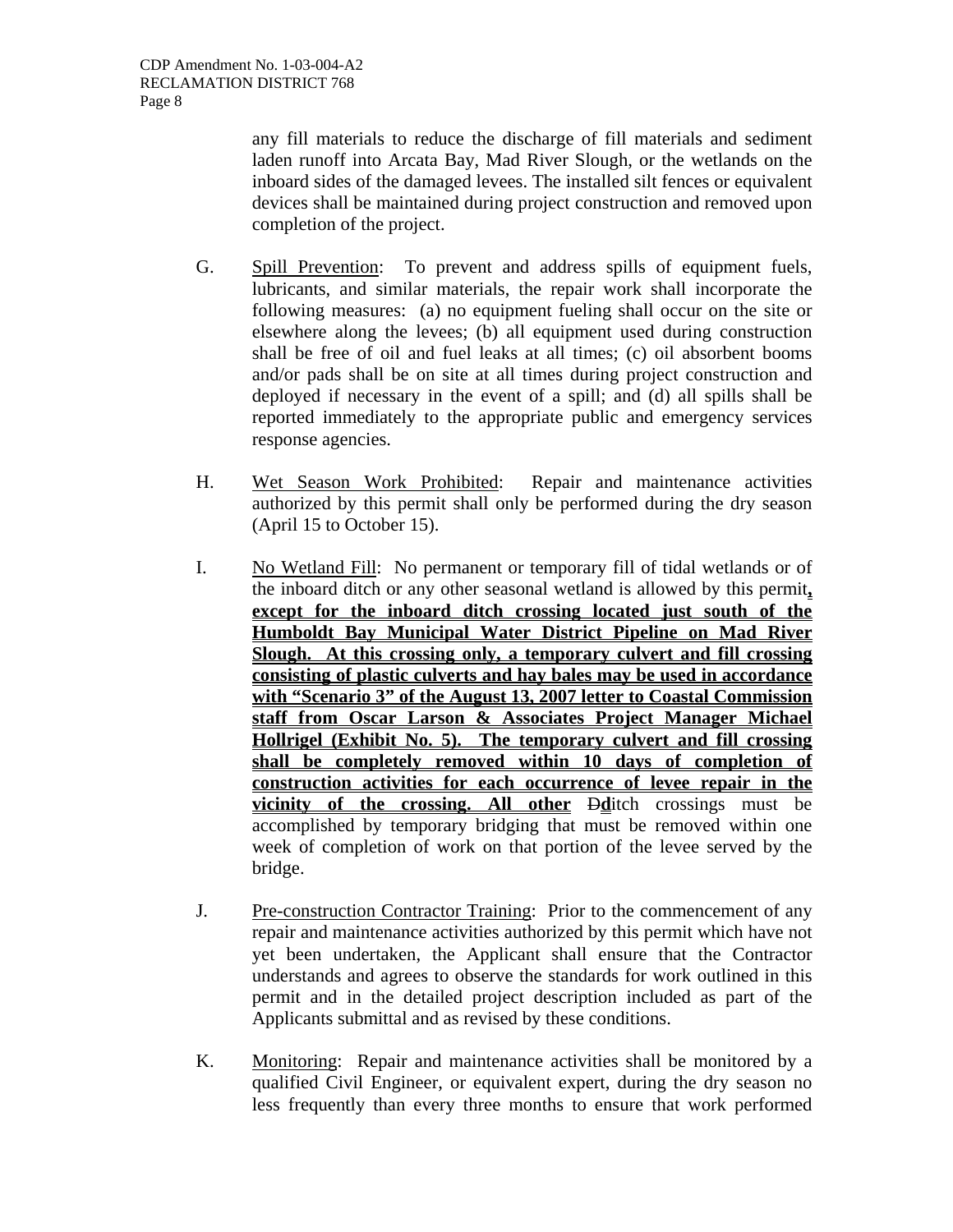under this permit is consistent with the terms of the permit. The Monitor shall have the authority to stop work and to recommend remediation of ongoing work in order to comply with the terms and conditions of this permit.

- L. Annual Reports: The Applicant shall submit an annual report to the Executive Director by November 15 annually for the life of the permit. The report shall describe the repair and maintenance activities completed during the reporting period and identify potential activities for the coming year.
- M. Annual Inspection: The levee system shall be inspected by a qualified Civil Engineer or equivalent, to identify areas where repair and maintenance work will be needed within the coming year. The location and type of work needed shall be described in a written report. The Engineers report shall be submitted to the Reclamation Board of Directors, the district's biologist and to the Executive Director. The report is due annually on November 15. If, based on this report, the biologist identifies any work areas that are within potential habitat areas, the biologist shall survey those areas for the presence of Point Reyes Bird's Beak or Humboldt Bay Owl's Clover. If either of these species is found in the area scheduled for disturbance, the plants shall be avoided.

#### **N. Implementation of Tidewater Goby Mitigation Measures for Ongoing Repair and Maintenance Activities:**

**The permittee shall undertake all development in accordance with the following protocols to ensure minimization of impacts to Tidewater goby and Tidewater goby proposed critical habitat:**

- **1. Effective and appropriate erosion control devices shall be used in accordance with all repair work at all times; any erosion control devices used are temporary and shall be removed upon completion of project activities;**
- **2. Any material that slips beyond the levee configuration into the mudflats outside the levee or the inboard borrow ditch and associated wetland channels shall be removed to staging areas and/or hauled off site;**
- **3. The permittee shall use only the temporary bridge design for temporary ditch crossings, as depicted in Figure 8 of Exhibit No. 3 of the June 29, 2007 staff report for CDP Amendment No. 1-03-004-A1, except for the inboard ditch crossing located just south of the Humboldt Bay Municipal Water District Pipeline on Mad River Slough. At this crossing only, a**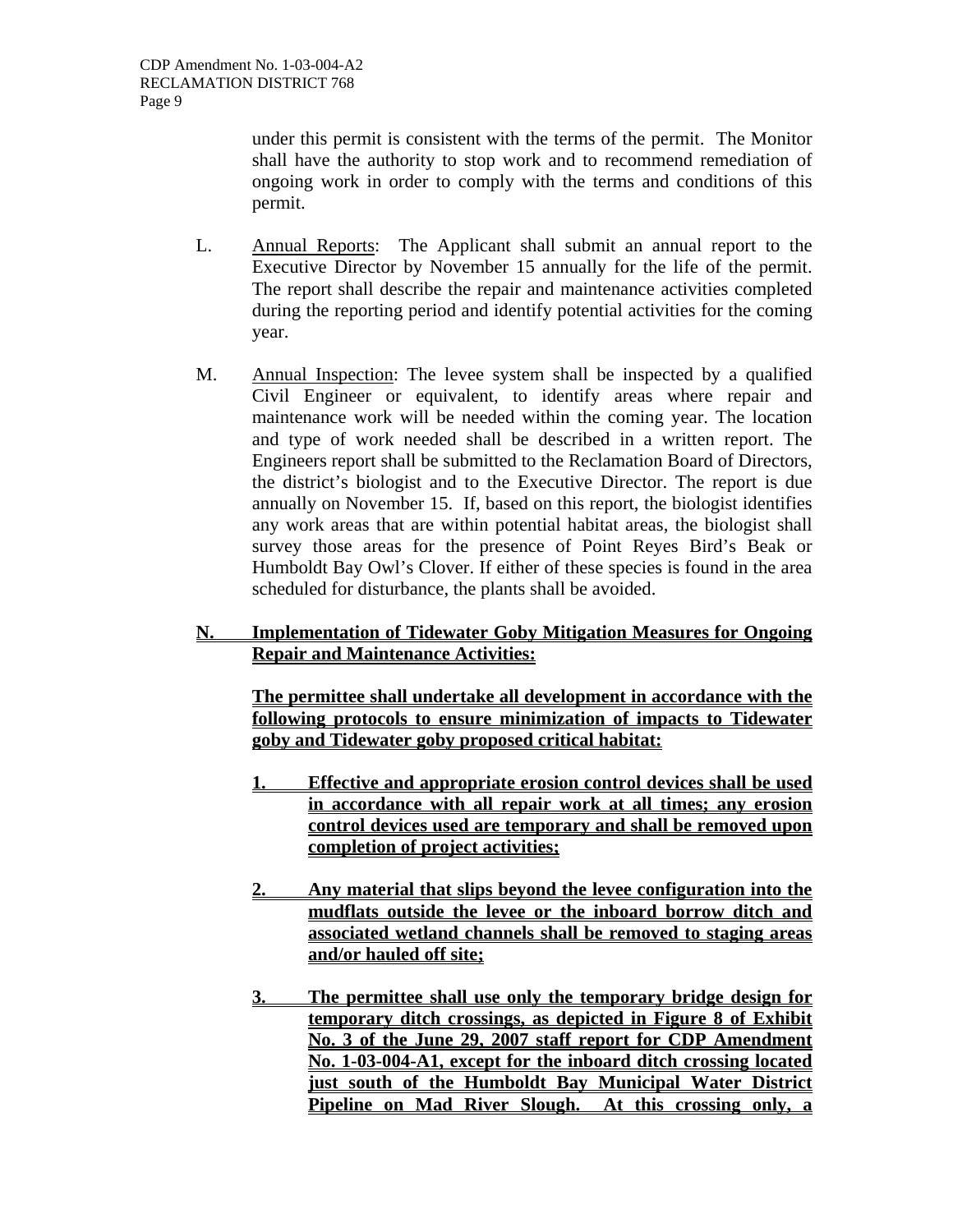**temporary culvert and fill crossing consisting of plastic culverts and hay bales may be used in accordance with "Scenario 3" of the August 13, 2007 letter from Oscar Larson & Associates Project Manager Michael Hollrigel (Exhibit No. 5). The temporary culvert and fill crossing shall be completely removed within 10 days of completion of construction activities for each occurrence of levee repair in the vicinity of the crossing. No culverts or fill shall be placed in any other ditches for temporary crossing purposes. Any temporary bridge crossing shall remain in place for no more than 90 days maximum.**

- **4. Prior to construction of any temporary ditch crossing, Tidewater gobies shall be excluded from the areas of impact by using seine netting stretching from substrate to water surface and bank to bank. The netting must be a knotless mesh of no greater than 0.125-inch openings in the largest dimension. Netting shall be deployed in such a way that it excludes gobies from the construction area and keeps them from entering the construction zone until the structure is in place and all work within the wetted channels for the purpose of constructing the crossing has been completed. The results of fish exclusion efforts shall be reported to the U.S. Fish and Wildlife Service, the U.S. Army Corps of Engineers, and any other relevant agencies.**
- **O. Rare Plant Mitigation Plan for Ongoing Repair and Maintenance Activities**
	- **1. PRIOR TO THE COMMENCEMENT OF CONSTRUCTION OF THE INITIAL REPAIR WORK AUTHORIZED BY THIS PERMIT AS AMENDED ON THE JACKSON RANCH LEVEE OR ON THE ARCATA BAY LEVEE EAST OF REPAIR SITE #58, the permittee shall submit a plan for the review and approval of the Executive Director for the dispersal of seed from individual specimens of Humboldt Bay owl's clover (Castilleja ambigua ssp. humboldtiensis), Point Reyes bird's-beak (Cordylanthus maritimus ssp. palustris), and Western sand-spurrey (Spergularia canadensis) growing in the project area to adjacent salt marsh habitat.**
		- **a. The plan shall demonstrate that:**
			- **(1) No construction activities shall occur in the affected areas until after all Humboldt Bay owl's clover, Point**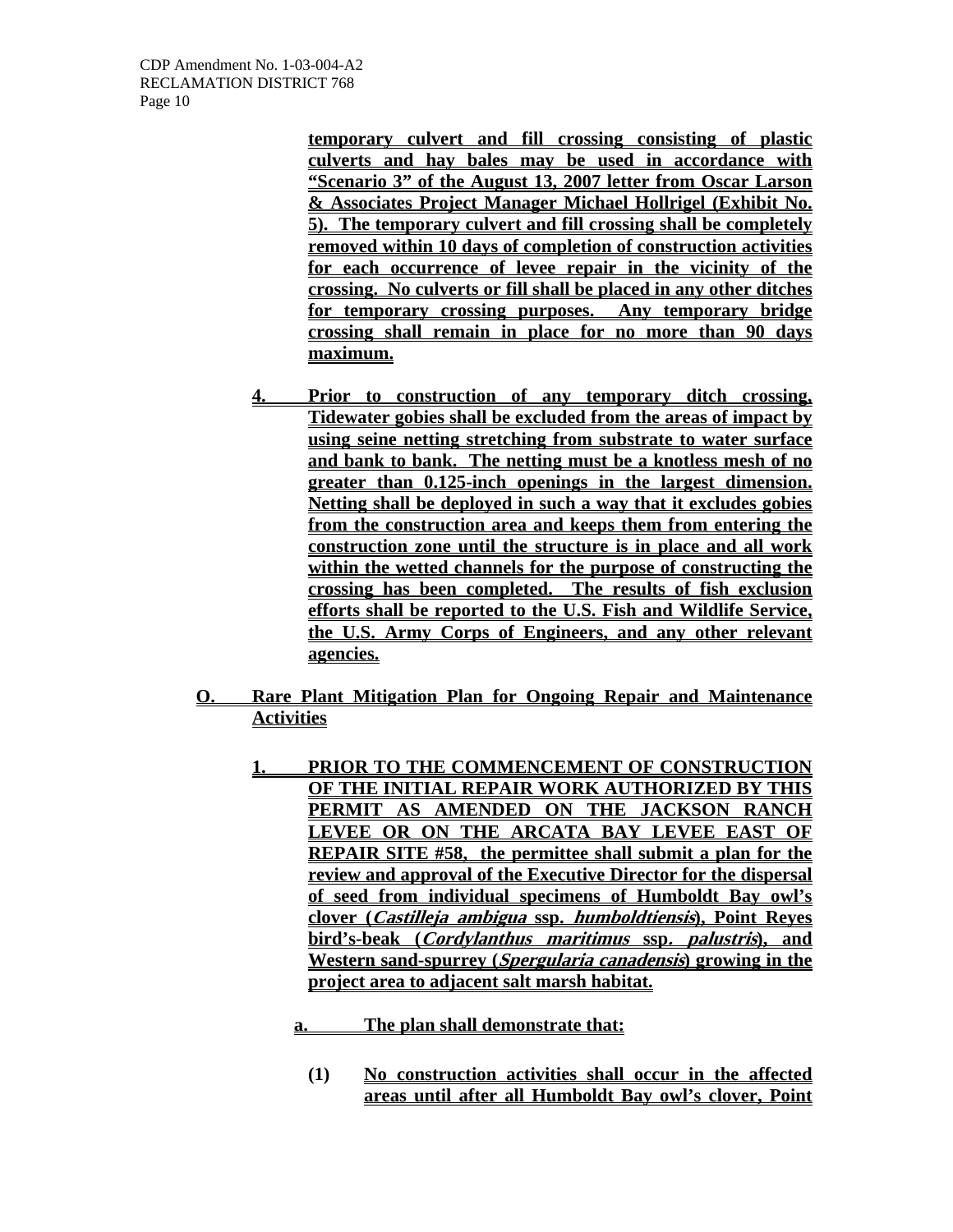**Reyes bird's beak, and Western sand-spurrey plants have set seed, as determined by a qualified botanist;**

- **(2) If any rare plants are located in areas of potential impact, a qualified botanist shall collect and conserve all seed of the affected individuals to be distributed as appropriate in a suitable habitat nearest to where the seed was collected that already contains Humboldt Bay owl's clover, Point Reyes bird's beak, and/or Western sand-spurrey; and**
- **(3) Collected seed shall be distributed into the identified habitat areas at the phenologically appropriate time, as determined by the qualified botanist.**
- **b. The plan shall include at a minimum the following components:**
	- **(1) Seasonally appropriate botanical surveys conducted by a qualified botanist for Humboldt Bay owl's clover, Point Reyes bird's beak, and Western sand-spurrey that indicates the number of rare plants located on the levee system in the areas of potential impact;**
	- **(2) A map that locates the affected areas of levee construction relative to the habitat area where seed will be distributed; and**
	- **(3) A narrative that describes the seed collection and distribution program and methods, identifies the habitats that will receive the seeds to be dispersed and why the receiver sites were selected, and discusses the phenologically appropriate time for distribution of the seed.**
- **2. The permittee shall undertake development in accordance with the approved final plan. Any proposed changes to the approved final plan shall be reported to the Executive Director. No changes to the approved final plan shall occur without a Commission amendment to this coastal development permit unless the Executive Director determines that no amendment is legally required.**
- **P. Area of Archeological Significance**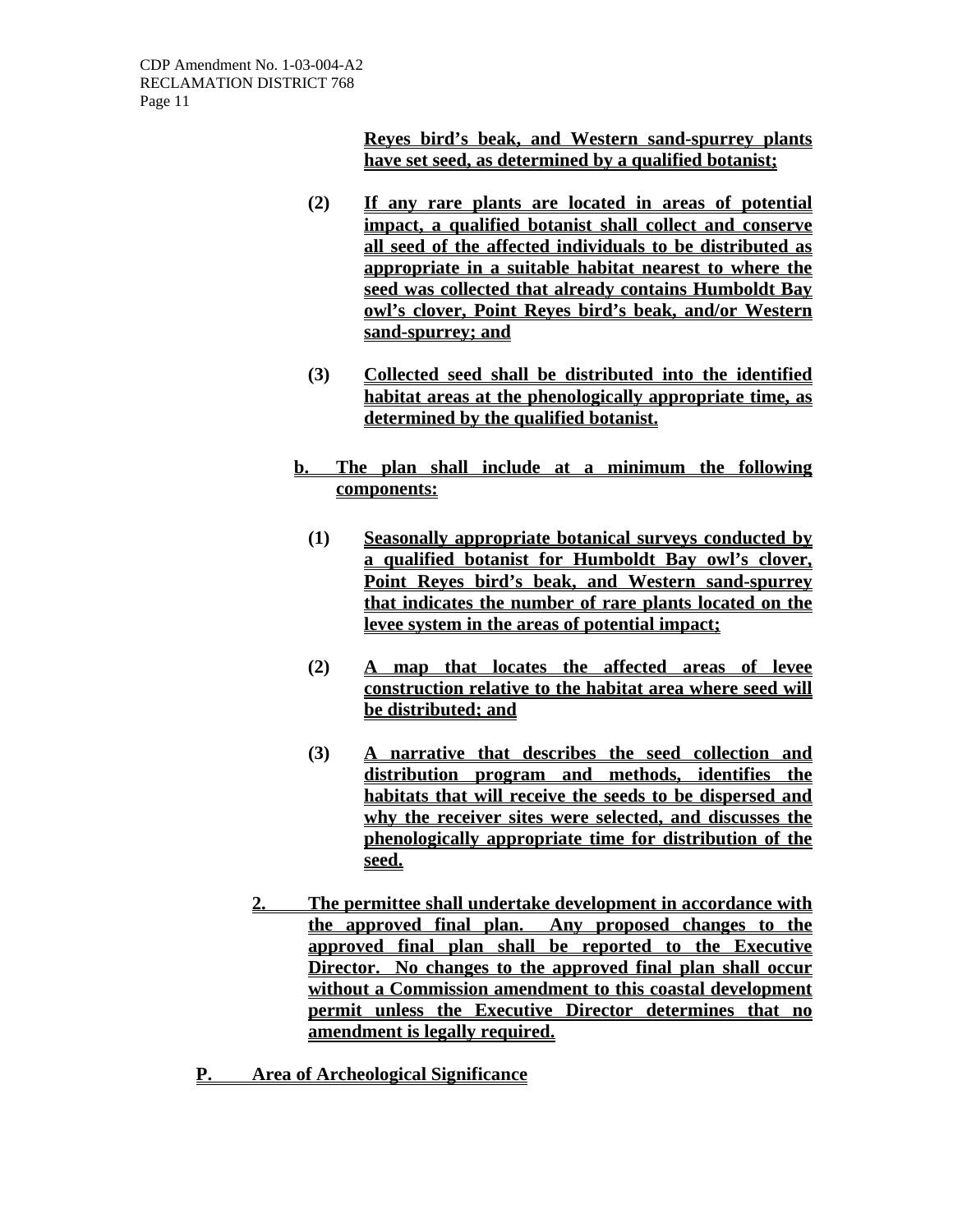- **1. If an area of historic or prehistoric cultural resources or human remains are discovered during the course of repair work, all construction shall cease and shall not recommence except as provided in subsection (2) hereof, and a qualified cultural resource specialist shall analyze the significance of the find.**
- **2. A permittee seeking to recommence construction following discovery of the cultural deposits shall submit an archaeological plan for the review and approval of the Executive Director.**
	- **(a) If the Executive Director approves the Archaeological Plan and determines that the Archaeological Plan's recommended changes to the proposed development or mitigation measures are de minimis in nature and scope, construction may recommence after this determination is made by the Executive Director.**
	- **(b) If the Executive Director approves the Archaeological Plan but determines that the changes therein are not de minimis, construction may not recommence until after an amendment to this permit is approved by the Commission.**
- 3. Standards for the 2007 Levee Repair Project Authorized by Amendment No. 1- 03-004-A1 **and for Development Authorized by Amendment No. 1-03-004-A2**

The permittee shall undertake all development authorized by Amendment No. 1- 03-004-A1 for the 2007 Levee Repair Project **and for development authorized by Amendment No. 1-03-004-A2** in accordance with the following standards:

- A. Temporary access roads and staging areas: As described in the Project Description dated June 21, 2007 (Exhibit No. 3 **of the June 29, 2007 staff report for CDP Amendment No. 1-03-004-A1)**, road surfacing materials (including road stabilization fabric, redwood bark and/or road base) shall be placed directly on top of the existing ground and then removed immediately upon completion of construction activities in the area. The existing topsoil shall not be removed for any purpose.
- B. Temporary ditch crossings: The permittee shall use only the temporary bridge design for temporary ditch crossings, as depicted in Figure 8 of Exhibit No. 3 **of the June 29, 2007 staff report for CDP Amendment No. 1-03-004-A1, except for the inboard ditch crossing located just south of the Humboldt Bay Municipal Water District Pipeline on Mad River Slough. At this crossing only, a temporary culvert and fill**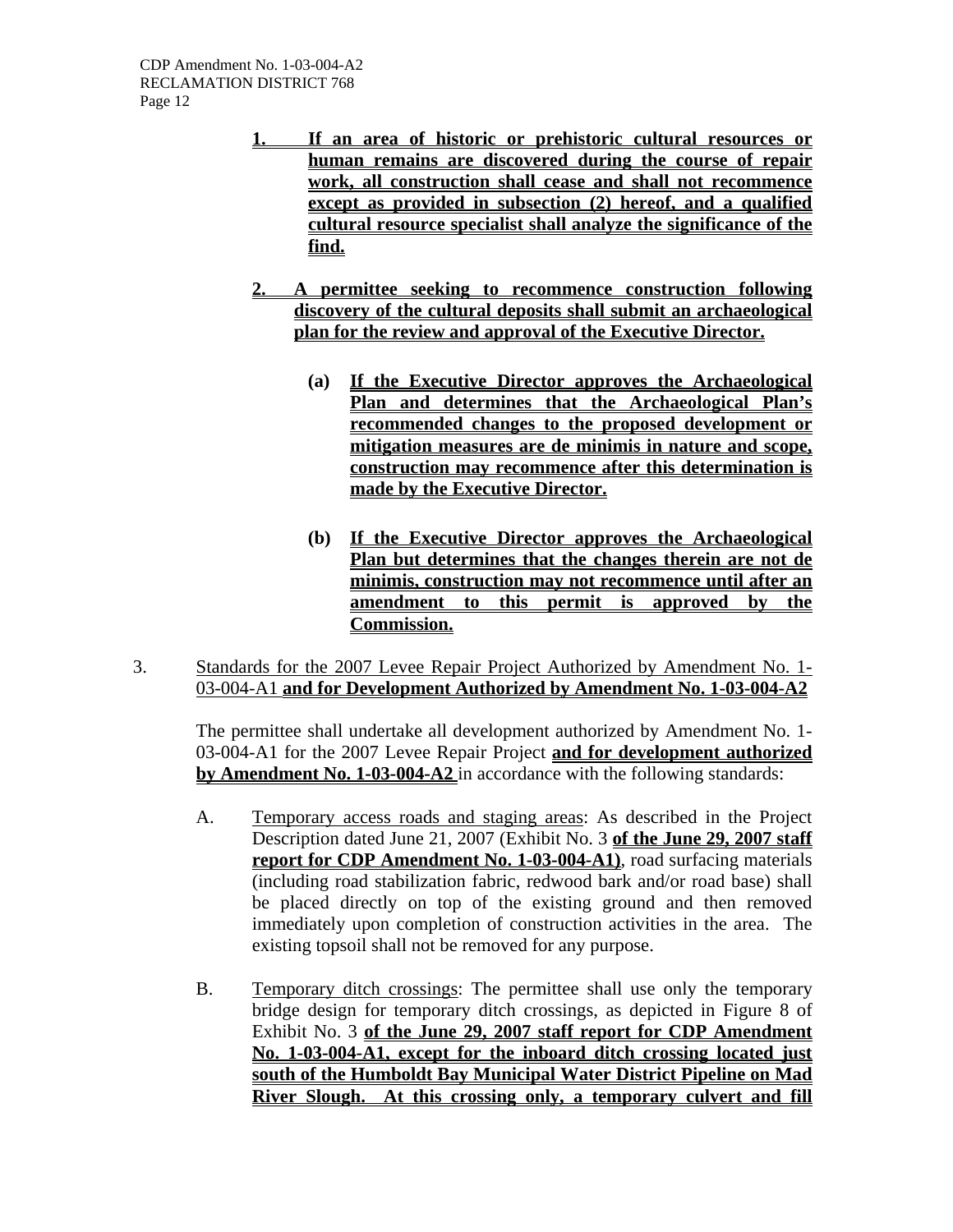CDP Amendment No. 1-03-004-A2 RECLAMATION DISTRICT 768 Page 13

> **crossing consisting of plastic culverts and hay bales may be used in accordance with "Scenario 3" of the August 13, 2007 letter to Coastal Commission staff from Oscar Larson & Associates Project Manager Michael Hollrigel (Exhibit No. 5). The temporary culvert and fill crossing shall be completely removed within 10 days of completion of construction activities for each occurrence of levee repair in the vicinity of the crossing.** No culverts or fill shall be placed in **any other** ditches for temporary crossing purposes. Any temporary bridge crossing shall remain in place for no more than 30 days maximum.

- C. Upon completion of project activities in the area and prior to October 15, 2007**8**, all temporarily disturbed seasonal wetlands (including but not limited to temporary staging areas, access roads, and ditch crossings) shall be decompacted and reseeded, as needed, with a mix of regionally appropriate native grasses and/or noninvasive agricultural species. No plant species listed as problematic and/or invasive by the California Native Plant Society, the California Invasive Plant Council, or as may be identified from time to time by the State of California, shall be employed or allowed to naturalize or persist on the site. No plant species listed as a "noxious weed" by the governments of the State of California or the United States shall be utilized within the property.
- D. The use of rodenticides containing any anticoagulant compounds, including, but not limited to, Bromadiolone, Brodifacoum or Diphacinone shall not be used.
- E. Within 18 months of completion of the 2007 Levee Repair Project **and development authorized by CDP Amendment No. 1-03-004-A2**, the permittee shall submit, for the review and written approval of the Executive Director, a vegetation monitoring report prepared by a qualified biologist or botanist which evaluates whether the objective of reestablishing vegetation in all of the seasonal wetland areas (diked former tidelands) impacted by project construction to a level of coverage and density equivalent to vegetation coverage and density of the surrounding undisturbed areas has been achieved. If the report indicates that the revegetation of any of the disturbed areas, including the temporary access roads and staging areas identified on Figure 4 of Exhibit No. 3 **of the June 29, 2007 staff report for CDP Amendment No. 1-03-004-A1 and in the site plan for CDP Amendment No. 1-03-004-A2 (Exhibit No. 3)**, has not been successful, in part or in whole, the permittee shall submit a revised revegetation program to achieve the objective. The revised revegetation program shall require an amendment to Coastal Development Permit No. 1-03-004.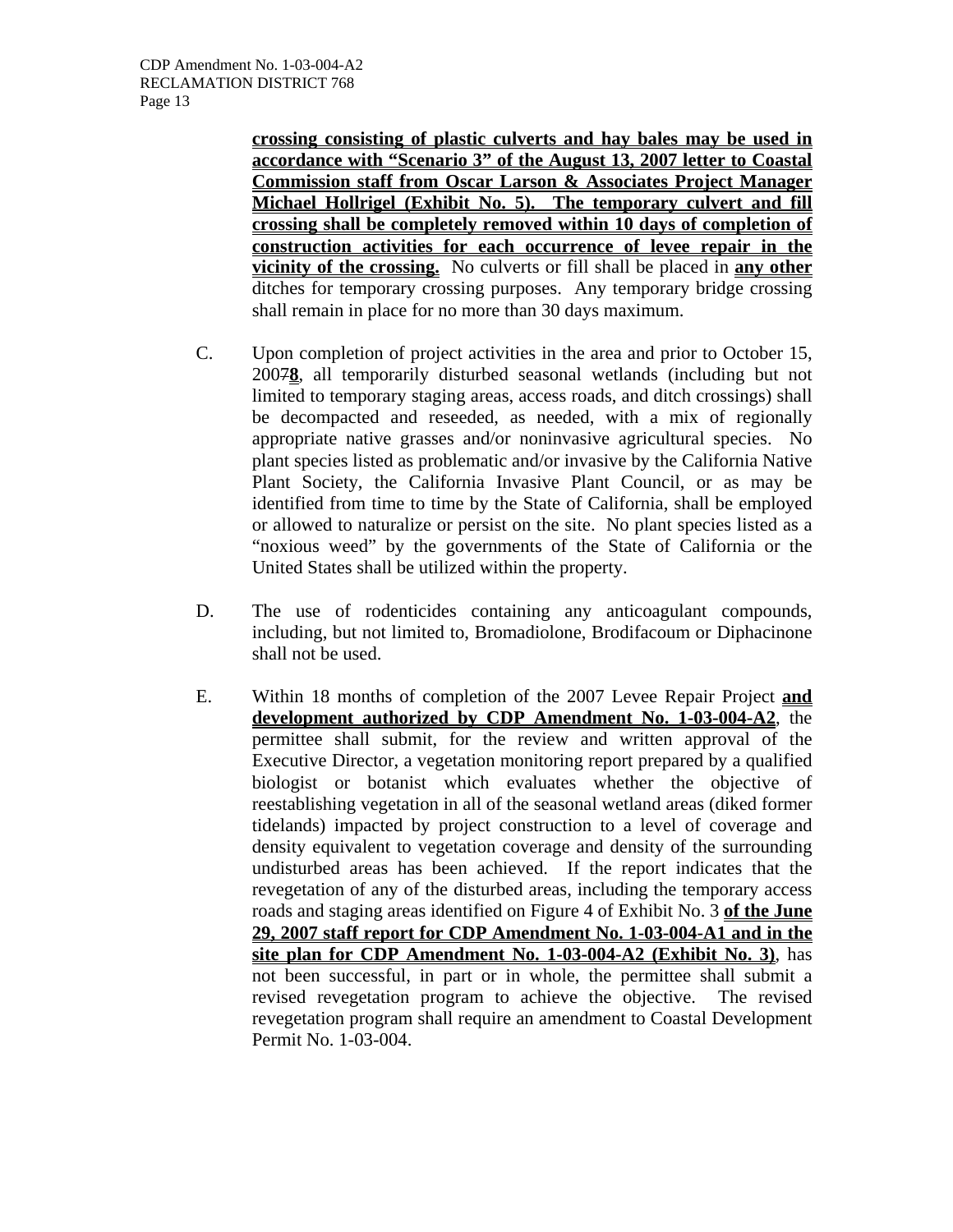- F. Heavy equipment shall not operate in the bay or wetted channel. All repair or restoration work shall be done from the top of the levee or from the landward side of the channel by loader, backhoe, or excavator;
- G. No construction materials, debris, or waste shall be placed or stored where it may be subject to entering waters of Arcata Bay, Mad River Slough, or seasonal wetlands outside of levee repair areas and temporary staging areas and access roads;
- H. All construction debris shall be removed and disposed of in an upland location at an approved disposal facility within 10 days of project completion;
- I. All construction activities shall be conducted during the dry season period of April 15 through October 15;
- J. All construction activities shall be conducted during low tide or limited to the areas above mean high water;
- K. During construction, all trash shall be properly contained, removed from the work site, and disposed of on a regular basis to avoid contamination of habitat during restoration activities. Following construction, all trash and construction debris shall be removed from work areas and disposed of properly;
- L. Any debris discharged into coastal waters shall be recovered immediately and disposed of properly;
- M. Any fueling and maintenance of construction equipment shall occur within upland areas outside of environmentally sensitive habitat areas or within designated staging areas;
- N. Fuels, lubricants, and solvents shall not be allowed to enter the coastal waters or seasonal wetlands. Hazardous materials management equipment including oil containment booms and absorbent pads shall be available immediately on-hand at the project site, and a registered first-response, professional hazardous materials clean-up/remediation service shall be locally available on call;
- O. All temporary access roads and staging areas shall be limited to the locations and sizes specified in the permit amendment application**s**.
- P. Armoring Rock: All new revetment material to be used shall consist of either clean quarry rock or concrete rubble materials that are free of asphalt and waste materials. The revetment materials shall not be greater than three feet in any one direction or smaller than one cubic foot in size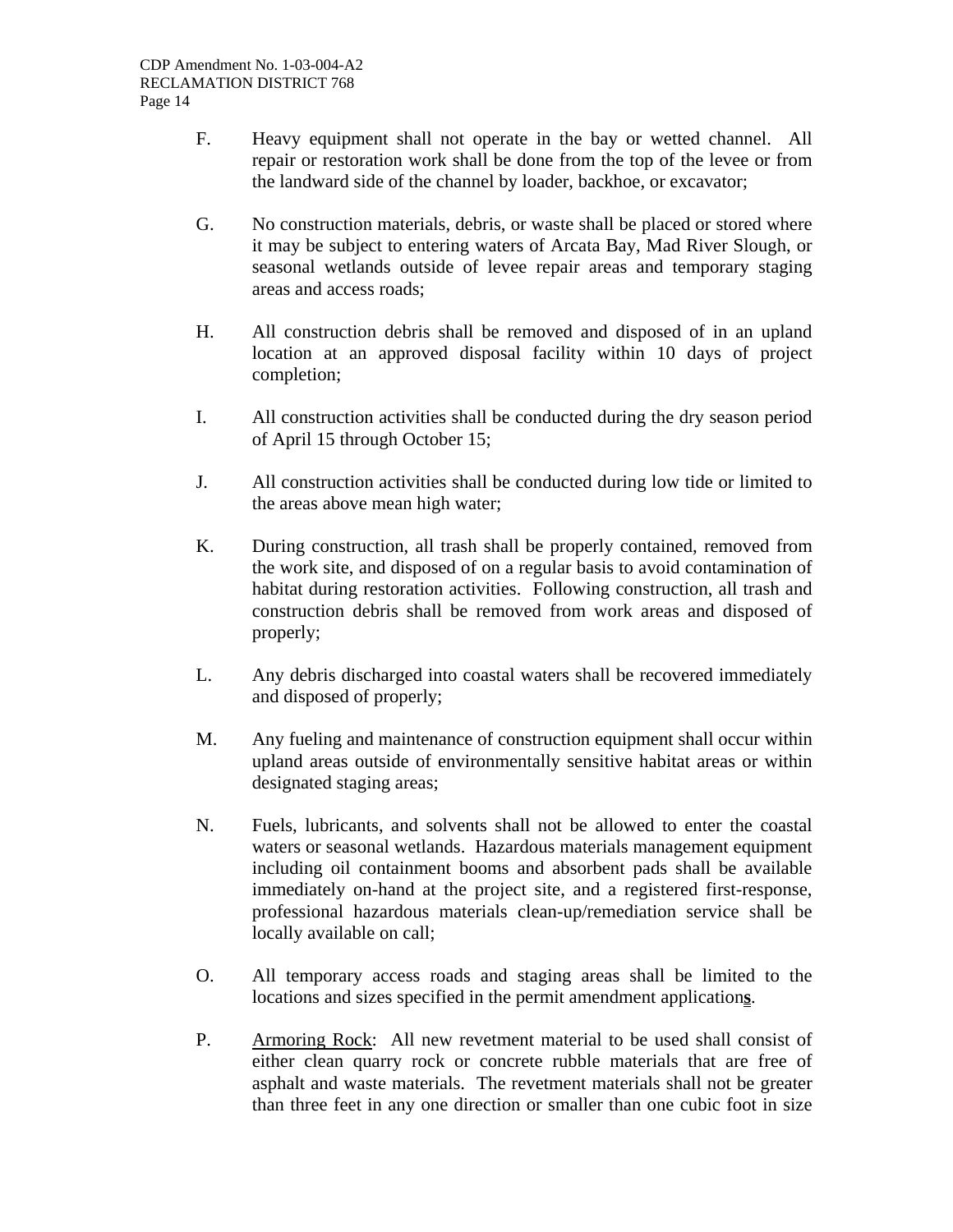except for Light Class RSP placed between the RSP fabric and the exposed armoring rock. All exposed reinforcement bar shall be removed prior to installation of any concrete rubble riprap. No rock shall be placed outside of the existing footprint of the levee system.

- Q. Fill Material: Only dry, clean fill may be used for levee repairs and must be free of debris (vegetation, asphalt etc.). No fill shall be placed outside of the existing footprint of the levee system.
- R. Placement of Materials: Materials placed on the levees to be repaired, including all riprap, shall not extend into the slough or Arcata Bay beyond the footprint of the levee as it existed before the repair. The determination of the location of the front of the levee shall be made through a 'string line' method, whereby the portions of the levee that are not in need of repair or restoration on each side of the areas that is in need of repair shall be used to determine the maximum extent of the repair. Revetment material shall not be end-dumped, but placed in an interlocking fashion along the levee face to avoid spreading beyond the former footprint of the levee and to provide a structurally integrated revetment.
- 4. Erosion Control Procedures for the 2007 Levee Repair Project Authorized by Amendment No. 1-03-004-A1 **and for development authorized by Amendment No. 1-03-004-A2**

The permittee shall undertake all development authorized by Amendment No. 1- 03-004-A1 for the 2007 Levee Repair Project **and development authorized by Amendment No. 1-03-004-A2** in compliance with the following erosion control procedures:

- A. The permittee shall use relevant best management practices (BMPs) as detailed in the "California Storm Water Best Management (Construction and Industrial/Commercial) Handbooks, developed by Camp, Dresser & McKee, *et al*. for the Storm Water Quality Task Force (see http://www.cabmphandbooks.com).
- B. All repair or restoration activities involving the levee shall include the placement of geotextile or similar erosion control material between the authorized fill and the levee and the placement of the riprap to reduce or minimize the amount of erosion that may otherwise occur.
- C. Effective erosion control measures shall be in place at all times during construction. Construction must not commence until all temporary erosion control devices (*e.g.,* silt fences, floating turbidity curtains, etc.) are in place downslope or downstream of the project site. A supply of erosion control materials shall be maintained on site to facilitate a quick response to unanticipated storm events or emergencies. If continued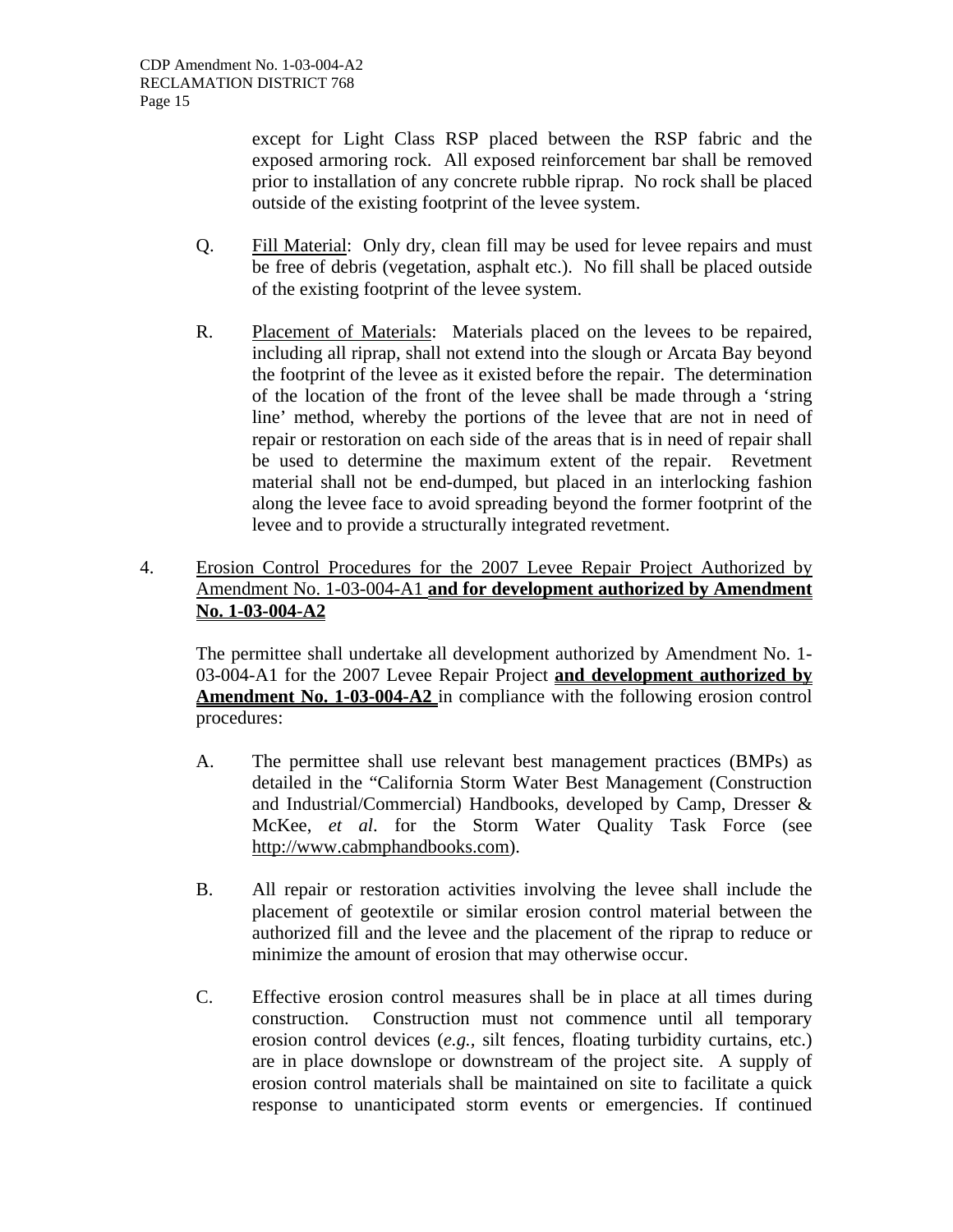erosion is likely to occur after construction is completed, then appropriate erosion prevention measures shall be implemented and maintained until erosion has subsided. Erosion control devices are temporary structures and shall be removed after completion of construction

- D. Erosion controls shall be used to protect and stabilize stockpiles and exposed soils to prevent movement of materials (*e.g*., silt fences, berms of hay bales, plastic sheeting held down with rocks or sandbags over stockpiles, *etc*.).
- E. If operations are not adequately containing sediment, the activity shall cease. Turbid water shall be contained and prevented from being carried away in the tides in amounts that are deleterious to marine resources or could violate state pollution laws.
- F. Work sites shall be winterized at the end of each day when significant rains are forecast that may cause unfinished excavation to erode.
- G. After project completion and before the close of the seasonal work window, all exposed soils present in and around the project site which may deliver sediment to a wetland, the bay, or the slough shall be stabilized with mulch, seeding, and/or placement of erosion control blankets. Erosion control seeding shall include only native, regionally appropriate species or noninvasive agricultural species. No plant species listed as problematic and/or invasive by the California Native Plant Society, the California Invasive Plant Council, or as may be identified from time to time by the State of California, shall be employed or allowed to naturalize or persist on the site. No plant species listed as a "noxious weed" by the governments of the State of California or the United States shall be utilized within the property.
- 6. Implementation of Tidewater Goby Mitigation Measures for the 2007 Levee Repair Project Authorized by Amendment No. 1-03-004-A1 **and for development authorized by Amendment No. 1-03-004-A2**:

The permittee shall undertake all development authorized by Amendment No. 1- 03-004-A1 for the 2007 Levee Repair Project **and for development authorized by Amendment No. 1-03-004-A2** in accordance with the following protocols to ensure minimization of impacts to Tidewater goby and Tidewater goby proposed critical habitat:

A. Effective and appropriate erosion control devices shall be used in accordance with all repair work at all times; any erosion control devices used are temporary and shall be removed upon completion of project activities;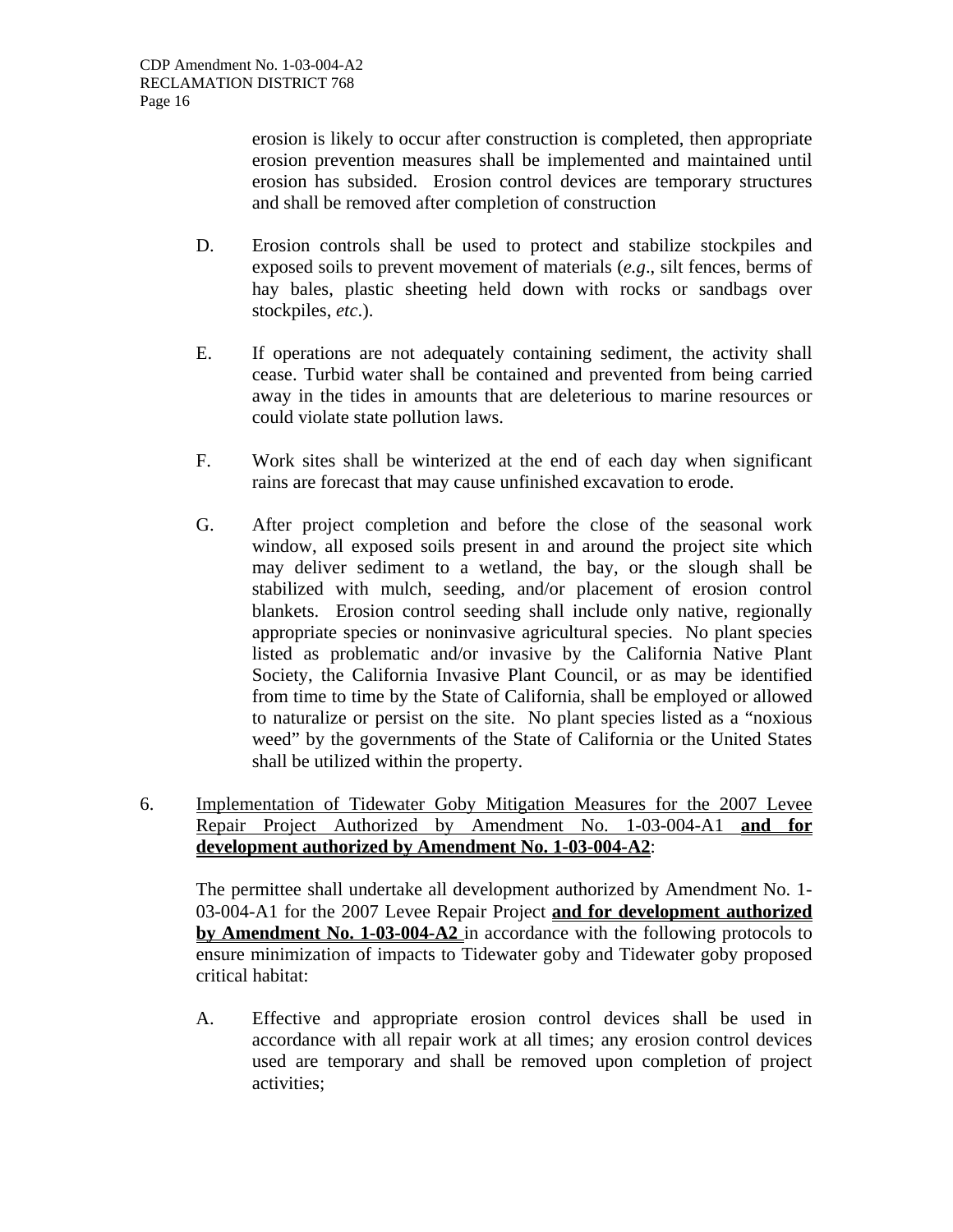- B. Any material that slips beyond the levee configuration into the mudflats outside the levee or the inboard borrow ditch and associated wetland channels shall be removed to staging areas and/or hauled off site;
- C. As specified in Special Condition No. 3-b above, the permittee shall use only the temporary bridge design for temporary ditch crossings, as depicted in Figure 8 of Exhibit No. 3 **of the June 29, 2007 staff report for CDP Amendment No. 1-03-004-A1, except for the inboard ditch crossing located just south of the Humboldt Bay Municipal Water District Pipeline on Mad River Slough. At this crossing only, a temporary culvert and fill crossing consisting of plastic culverts and hay bales may be used in accordance with "Scenario 3" of the August 13, 2007 letter from Oscar Larson & Associates Project Manager Michael Hollrigel (Exhibit No. 5). The temporary culvert and fill crossing shall be completely removed within 10 days of completion of construction activities for each occurrence of levee repair in the vicinity of the crossing.** No culverts or fill shall be placed in **any other** ditches for temporary crossing purposes. Any temporary bridge crossing shall remain in place for no more than 90 days maximum.
- D. Prior to construction of any temporary ditch crossing, Tidewater gobies shall be excluded from the areas of impact by using seine netting stretching from substrate to water surface and bank to bank. The netting must be a knotless mesh of no greater than 0.125-inch openings in the largest dimension. Netting shall be deployed in such a way that it excludes gobies from the construction area and keeps them from entering the construction zone until the structure is in place and all work within the wetted channels for the purpose of constructing the crossing has been completed. The results of fish exclusion efforts shall be reported to the U.S. Fish and Wildlife Service, the U.S. Army Corps of Engineers, and any other relevant agencies.

#### 9. Assumption of Risk for the 2007 Levee Repair Project Authorized by Amendment No. 1-03-004-A1 **and for development authorized by Amendment No. 1-03-004-A2**

By acceptance of this permit amendment for the 2007 Levee Repair Project **and for development authorized by Amendment No. 1-03-004-A2**, the applicant acknowledges and agrees (i) that the site may be subject to hazards from flooding; (ii) to assume the risks to the applicant and the property that is the subject of this permit of injury and damage from such hazards in connection with this permitted development; (iii) to unconditionally waive any claim of damage or liability against the Commission, its officers, agents, and employees for injury or damage from such hazards; and (iv) to indemnify and hold harmless the Commission, its officers, agents, and employees with respect to the Commission's approval of the project against any and all liability, claims, demands, damages, costs (including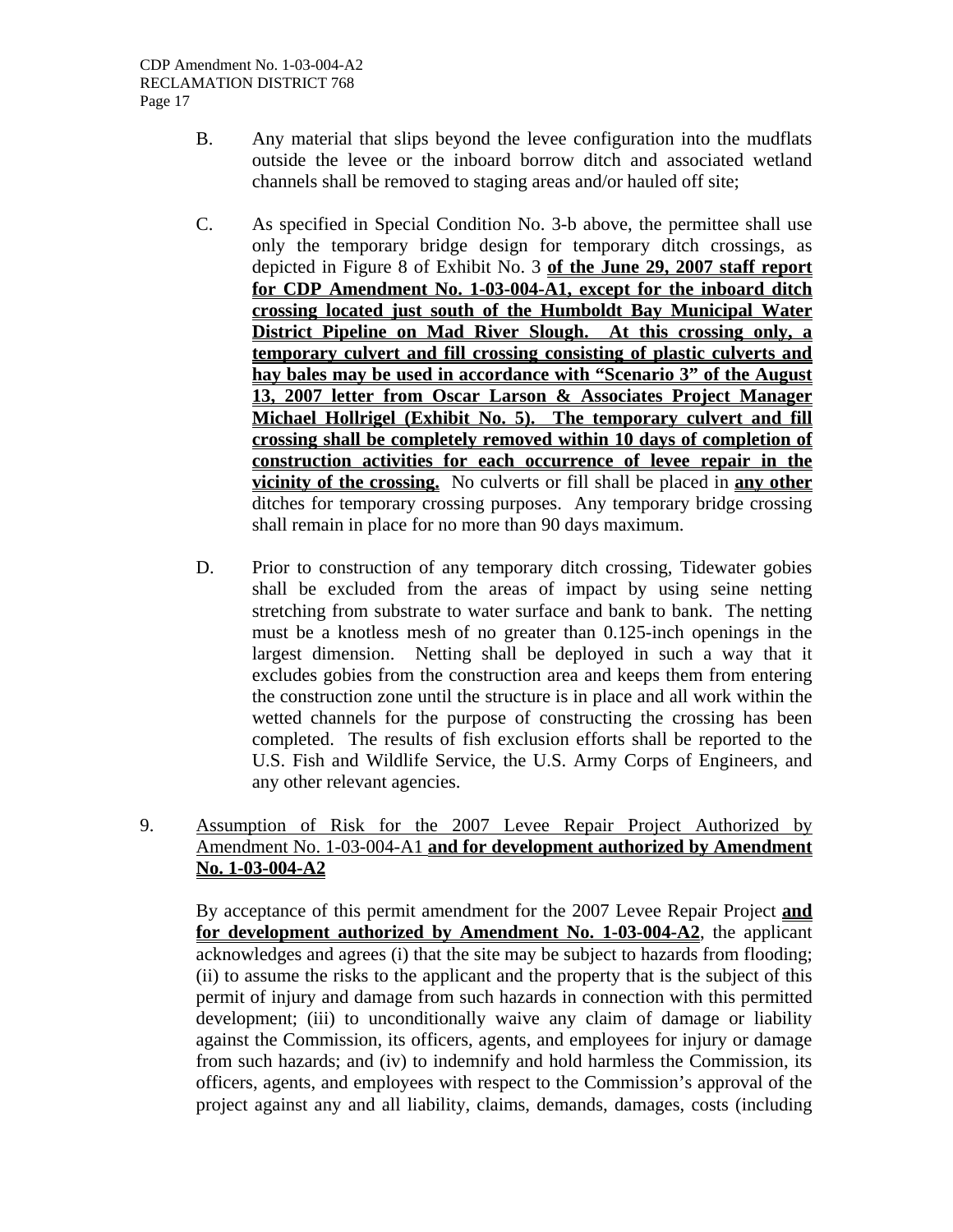costs and fees incurred in defense of such claims), expenses, and amounts paid in settlement arising from any injury or damage due to such hazards.

#### **12. Rare Plant Mitigation Plan for Development Authorized by Amendment No. 1-03-004-A2**

- **A. PRIOR TO THE COMMENCEMENT OF CONSTRUCTION OF THE INITIAL REPAIR WORK AUTHORIZED BY THIS**  PERMIT AS AMENDED ON THE JACKSON RANCH **LEVEE OR ON THE ARCATA BAY LEVEE EAST OF REPAIR SITE #58, the permittee shall submit a plan for the review and approval of the Executive Director for the dispersal of seed from individual specimens of Humboldt Bay owl's clover (Castilleja ambigua ssp. humboldtiensis), Point Reyes bird's-beak (Cordylanthus maritimus ssp. palustris), and Western sand-spurrey (Spergularia canadensis) growing in the project area to adjacent salt marsh habitat.**
- **1. The plan shall demonstrate that:**
	- **(a) No construction activities shall occur in the affected areas until after all Humboldt Bay owl's clover, Point Reyes bird's beak, and Western sand-spurrey plants have set seed, as determined by a qualified botanist;**
	- **(b) If any rare plants are located in areas of potential impact, a qualified botanist shall collect and conserve all seed of the affected individuals to be distributed as appropriate in a suitable habitat nearest to where the seed was collected that already contains Humboldt Bay owl's clover, Point Reyes bird's beak, and/or Western sand-spurrey; and**
	- **(c) Collected seed shall be distributed into the identified habitat areas at the phenologically appropriate time, as determined by the qualified botanist.**
- **2. The plan shall include at a minimum the following components:**
	- **(a) Seasonally appropriate botanical surveys conducted by a qualified botanist for Humboldt Bay owl's clover, Point Reyes bird's beak, and Western sand-spurrey that indicates the number of rare plants located on the levee system in the areas of potential impact;**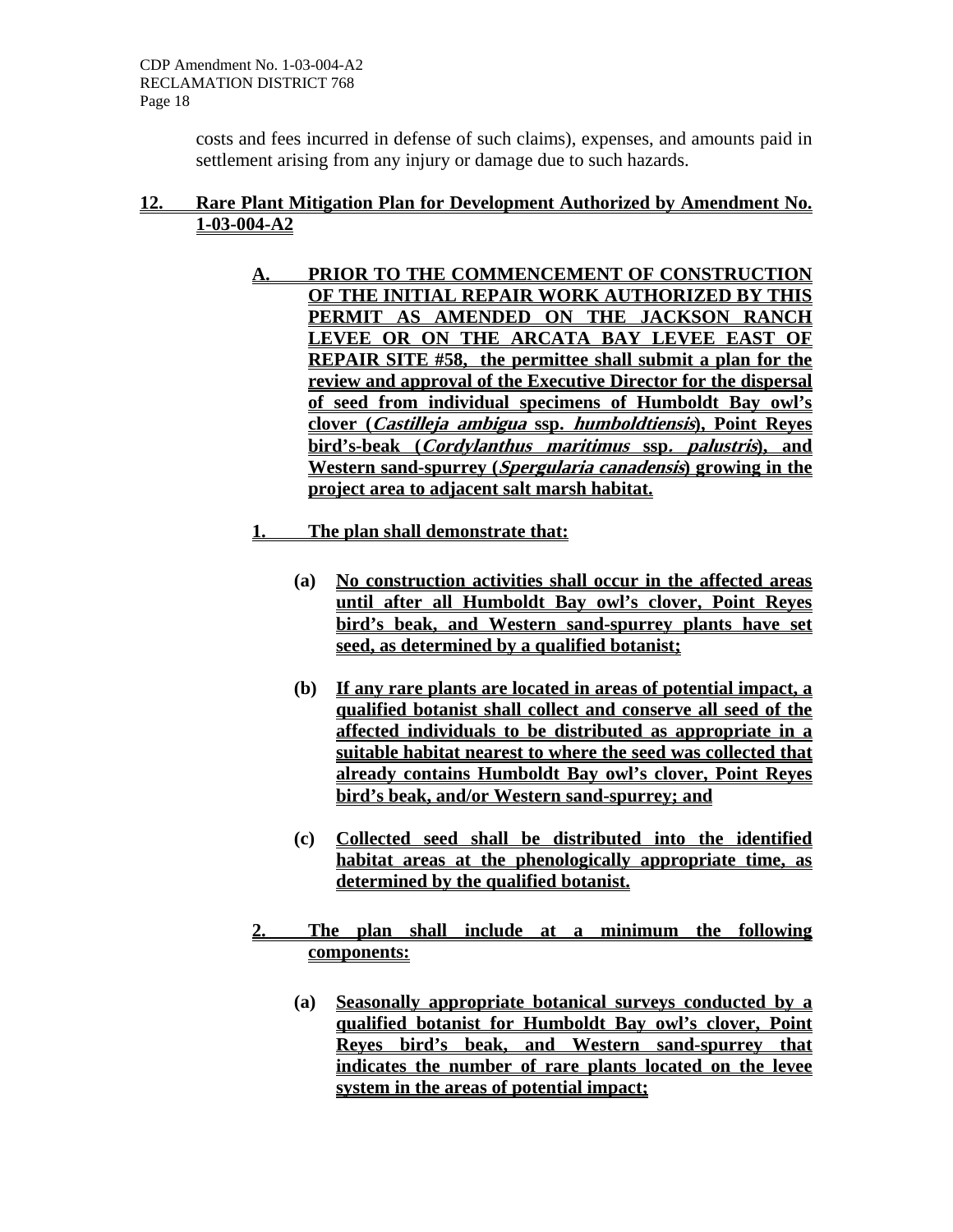- **(b) A map that locates the affected areas of levee construction relative to the habitat area where seed will be distributed; and**
- **(c) A narrative that describes the seed collection and distribution program and methods, identifies the habitats that will receive the seeds to be dispersed and why the receiver sites were selected, and discusses the phenologically appropriate time for distribution of the seed.**
- **B. The permittee shall undertake development in accordance with the approved final plan. Any proposed changes to the approved final plan shall be reported to the Executive Director. No changes to the approved final plan shall occur without a Commission amendment to this coastal development permit unless the Executive Director determines that no amendment is legally required.**
- **13. Recovery and Removal of Revetment Material Placed Under Emergency Authorization that Has Encroached Beyond the Historic Footprint of the Levees**

 **The permittee shall recover and remove from coastal waters and wetlands any revetment material that was placed under the authorizations of Emergency Permit Nos. 1-06-044-G and 1-07-008-G that has encroached beyond the historic levee footprint. Any such material shall be removed from coastal waters and wetlands and either placed within the historic levee footprint or removed from the site entirely to an authorized disposal site.**

# **IV. FINDINGS & DECLARATIONS**

The Commission finds and declares the following:

#### **A. Project & Site Description**

#### **1. Background & Project Setting**

Local winter storms from December 30, 2005 through January 3, 2006 led to overtopping, accumulation of debris, and the erosion of levees under the jurisdiction of Reclamation District 768. The 3.5-mile-long Arcata Bay levee is located south of State Highway 255 along the north side of Arcata Bay (Humboldt Bay), and the 1.4-mile-long Jackson Ranch levee is located north of State Highway 255 adjacent to the Mad River Slough (see Exhibit Nos. 1 and 2). The levees were originally constructed with Humboldt Bay mud and are 20 to 24 feet wide at the base and 10 to 12 feet wide at the top. Levee height ranges from approximately 7 to 10 feet above mean sea level.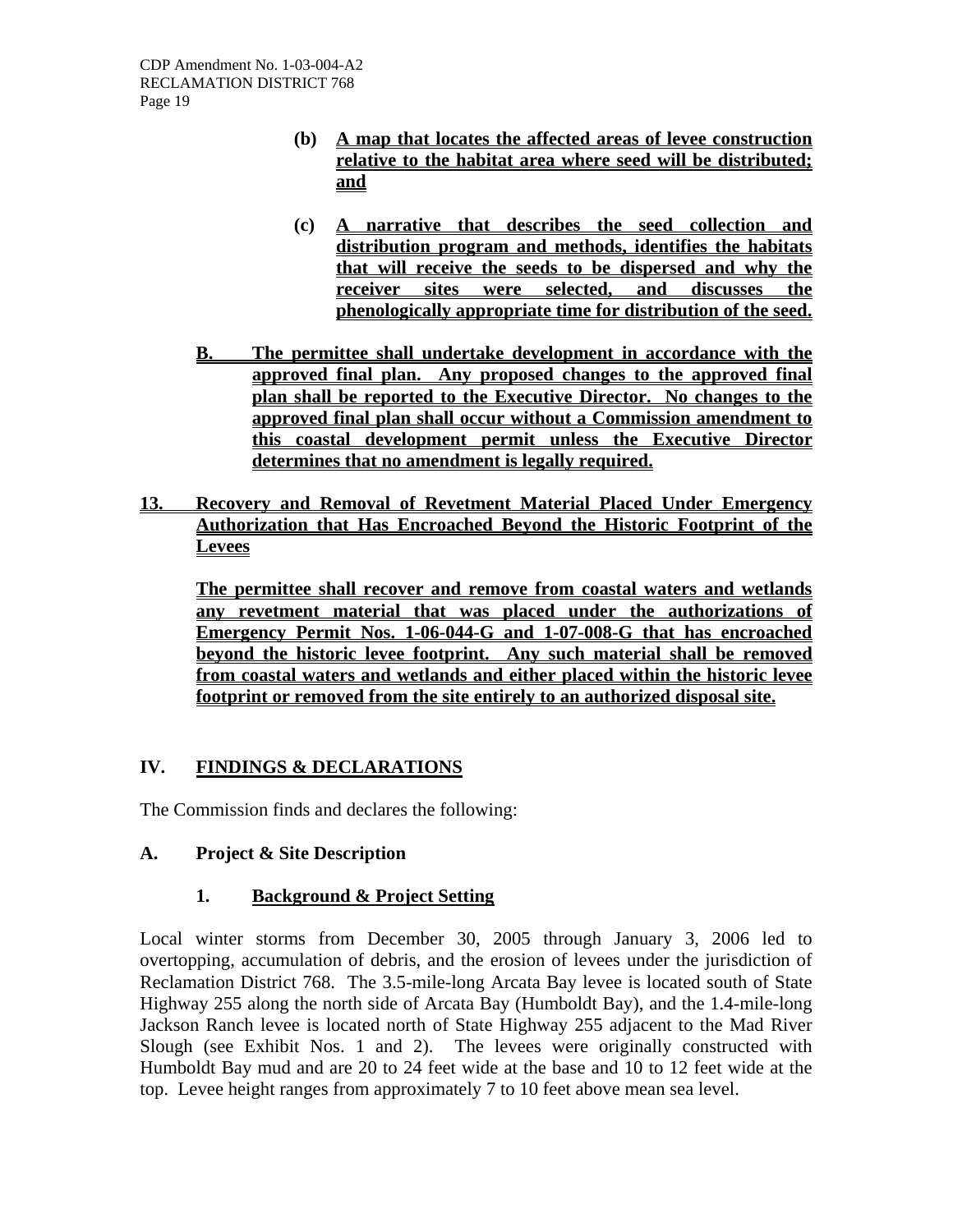Reclamation District 768 was established in 1904 and consists of approximately 1,500 acres of land. The District is responsible for the maintenance of the 4.9-mile levee system. Currently the property in the District is owned by 15 separate owners, including private citizens, the City of Arcata, Humboldt State University, the California Department of Fish and Game, and Arcata Lodge #106. The publicly owned property is used primarily as marshland and wildlife habitat. The privately owned lands and the Arcata Lodge property are used as cattle pasture lands.

A major breach of the levees would subject all of the property in the Reclamation District to flooding. State Highway 255 and residential property and public infrastructure in the southwest portion of the City of Arcata also are at risk of flooding in the event of a major breach. The Commission has, in the past six years, issued at least 10 permits and one permit amendment for repair and maintenance of the levee system (see Substantive File Documents, page 2), including nine emergency permits that were necessary to protect coastal agricultural lands and public road facilities from flood damage following significant storm events.

The agricultural fields of the Reclamation District represent diked former tidelands of Arcata Bay that were converted to pasture for agricultural purposes after the levee was built around 1880. The fields are considered to be seasonal wetlands. Other jurisdictional wetlands in the proposed project area include the inboard ditches, sloughs, and Arcata Bay and Mad River Slough, which are located outside of the levee system. The only uplands on the project site are the levees themselves.

# **2. Description of Originally Approved Project**

On March 17, 2005, the Coastal Commission approved, with conditions, the following project (CDP No. 1-03-004; Exhibit No. 8), which consisted of three separate, but related, components:

- Follow-up Permitting for Culvert Replacement Emergency Permit Nos. 1-03-070-G and 1-04-017-G: The first part of the project was a follow-up permit to two Emergency Permits granted by the North Coast District Office in 2003 and 2004 for the replacement of three failing corrugated metal culverts and floodgates located at the west end of the levee system along Humboldt Bay and south of State Highway 255. The failed culverts were replaced with the same type and size of culverts and floodgates, with clean armoring rock reinstalled around the outboard side of the levee (adjacent to Arcata Bay), consistent with the conditions placed on the Emergency Permits specifying the type of materials to be used in the repair of this section of the levee.
- Follow-up Permitting for Major Levee Breach Repair Emergency Permit No. 1-04-060-G**:** On December 23, 2003, a combination of extraordinarily high tides and 45 mile-per-hour (mph) winds caused a 230-foot-long breech in a portion of the levee located north of Highway 255. This breech resulted in the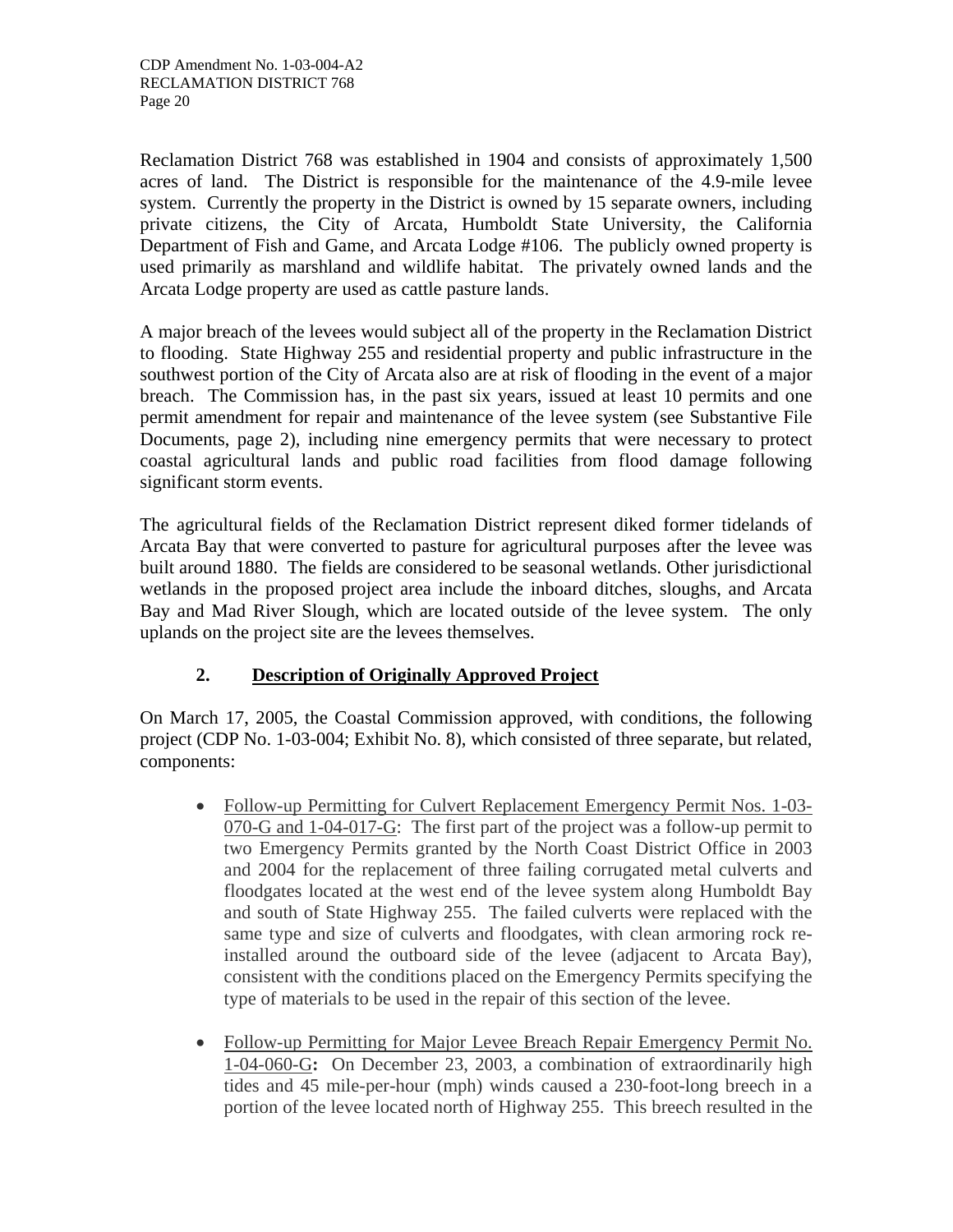flooding of about 600 acres of pasture and a local county road and was temporarily contained by the installation of large "water bag" dikes. Emergency Permit No. 1-04-060-G was subsequently obtained from the North Coast District Office for repair of the breech along the original alignment with an earthen levee and outboard armoring as had existed prior to the incident, as well as the repair of 15 other, smaller eroded areas on the levee fronting Arcata Bay. This Emergency Permit was conditioned to require the use of clean fill for the levee and clean rock (*i.e*., no debris, no re-bar) for the outboard armoring.

• Ten Year Programmatic Permit for Ongoing Repair & Maintenance Activities**:** The final part of the project involved a 10-year permit to undertake routine repair and maintenance of the levee system. In summary, the Reclamation District maintenance program includes vegetation control (mowing) along the top of the levees to allow access for maintenance equipment, replacement of riprap that has migrated or is needed to repair erosion, placement of clean fill to repair eroded areas, and flood gate and culvert replacement with the same size facilities. All of the work is to occur within the existing footprint of the levee and will not result in any encroachment into Arcata Bay or on the inboard (reclaimed land) side of the levee into the seasonal wetlands.

# **3. Description of Amended Development Approved Under CDP Amendment No. 1-03-004-A1**

On July 13, 2007, the Coastal Commission approved, with conditions, an amendment to CDP No. 1-03-004, which authorized implementation of the "2007 Levee Repair Project." CDP Amendment No. 1-03-004-A1 (Exhibit No. 9) authorized repair and/or protection of 7,877 linear feet  $(\sim 1.5 \text{ miles})$  of the 4.9-mile long levee system including approximately 60 repair sites with damage extending from 10 to 1,520 feet in length. The amendment was necessary to authorize the installation of 8,000 lineal feet of temporary access roads and four large (25,000-square feet each) temporary staging areas within seasonal wetlands (diked former tidelands) to facilitate the implementation of the large-scale project (to stockpile and sort construction materials and to transport and store heavy equipment such as excavators, backhoes, tracked dumpers, dump trucks, bulldozers, *etc*.). The original permit did not authorize the installation of temporary access roads or staging areas anywhere in the project area during on-going, routine repair and maintenance activities. The temporary access roads and staging areas approved under CDP Amendment No. 1-03-004-A1 were limited to the locations and sizes specified in the permit amendment application.

# **4. Description of Amended Development Proposed Under CDP Amendment No. 1-03-004-A2**

Under the current amendment request, the applicant proposes to further amend the amended development to include the following components: (1) permanently authorize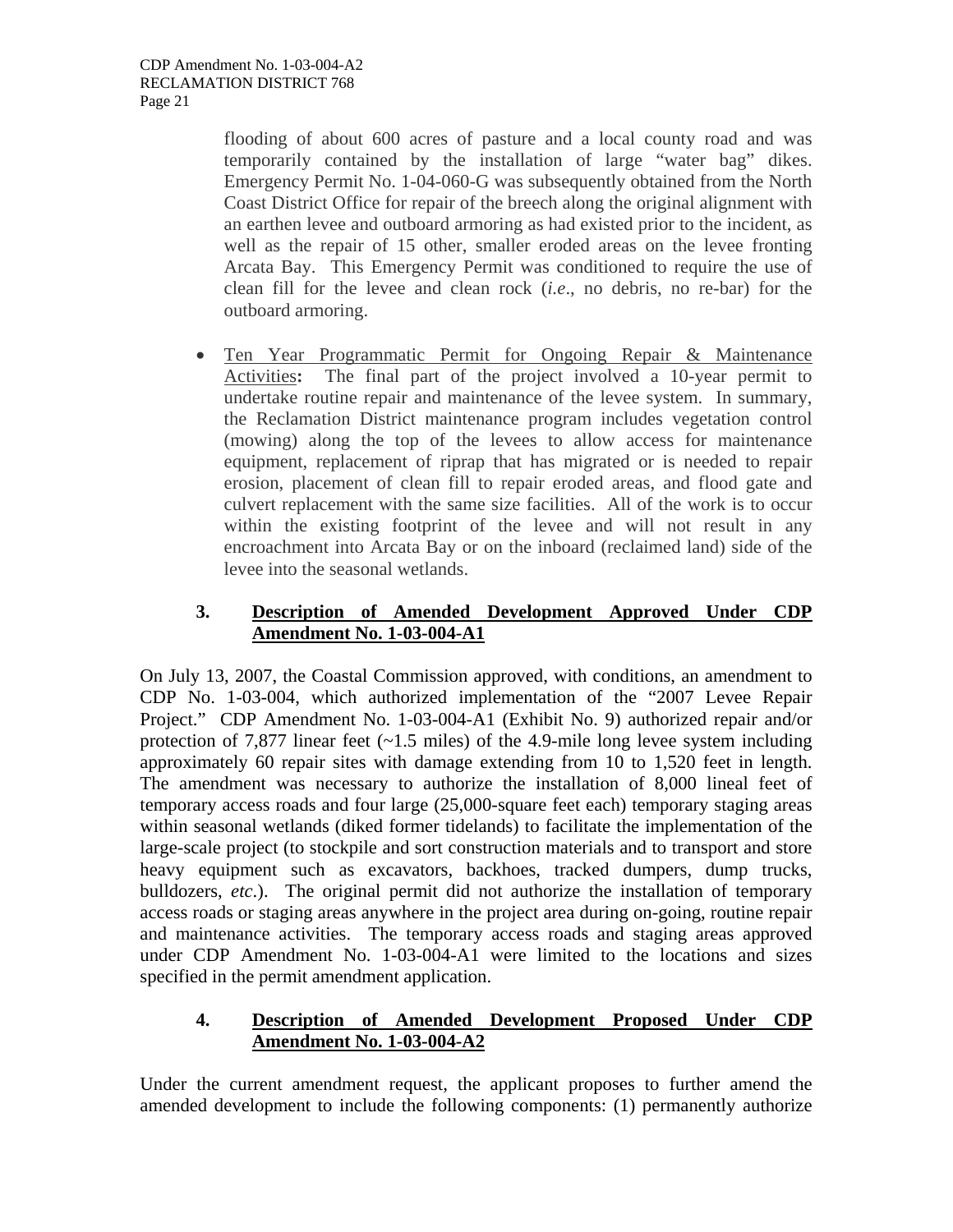the repairs that were approved under Emergency Permit Nos. 1-06-044-G, 1-07-008-G, 1- 07-037-G, and 1-07-048-G for repairs and maintenance to approximately 13,115 linear feet of levee along Arcata Bay and Mad River Slough; (2) repair work to Site #9, which includes installation of approximately 600 feet of rock slope protection according to the traditional levee repair methods described above (and see Exhibit No. 4 for details); (3) minor relocation of a temporary staging area and access route associated with repairs to the Jackson Ranch levee (see Exhibit No. 3); and (4) amend the crossing method at the ditch crossing located just south of the Humboldt Bay Municipal Water District (HBMWD) pipeline along the Mad River Slough from temporary bridge to a temporary culvert and fill crossing (see Exhibit No. 5).

The four separate emergency permits for which the applicant is seeking permanent authorization under this permit amendment approved the following work:

- **Emergency Permit No. 1-06-044-G**: This emergency permit was issued on October 25, 2006 and authorized repair work to 12 identified areas totaling approximately 11,435 lineal feet of the two levees. The work needed to be executed under an emergency authorization to avoid a catastrophic breach in the levees prior to the on-coming winter season. The levee system had been severely compromised during the severe "New Year's Storm" of 2005/2006, which caused unexpected storm surges and high tidal inundation-related erosion, which in turn compromised the long-term structural integrity of the levees. See Exhibit No. 7 for full details.
- **Emergency Permit No. 1-07-008-G**: This emergency permit was issued on January 22, 2007 and authorized the continuation of repairs previously authorized under Emergency Permit No. 1-06-044-G (which expired on December 24, 2006, prior to completion of the authorized emergency repair work). See Exhibit No. 7 for full details.
- **Emergency Permit No. 1-07-037-G**: This emergency permit was issued on September 11, 2007 and authorized repairs to "Site #9" along the Mad River Slough levee. Authorized repairs to Site #9 included installation of a 300-footlong metal sheet pile wall combined with approximately 600 feet of RSP revetment. The permit also authorized the use of the temporary culvert and fill crossing method to cross the inboard ditch just south of the Humboldt Bay Municipal Water District Pipeline to access the levee repair site. However, work authorized under this emergency permit was never executed, and the permit expired on December 15, 2007.
- **Emergency Permit No. 1-07-048-G**: This emergency permit was issued on January 22, 2007 and authorized repairs to approximately 780 lineal feet of severely damaged levee along Mad River Slough. The permit also authorized the use of the temporary culvert and fill crossing method to cross the inboard ditch just south of the HBMWD Pipeline to access the levee repair sites. As with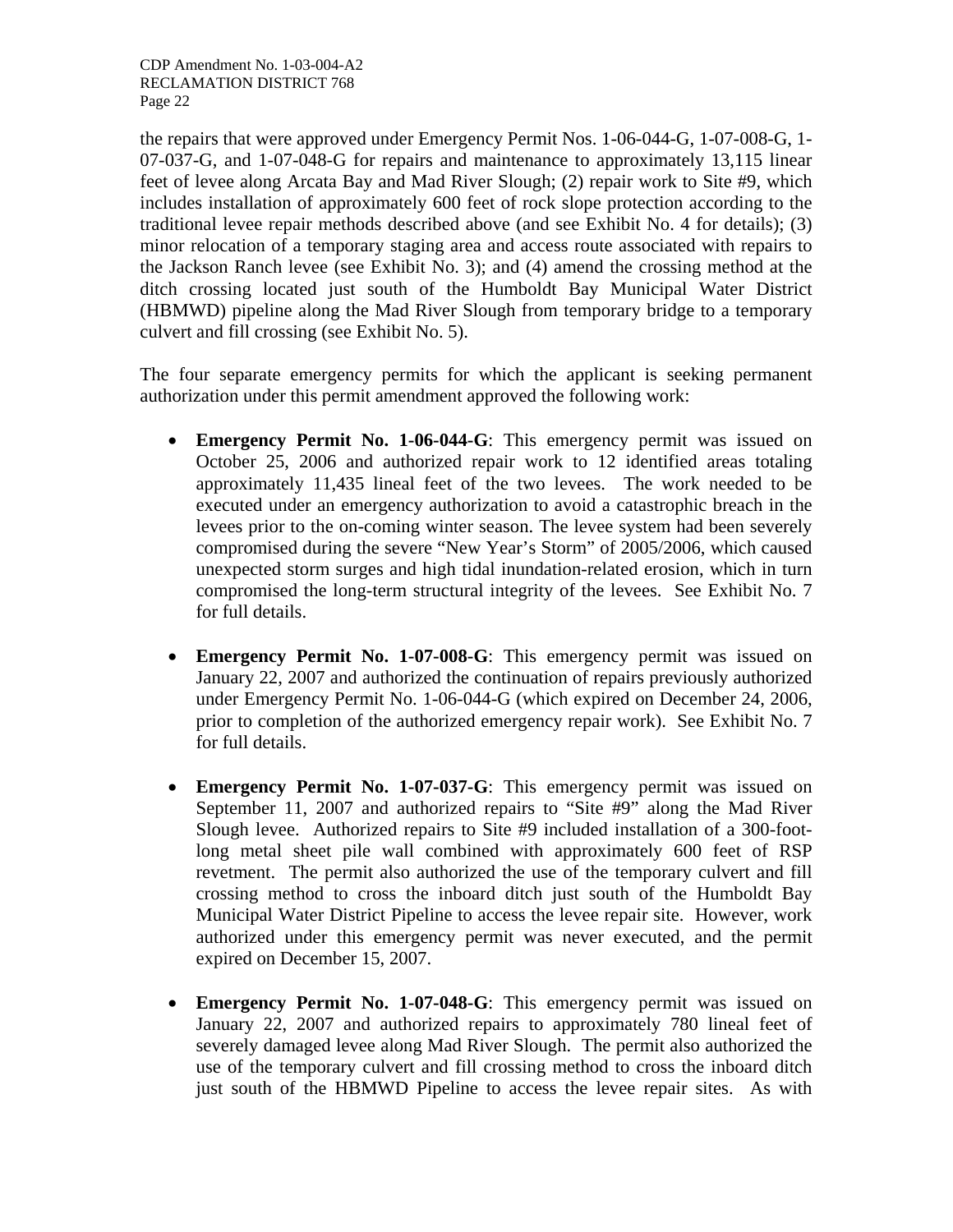Emergency Permit No. 1-07-037-G, work authorized under this emergency permit was never executed, and the permit expired on February 11, 2008.

The recipient of an emergency permit must apply for a regular coastal development permit to have the development approved under the emergency permit become a permanent development. Although the applicant is seeking permanent authorization as part of this amendment request for the development approved under all four of the emergency permits described above, only the work approved under Emergency Permit Nos. 1-06-044-G and 1-07-008-G was implemented and needs permanent authorization. In other words, there is no need to apply for follow-up permanent authorization for the development approved under Emergency Permit Nos. 1-07-037-G and 1-07-048-G since that work was never executed and the associated emergency permits have expired. The permittee can perform the same scope of work approved under those emergency permits using authorizations granted under CDP No. 1-03-004, as amended through CDP Amendment No. 1-03-004-A2.

Similarly, the applicant is proposing that repair work at Site #9, which involves placement of approximately 600 feet of RSP revetment, be included as part of this amendment request. However, the proposed work at this site, which involves traditional levee repair methods using RSP revetment, is already authorized under CDP No. 1-03- 004, which authorized ongoing repair and maintenance work of the same type and methodology proposed for Site #9 through 2015 for the entire levee system.

Therefore, the actual new development that is proposed under this amendment request that has not been previously authorized includes the following:

- Permanent authorization of repair work performed under Emergency Permit Nos. 1-06-044-G and 1-07-008-G (see Exhibit No. 7);
- An amendment to CDP Amendment No. 1-03-004-A1 for minor relocation of a temporary staging area and access route associated with repairs to the Jackson Ranch levee (see Exhibit No. 3); and
- Amendments to both CDP No. 1-03-004 and CDP Amendment No. 1-03-004-A1 to amend the crossing method at the ditch crossing located just south of the Humboldt Bay Municipal Water District pipeline along the Mad River Slough from temporary bridge to temporary culverts and fill (see Exhibit No. 5).

For the temporary culvert and fill crossing, the applicant proposes to bridge the inboard ditch with 48-inch diameter plastic culverts and stacks of hay bales between the culverts to sufficient height above the water level to provide access. The width of the culverts and stacked bales of hay could be adjusted to accommodate all types of hauling equipment.

For the proposed amended staging area and access road locations, the applicant proposes to maintain the same size staging area as approved under CDP Amendment No. 1-03- 004-A1 (25,000 square feet). Although not specified, it is presumed that the applicant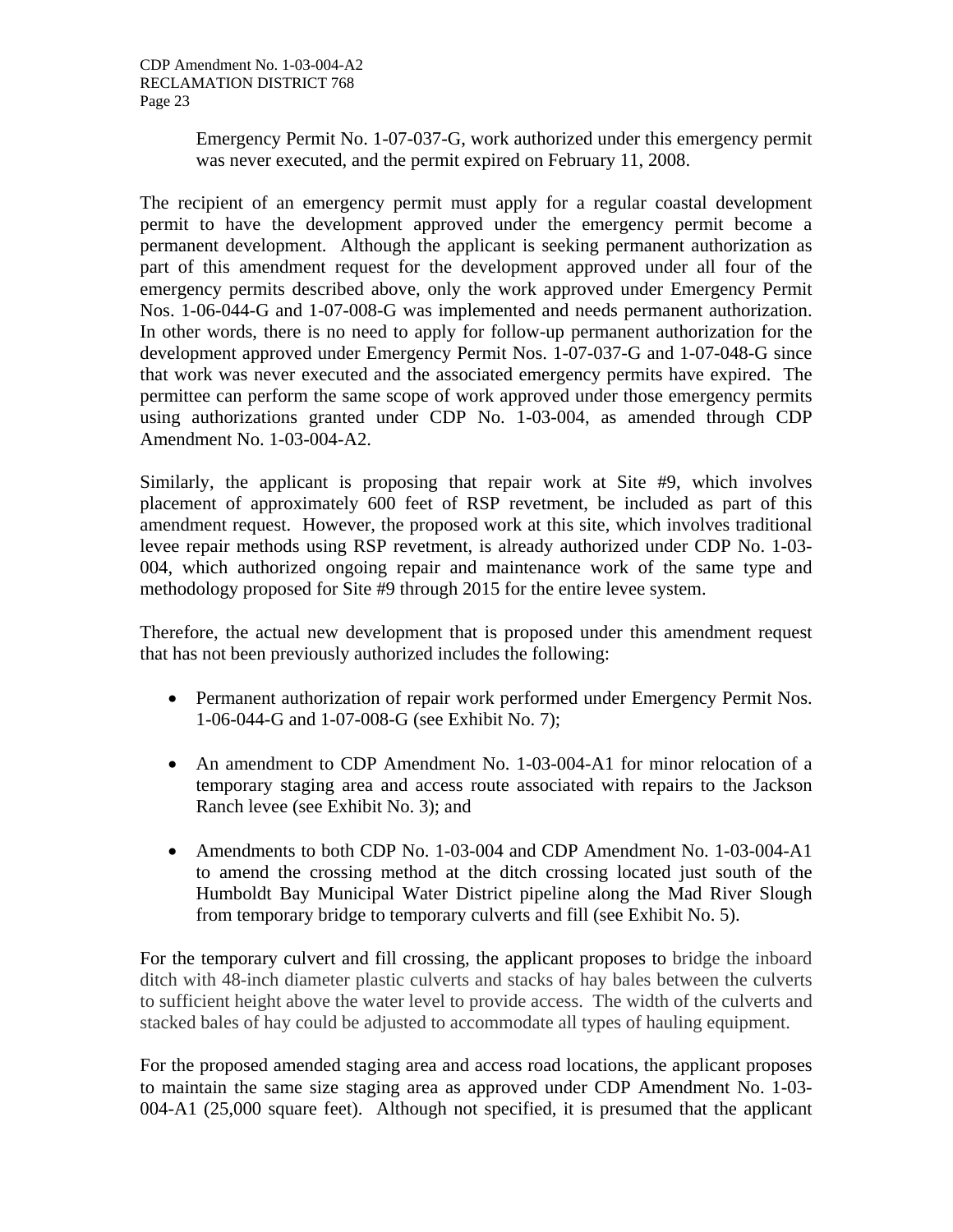proposes to install the access road and staging areas in the same manner as approved under CDP Amendment No. 1-03-004-A1, since the amendment application did not include a proposal to amend the authorized installation methods (see Exhibit No. 4). This installation method involves placing surfacing materials (fabric, bark and/or road base, etc.) for both temporary roads and staging areas directly on top of the existing ground (seasonal wetlands) and then removing the materials upon completion of construction activities in the area. Temporarily impacted wetlands would then be tilled (decompacted) and reseeded as necessary.

The Commission notes that the applicant has been issued several permits and associated authorizations for the project that contain terms and conditions for avoiding or minimizing impacts to coastal resources and the environment (see "other approvals" listed on Page 2).

# **B. Permit Authority, Extraordinary Methods of Repair & Maintenance**

Coastal Act Section 30610(d) generally exempts from Coastal Act permitting requirements the repair or maintenance of structures that does not result in an addition to, or enlargement or expansion of the structure being repaired or maintained. However, the Commission retains authority to review certain extraordinary methods of repair and maintenance of existing structures that involve a risk of substantial adverse environmental impact as enumerated in Section 13252 of the Commission regulations. Section 30610 of the Coastal Act provides, in relevant part, the following:

*Notwithstanding any other provision of this division, no coastal development permit shall be required pursuant to this chapter for the following types of development and in the following areas: . . .* 

*(d) Repair or maintenance activities that do not result in an addition to, or enlargement or expansion of, the object of those repair or maintenance activities; provided, however, that if the commission determines that certain extraordinary methods of repair and maintenance involve a risk of substantial adverse environmental impact, it shall, by regulation, require that a permit be obtained pursuant to this chapter.* [Emphasis added]

Section 13252 of the Commission administrative regulations (14 CCR 13000 *et seq*.) provides, in relevant part, the following:

*(a) For purposes of Public Resources Code section 30610(d), the following extraordinary methods of repair and maintenance shall require a coastal development permit because they involve a risk of substantial adverse environmental impact:…* 

*(3) Any repair or maintenance to facilities or structures or work located in an environmentally sensitive habitat area, any sand area, within 50 feet of the edge of a coastal bluff or environmentally sensitive habitat area, or within 20 feet of*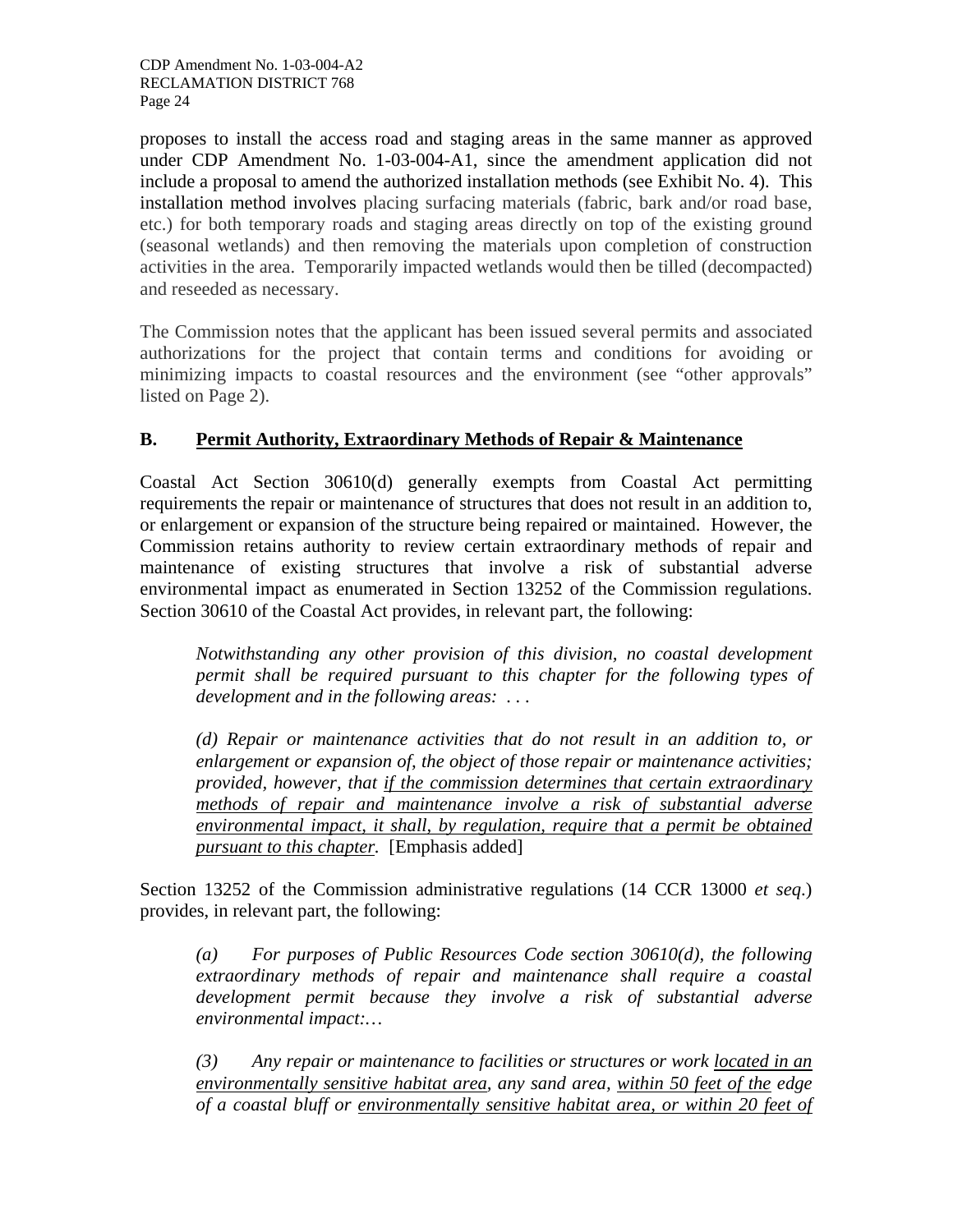*coastal waters or streams that include:*

*(A) The placement or removal, whether temporary or permanent, of rip-rap, rocks, sand or other beach materials or any other forms of solid materials;* 

*(B) The presence, whether temporary or permanent, of mechanized equipment or construction materials.* 

*All repair and maintenance activities governed by the above provisions shall be subject to the permit regulations promulgated pursuant to the Coastal Act, including but not limited to the regulations governing administrative and emergency permits. The provisions of this section shall not be applicable to methods of repair and maintenance undertaken by the ports listed in Public Resources Code section 30700 unless so provided elsewhere in these regulations. The provisions of this section shall not be applicable to those activities specifically described in the document entitled Repair, Maintenance and Utility Hookups, adopted by the Commission on September 5, 1978 unless a proposed activity will have a risk of substantial adverse impact on public access, environmentally sensitive habitat area, wetlands, or public views to the ocean.…*  [Emphasis added.]

The proposed amended development is a repair and maintenance project because it does not involve an addition to or enlargement of the levee. Although certain types of repair projects are exempt from CDP requirements, Section 13252 of the regulations requires a coastal development permit for extraordinary methods of repair and maintenance enumerated in the regulation. The proposed amended development involves the placement of construction materials and removal and placement of solid materials within 20 feet of coastal waters. In some locations the proposed work will occur either directly within or adjacent to an environmentally sensitive habitat area. Therefore, the proposed project requires a coastal development permit under Sections 13252(a)(1) of the Commission regulations.

In considering a permit application for a repair or maintenance project pursuant to the above-cited authority, the Commission reviews whether the proposed *method* of repair or maintenance is consistent with the Chapter 3 policies of the Coastal Act. The Commission's evaluation of such repair and maintenance projects does not extend to an evaluation of the conformity with the Coastal Act of the underlying existing development.

The repair and maintenance of levees can have adverse impacts on coastal resources, in the case of this amendment primarily seasonal wetlands and an inboard ditch, if not properly undertaken with appropriate mitigation. The applicant proposes to minimize impacts to seasonal wetlands due to temporary access road and staging area installation by placing road surfacing materials (fabric, bark and/or road base, etc.) directly on top of the existing ground (seasonal wetlands) and then removing the materials upon completion of construction activities in the area. Temporarily impacted wetlands would then be tilled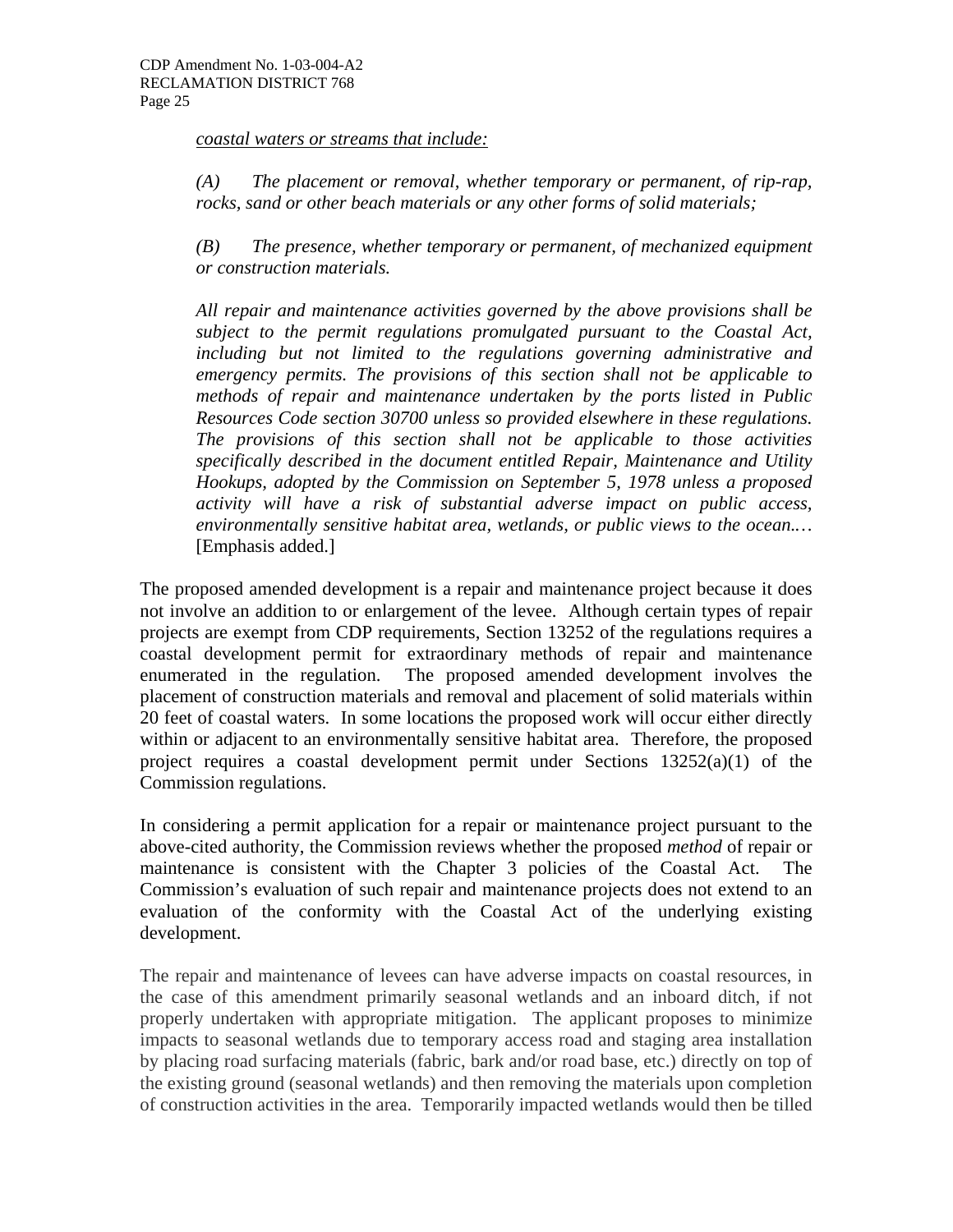(decompacted) and reseeded as necessary. This method is the least environmentally damaging feasible alternative because it does not unnecessarily disturb wetland soils and vegetation through excavation, stockpiling, and replacement of topsoil. Instead, impacts to the soil and vegetation are minimized, and the areas would be fully restored to preproject conditions following the temporary impacts. The applicant's proposal for the revised crossing of the ditch along the Jackson Ranch Road levee has also been proposed and conditioned in a manner to minimize adverse effects. The applicant proposes to install silt curtains prior to construction and maintain a qualified biologist on site to monitor crossing installation. Prior to crossing installation, the applicant proposes, and special conditions require, that any tidewater gobies in the area will be seined and removed from the impact area. Although various measures proposed by the applicant to minimize adverse impacts to coastal resources are appropriate, additional measures are also needed to further avoid, as necessary, or minimize impacts to water quality, wetlands, and ESHAs. The conditions required to meet this standard are discussed in the Findings in the following sections. Therefore, as conditioned in these Findings, the Commission finds that the proposed permit amendment is consistent with the Chapter 3 policies of the Coastal Act.

# **C. Public Access**

This proposed amended development is located between the first public road and the sea (see Exhibit No. 2). Section 30604(c) of the Coastal Act requires that every coastal development permit issued for development between the first public road and the sea *"shall include a specific finding that the development is in conformity with the public access and public recreation policies of Chapter 3 (commencing with Section 30200)."*

#### Coastal Act Policies:

Section 30210 of the Coastal Act states the following:

 *In carrying out the requirement of Section 4 of Article X of the California Constitution, maximum access, which shall be conspicuously posted, and recreational opportunities shall be provided for all the people consistent with public safety needs and the need to protect public rights, rights of private property owners, and natural resource areas from overuse.* 

Section 30211 of the Coastal Act states the following:

*Development shall not interfere with the public's right of access to the sea where acquired through use or legislative authorization, including, but not limited to, the use of dry sand and rocky coastal beaches to the first line of terrestrial vegetation.* 

Section 30212 of the Coastal Act states the following:

*(a) Public access from the nearest public roadway to the shoreline and along*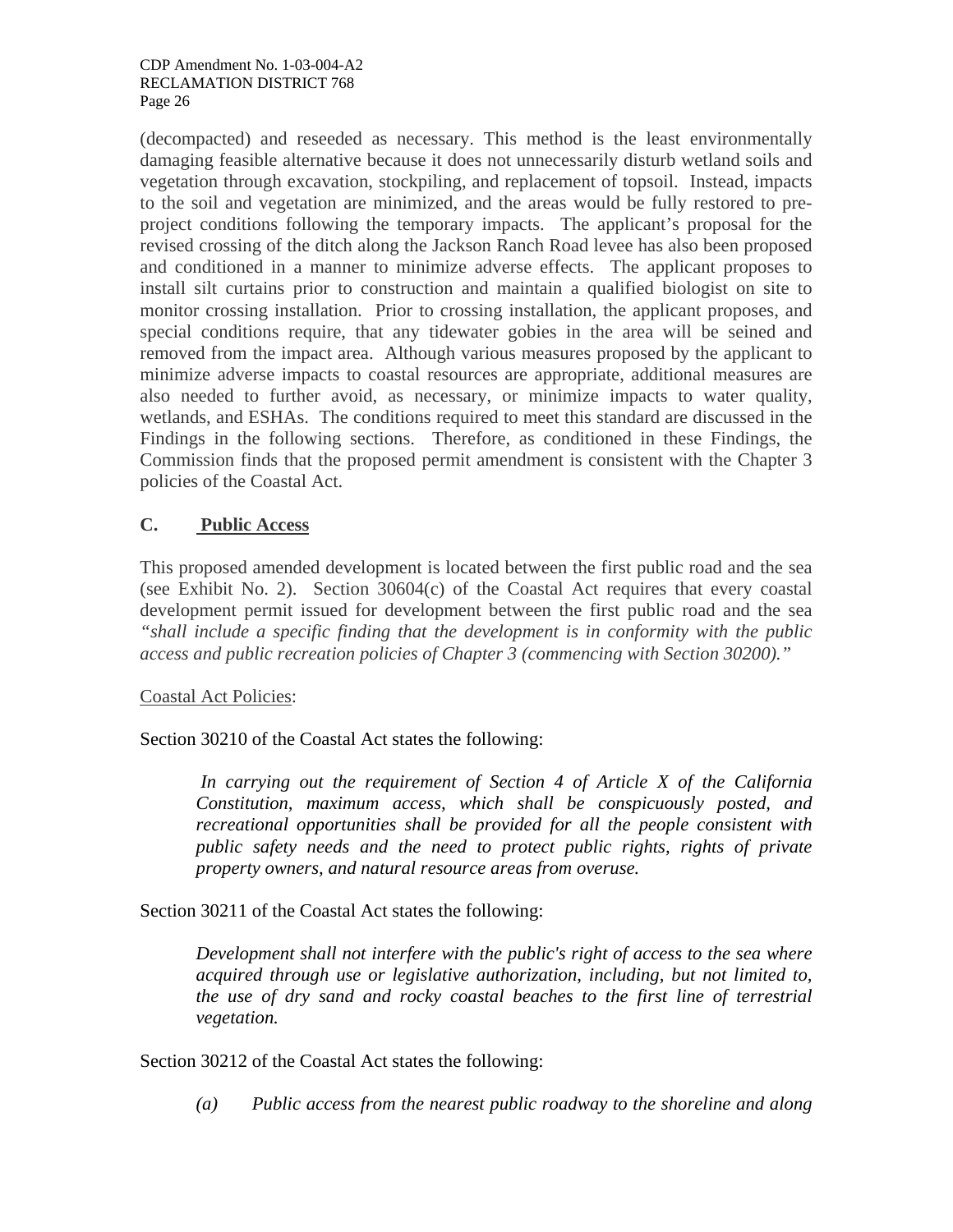*the coast shall be provided in new development projects except where (1) it is inconsistent with public safety, military security needs, or the protection of fragile coastal resources, (2) adequate access exists nearby, or (3) agriculture would be adversely affected. Dedicated access way shall not be required to be opened to public use until a public agency or private association agrees to accept responsibility for maintenance and liability of the access way.* 

- *(b) For purposes of this section, "new development" does not include:*
- *(1) Replacement of any structure pursuant to the provisions of subdivision (g) of Section 30610.*
- *(2) The demolition and reconstruction of a single-family residence; provided, that the reconstructed residence shall not exceed either the floor area, height or bulk of the former structure by more than 10 percent, and that the reconstructed residence shall be sited in the same location on the affected property as the former structure.*
- *(3) Improvements to any structure which do not change the intensity of its use, which do not increase either the floor area, height, or bulk of the structure by more than 10 percent, which do not block or impede public access, and which do not result in a seaward encroachment by the structure.*
- *(4) The reconstruction or repair of any seawall; provided, however, that the reconstructed or repaired seawall is not seaward of the location of the former structure.*
- *(5) Any repair or maintenance activity for which the commission has determined, pursuant to Section 30610, that a coastal development permit*  will be required unless the commission determines that the activity will *have an adverse impact on lateral public access along the beach.*

*As used in this subdivision, "bulk" means total interior cubic volume as measured from the exterior surface of the structure.* 

 *(c) Nothing in this division shall restrict public access nor shall it excuse the performance of duties and responsibilities of public agencies which are required by Sections 66478.1 to 66478.14, inclusive, of the Government Code and by Section 4 of Article X of the California Constitution.* [Emphasis added.]

The access policies cited above are those relevant to the proposed amended development and direct the Commission to generally require maximum public access in new development unless the access would be inconsistent with public safety, resource protection, private property rights, or military security needs (§30210 and §30212) or would be otherwise exempt from providing access by statute [§30212(b)(5)]. Coastal Act Section 30211 requires that new development shall not interfere with existing public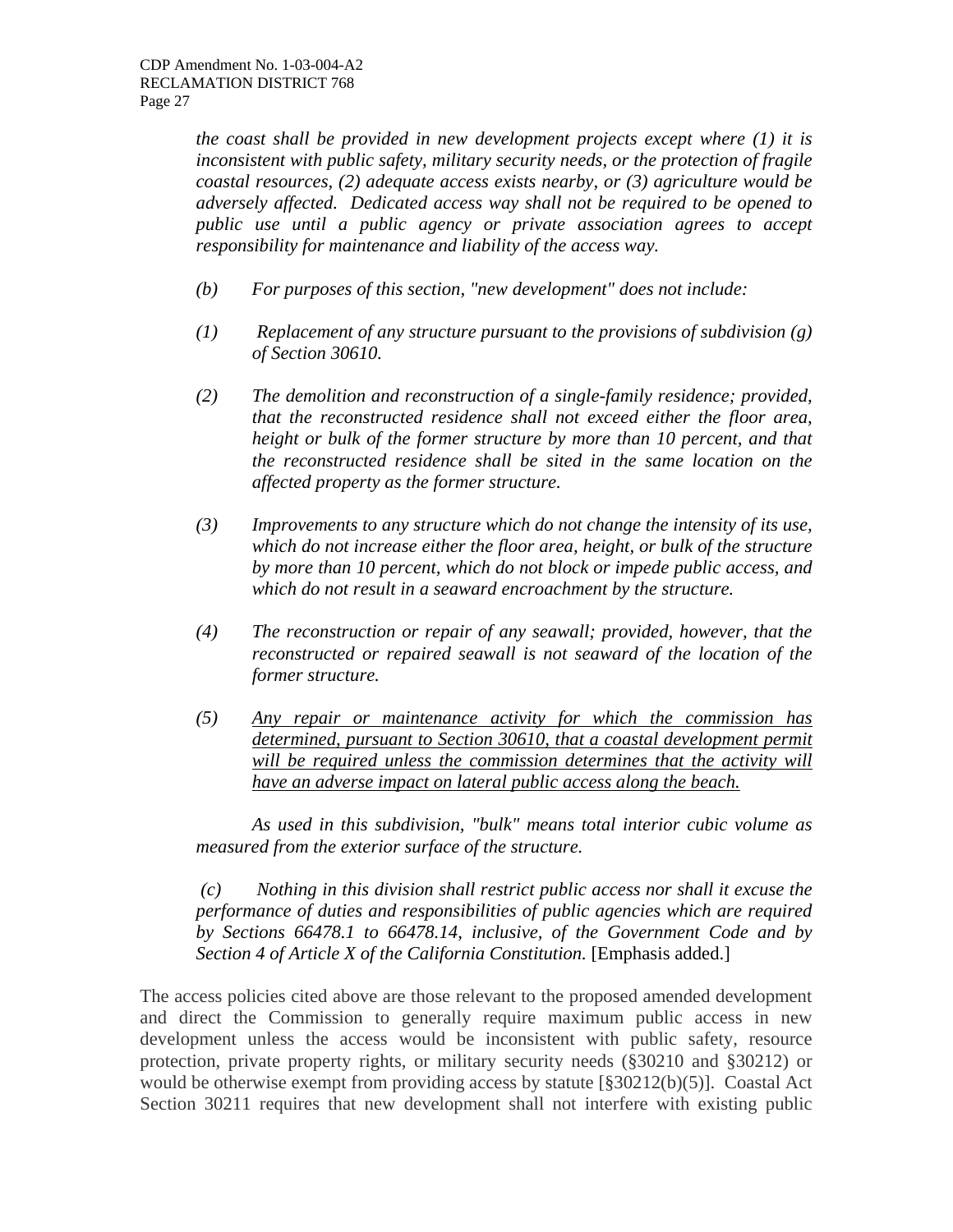access that has been acquired either by use or through legislative authorization.

#### Consistency Analysis:

As stated above, the proposed amended development is for repair and maintenance of a pre-Coastal Act levee system. Ordinarily, routine repair and maintenance is an exempt activity under Coastal Act Section 30610(d), and thus no coastal development permit would be required. Certain repair and maintenance activities are, however, excepted from this general exemption by regulation, as authorized by Section 30610(d), because they may "*involve the risk of substantial adverse environmental impact.*" The Commission's regulations identify repair and maintenance activities performed near the shoreline and/or within an ESHA and/or adjacent to an ESHA (as proposed by this permit amendment application) as needing to obtain coastal development permits and are not exempt under Section 30610(d) [CCR, Title 14, Sec. 13252(a)(3)]. However, because repair and maintenance is not considered new development for purposes of Section 30212, Coastal Act Section 30212(b)(5) excludes these repair and maintenance activities from Coastal Act access requirements unless the Commission "*determines that the activity will have an adverse impact on lateral beach access.*"

The proposed amended development would have no impact on lateral beach access because the proposed work would be accomplished within the existing footprint of the levees, staging areas are located outside of any access or access points, and because there is no beach adjacent to the levees. The project is, therefore, consistent with the requirements of Sections 30210 and 30212.

Coastal Act Section 30211 also requires new development not to interfere with existing access. While exempt from this policy as discussed above, the Commission notes that the levee system has not been used by the public to gain access to the shores of Humboldt Bay and Mad River Slough during its long existence, except by permission of the owners.

In conclusion, the proposed amended development is not considered new development for the purposes of application of the public access policies of the Coastal Act because it is a repair and maintenance activity that would not adversely affect lateral beach access and is therefore consistent with the policy direction found in Section 30212.

#### **D. Protection of Water Quality & Wetlands**

The Coastal Act contains policies requiring the protection of coastal waters and wetlands to ensure biological productivity and to protect public health and water quality. New development must not adversely affect these values and should help to restore them when possible.

#### Coastal Act Policies:

Section 30231of the Coastal Act states the following: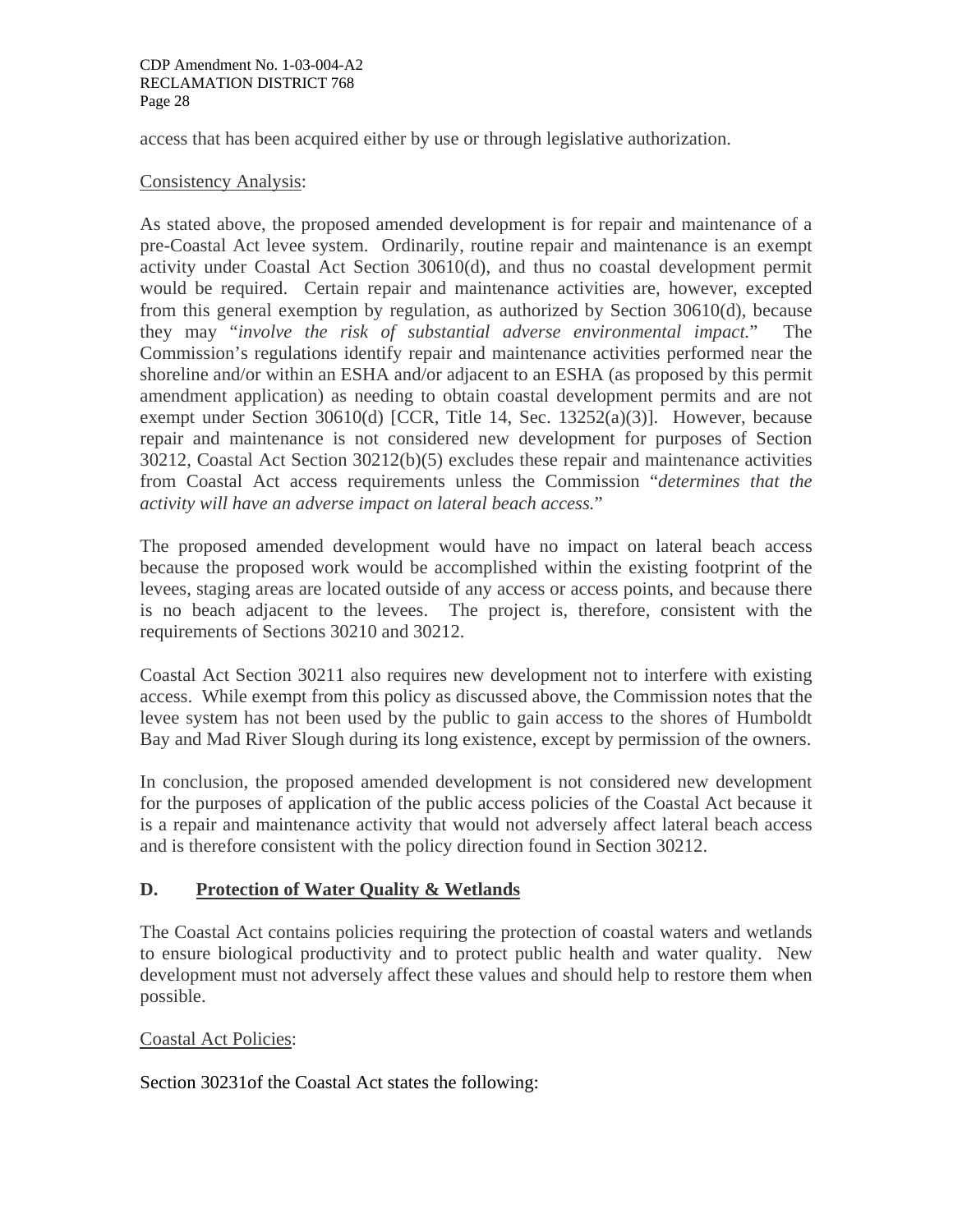*The biological productivity and the quality of coastal waters, streams, wetlands, estuaries, and lakes appropriate to maintain optimum populations of marine organisms and for the protection of human health shall be maintained and, where feasible, restored through, among other means, minimizing adverse effects of waste water discharges and entrainment, controlling runoff, preventing depletion of ground water supplies and substantial interference with surface water flow, encouraging waste water reclamation, maintaining natural vegetation buffer areas that protect riparian habitats, and minimizing alteration of natural streams.* 

Coastal Act Section 30233 states the following:

*(a) The diking, filling, or dredging of open coastal waters, wetlands, estuaries, and lakes shall be permitted in accordance with other applicable provisions of this division, where there is no feasible less environmentally damaging alternative, and where feasible mitigation measures have been provided to minimize adverse environmental effects, and shall be limited to the following:* 

- *(1) New or expanded port, energy, and coastal-dependent industrial facilities, including commercial fishing facilities.*
- *(2) Maintaining existing, or restoring previously dredged, depths in existing navigational channels, turning basins, vessel berthing and mooring areas, and boat launching ramps.*
- *(3) In open coastal waters, other than wetlands, including streams, estuaries, and lakes, new or expanded boating facilities and the placement of structural pilings for public recreational piers that provide public access and recreational opportunities.*
- *(4) Incidental public service purposes, including but not limited to, burying cables and pipes or inspection of piers and maintenance of existing intake and outfall lines.*
- *(5) Mineral extraction, including sand for restoring beaches, except in environmentally sensitive areas.*
- *(6) Restoration purposes.*
- *(7) Nature study, aquaculture, or similar resource dependent activities.*

*(b) Dredging and spoils disposal shall be planned and carried out to avoid significant disruption to marine and wildlife habitats and water circulation. Dredge spoils suitable for beach replenishment should be transported for such purposes to appropriate beaches or into suitable longshore current systems.*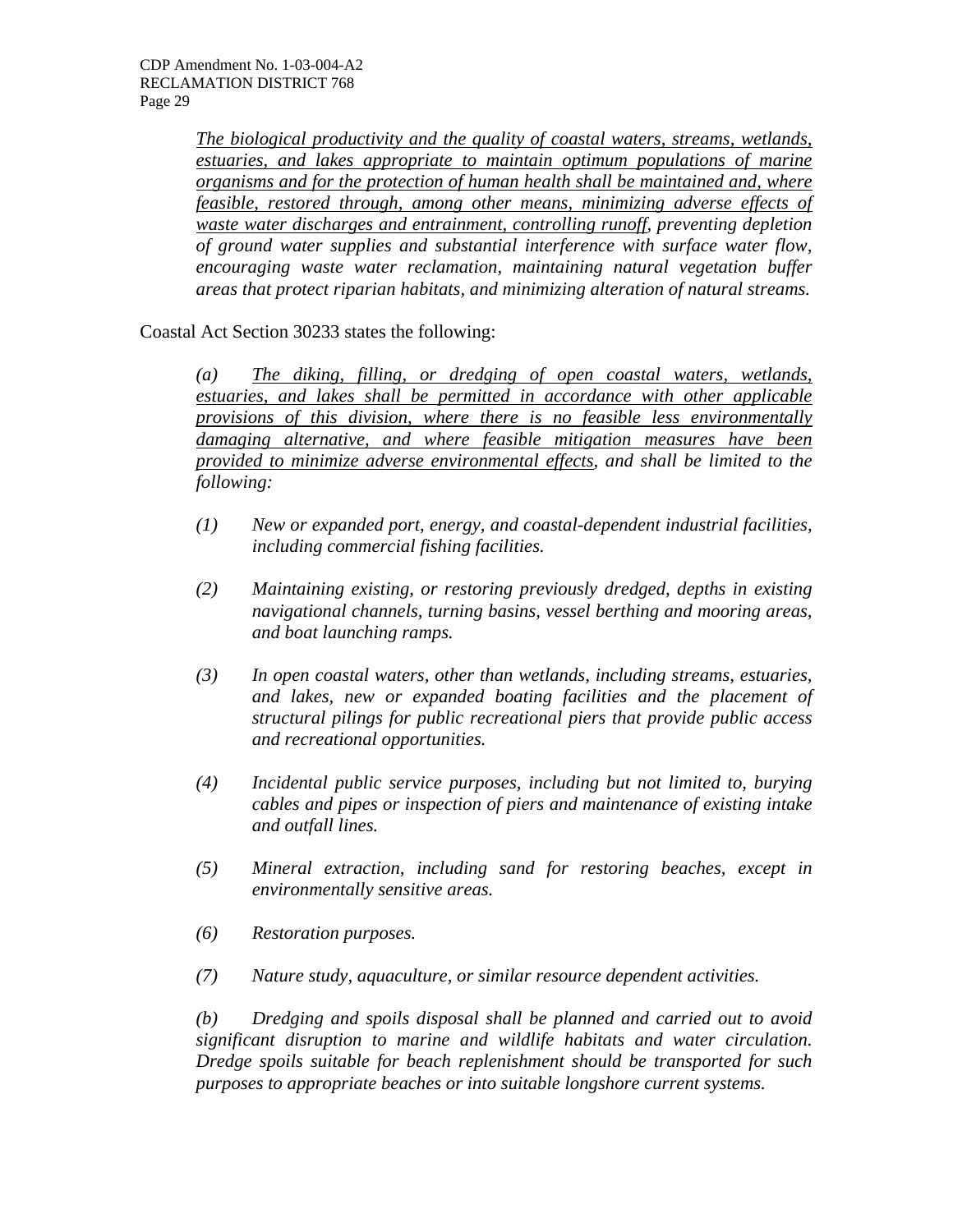*(c) In addition to the other provisions of this section, diking, filling, or dredging in existing estuaries and wetlands shall maintain or enhance the functional capacity of the wetland or estuary…* 

*(d) Erosion control and flood control facilities constructed on watercourses can impede the movement of sediment and nutrients which would otherwise be carried by storm runoff into coastal waters. To facilitate the continued delivery of these sediments to the littoral zone, whenever feasible, the material removed from these facilities may be placed at appropriate points on the shoreline in accordance with other applicable provisions of this division, where feasible mitigation measures have been provided to minimize adverse environmental effects. Aspects that shall be considered before issuing a coastal development permit for such purposes are the method of placement, time of year of placement, and sensitivity of the placement area.* 

The proposed amended development is located on levees located immediately adjacent to Arcata Bay and Mad River Slough on the outboard side and seasonal wetlands on the inboard side. The project work involves soil disturbance, which could increase sedimentation in the bay, slough, and wetlands. Coastal Act Section 30231 protects the quality of coastal waters, streams, and wetlands through, among other means, controlling runoff. Grading and soil disturbance can result in the discharge of sediment into site runoff, which, upon entering coastal waters, increases turbidity and adversely affects fish and other sensitive aquatic species. Sediment is considered a pollutant that affects visibility through the water, and affects plant productivity, animal behavior (such as foraging) and reproduction, and the ability of animals to obtain adequate oxygen from the water. In addition, sediment is the medium by which many other pollutants are delivered to aquatic environments, as many pollutants are chemically or physically associated with the sediment particles. Therefore, the proposed development has the potential to adversely impact the water quality and biological productivity of coastal waters and wetlands.

Consistency Analysis:

#### **1. Permanent authorization of repair work performed under Emergency Permit Nos. 1-06-044-G and 1-07-008-G**

Under Emergency Permit Nos. 1-06-044-G and 1-07-008-G, the applicant completed repair work on approximately 11,546 lineal feet of the levees along both Arcata Bay and Mad River Slough. The work involved clearing, grubbing, and removal of 1,657 tons of debris, removal of 6,379 tons of unsuitable material, and placement of 12,757 tons of imported backfill, 181,576 square feet of RSP fabric, and 21,027 tons of rock slope protection (RSP). The applicant is requesting permanent authorization of this repair work as part of the current amendment request.

The permanent authorization of the emergency repair work described above could adversely affect water quality and wetland habitats if, for example, the placement of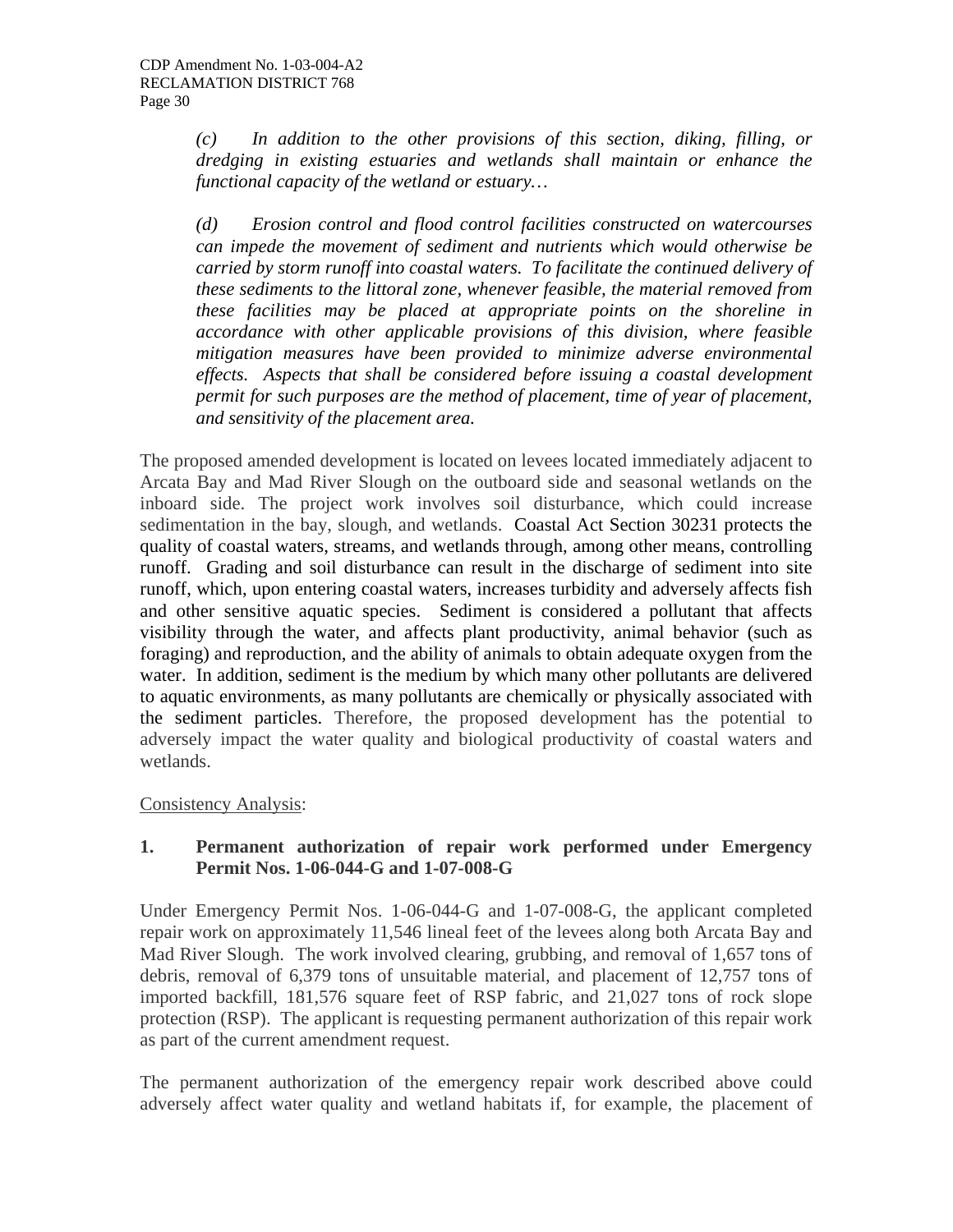revetment material during emergency repairs was not structurally sound and RSP were to slough off into the slough or bay, thereby impacting tidal mudflat habitat. Such a scenario would constitute "fill" in coastal waters or wetlands that is not for one of the allowable uses enumerated in Coastal Act Section 30233. Therefore, to ensure that any revetment material that was placed under the emergency authorizations does not encroach beyond the historic levee footprint, the Commission attaches added Special Condition No. 13. This condition requires that any revetment material that was placed under the two emergency authorizations that encroaches into coastal waters or wetlands be recovered and either replaced on the levee or removed entirely from the project area.

#### **2. Minor relocation of a temporary staging area and access route associated with repairs to the Jackson Ranch levee**

The applicant proposes to amend the location of one of the staging areas and a portion of an access road previously approved under CDP Amendment No. 1-03-004-A1 for the "2007 Levee Repair Project." For the proposed amended staging area and access road locations, the applicant proposes to maintain the same size staging area as approved under CDP Amendment No. 1-03-004-A1 (25,000 square feet). Although not specified, it is presumed that the applicant proposes to install the access road and staging areas in the same manner as approved under CDP Amendment No. 1-03-004-A1, since the amendment application did not include a proposal to amend the authorized installation methods (see Exhibit No. 4), which include placing road surfacing materials (fabric, bark and/or road base, etc.) directly on top of the existing ground (seasonal wetlands) and then removing the materials upon completion of construction activities in the area. Temporarily impacted wetlands would then be tilled (decompacted) and reseeded as necessary. This method is the least environmentally damaging feasible alternative because it does not unnecessarily disturb wetland soils and vegetation through excavation, stockpiling, and replacement of topsoil. Instead, impacts to the soil and vegetation are minimized, and the areas would be fully restored to pre-project conditions following the temporary impacts.

Therefore, the Commission modifies and reimposes Special Condition No. 3-A to ensure that the permittee undertakes development in accordance with the least environmentally damaging methods described above. Special Condition Nos. 3-C, 3-D, and 3-E also require post-construction restoration and monitoring to ensure that the seasonal wetlands temporarily impacted by project activities will be fully restored to pre-project conditions, or remedial actions will be required.

## **3. Amending the crossing method at the ditch crossing located just south of the Humboldt Bay Municipal Water District pipeline along the Mad River Slough from temporary bridge to temporary culverts and fill**

The applicant is proposing to amend both the original permit and the first permit amendment to use temporary culverts and fill rather than the authorized temporary bridge to cross the inboard ditch located just south of the Humboldt Bay Municipal Water District (HBMWD) pipeline that crosses Mad River Slough. Repair sites along the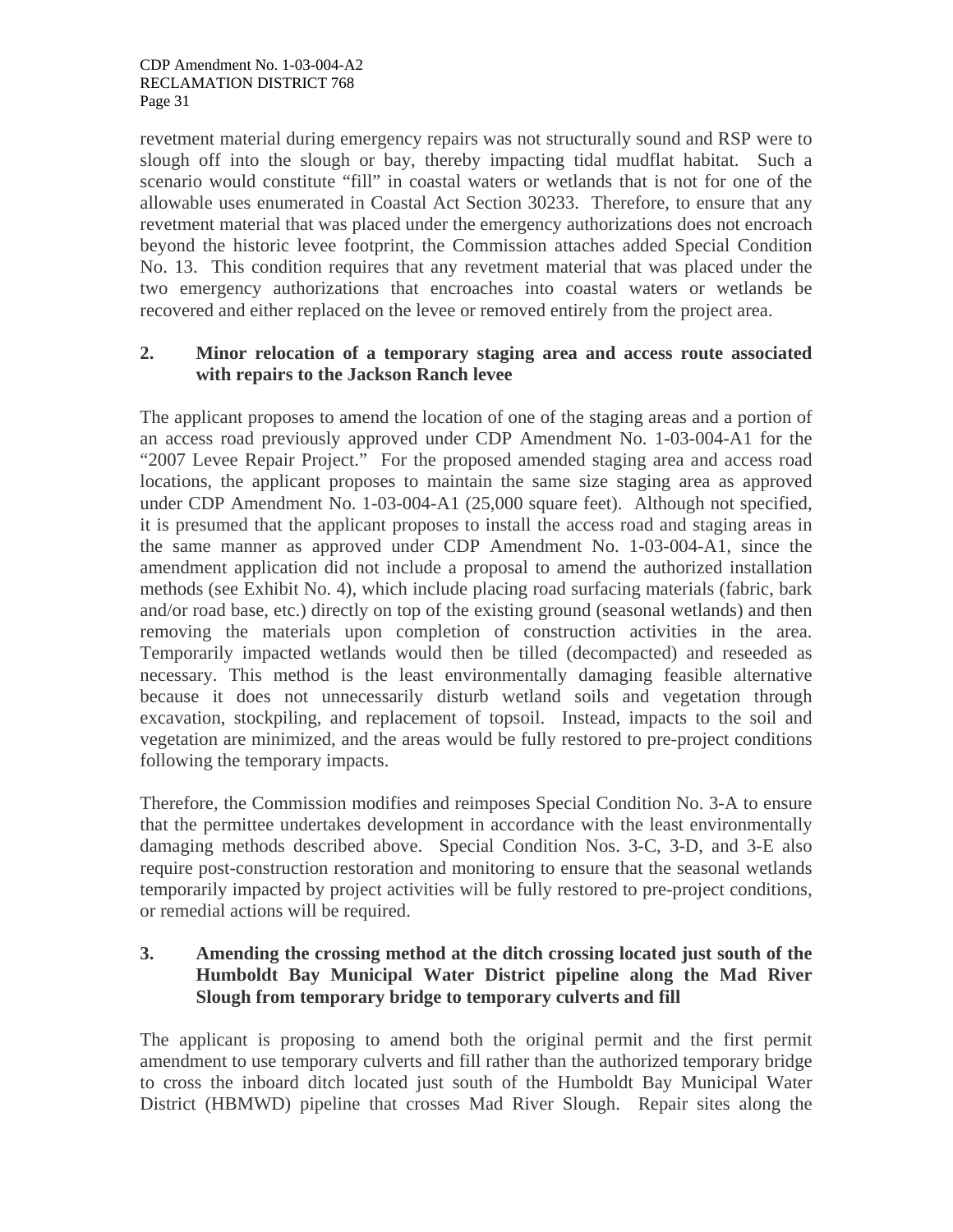Jackson Ranch levee are inaccessible from the north due to the pipeline itself and from the south due to a PG&E power pole. Special Condition No. 2-I of the original permit and Special Condition No. 3-B of the first permit amendment restrict the placement of fill in wetlands or coastal waters and required the use of the temporary bridge methodology for all crossings. Thus, repair sites authorized under both the original permit for routine repair and maintenance and the first permit amendment for the "2007 Levee Repair Project" are inaccessible under the existing permit conditions.

The applicant completed an alternatives analysis for three different crossing methods (Exhibit No. 5) and determined "Scenario 3" to be the least environmentally damaging feasible alternative. This crossing method involves bridging the ditch with 48-inch diameter plastic culverts and stacking bales of hay between the culverts to sufficient height above the water level to provide access. The width of the culverts and stocked bales of hay could be adjusted to accommodate all types of hauling equipment.

In its amendment application for CDP Amendment No. 1-03-004-A1, the applicant had proposed using either the temporary bridge or the temporary culvert and fill crossing method and did not state that one method or the other would be necessary depending on a particular crossing location. In its findings for approval of both the original permit and the first permit amendment, the Commission found the temporary bridge crossing method to be the least environmentally damaging feasible alternative to avoid impacts to coastal wetlands, waters, and sensitive species (including the Tidewater goby).

The applicant's engineers have since determined that using a temporary bridge to cross the inboard ditch located just south of the HBMWD pipeline is not feasible due to the load bearing capacity of the soils that would have to support the ends of the temporary bridge. Extensive excavation of the levee would be necessary to accommodate the bridge spread footings leaving the surrounding agricultural lands susceptible to flooding during high tide events. Additionally, the stability of soils on either side of the bridge may be questionable during construction resulting in the likelihood of bank failure into the inboard ditch. Furthermore, the spread footings would be large using this method at this location and potentially difficult to remove upon project completion due to the embedment and restraining properties of silty clay soils.

Thus, the applicant proposes using the least environmentally damaging feasible alternative crossing method at inboard ditch located just south of the HBMWD pipeline, which is the use of temporary culverts and fill as described above. The primary impacts associated with using temporary culverts and fill rather than a temporary bridge for this crossing involve (1) the direct placement of fill in coastal wetland (ditch) habitat; and (2) potential impacts of fill placement on sensitive species that may occur in the ditch habitat, such as the Federally-listed endangered Tidewater goby (*Eucyclogobius newberryi*) and its proposed critical habitat. The U.S. Fish and Wildlife Service issued a Biological Opinion (B.O.) and Incidental Take Statement (I.T.S.) for the "2007 Levee Repair Project" (see "other approvals", Page 2). The B.O. and I.T.S. were based on the understanding that the project would include the use of temporary culverts and fill within Tidewater goby habitat as an inboard ditch crossing method. The Service found that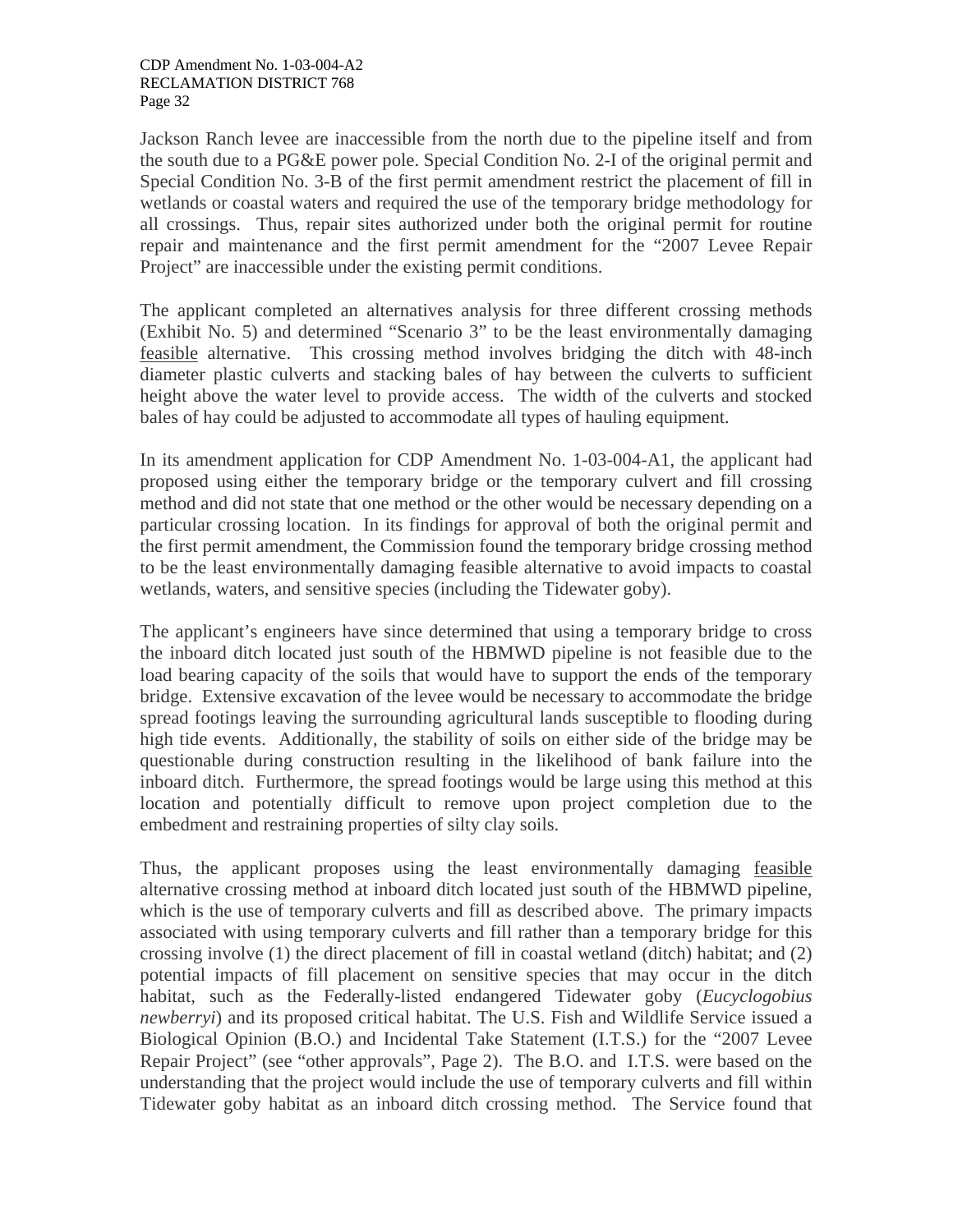project is not likely to jeopardize the continued existence of the Tidewater goby given that the permits issued for the project (including the U.S. Army Corps of Engineers and Humboldt Bay Harbor, Recreation, and Conservation District permits) include several terms and conditions to minimize project effects on the species. These include using erosion control devices such as silt fences, floating turbidity curtains, *etc*. for all repair activities, and surveying for and excluding any Tidewater gobies found prior to installation of any temporary ditch crossing. In addition to the terms and conditions attached to other agency approvals the applicant has received for the project (see Page 2), the applicant's project description (Exhibit Nos. 4 and 5) specifies containing the temporary crossing with silt curtains on either side of the culverts and having a qualified biologist on site during construction activities to perform seining and removal of sensitive species prior to crossing installation.

Therefore, the Commission finds that modifying and reimposing Special Condition Nos. 2-I and 3-B to allow for the applicant to use a temporary culvert and fill crossing as proposed for ongoing repair and maintenance and for the "2007 Levee Repair Project" respectively at the inboard ditch crossing located just south of the HBMWD pipeline only. All other ditch crossings must be accomplished using the temporary bridge method. The amended conditions require that the temporary culvert and fill crossing be installed as proposed by the applicant in Exhibit No. 5, including the use of silt curtains and a qualified biologist to seine any gobies that may be present prior to crossing installation. Furthermore, the amended conditions require that the crossing must be completely removed within 10 days of completion of construction activities.

# **4. Conclusion**

Therefore, the Commission finds that as conditioned to (1) require that any revetment material that was placed under emergency authorization that encroaches into coastal waters or wetlands be recovered and either replaced on the levee or removed entirely from the project area; (2) use the least environmentally damaging feasible alternative for amended access road and staging area installation and to require post-construction restoration and monitoring of the areas to ensure that the temporarily impacted seasonal wetlands will be fully restored to pre-project conditions; and (3) to limit the use of temporary culverts and fill to a single crossing only located just south of the HBMWD pipeline, and to install and remove the crossing in the least environmentally damaging feasible manner, the proposed amended development is consistent with Coastal Act Sections 30231 and 30233.

# **E. Marine Resources and ESHA**

The outboard side of the levee system is adjacent to Arcata Bay and Mad River Slough, and the proposed amended development has the potential to adversely affect marine resources and marine environmentally sensitive habitat areas (ESHA). The following section of the Coastal Act requires that new development maintain, enhance, and, where feasible, restore damaged marine resources and protect environmentally sensitive habitat areas.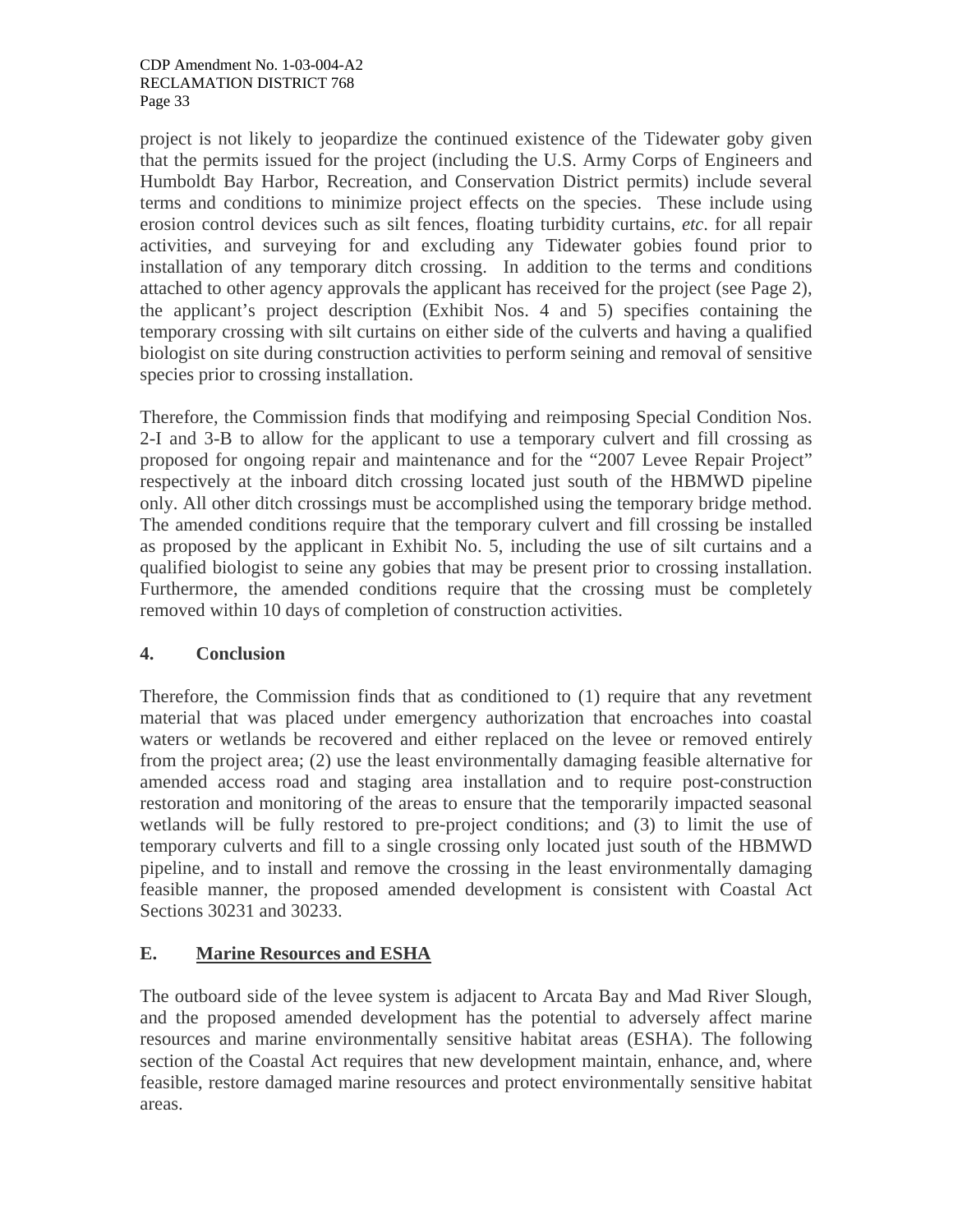#### Coastal Act Policies:

Section 30230 of the Coastal Act states the following:

*Marine resources shall be maintained, enhanced, and where feasible, restored. Special protection shall be given to areas and species of special biological or economic significance. Uses of the marine environment shall be carried out in a manner that will sustain the biological productivity of coastal waters and that will maintain healthy populations of all species of marine organisms adequate for long-term commercial, recreational, scientific, and educational purposes.*

Section 30107.5 of the Coastal Act defines ESHA as follows:

*"Environmentally sensitive area" means any area in which plant or animal life or their habitats are either rare or especially valuable because of their special nature or role in an ecosystem and which could be easily disturbed or degraded by human activities and developments.* 

Section 30240 of the Coastal Act states the following:

*(a) Environmentally sensitive habitat areas shall be protected against any significant disruption of habitat values, and only uses dependent on those resources shall be allowed within those areas.* 

 *(b) Development in areas adjacent to environmentally sensitive habitat areas and parks and recreation areas shall be sited and designed to prevent impacts which would significantly degrade those areas, and shall be compatible with the continuance of those habitat and recreation areas.*

Consistency Analysis:

The waters of Arcata Bay and Mad River Slough provide habitat for a number of marine species. The U.S. Fish and Wildlife Service's (USFWS) Formal Consultation for the project (Exhibit No. 6), which includes the amended development proposed under this CDP amendment, notes that the proposed project is likely to adversely affect the Federally-listed endangered Tidewater goby (*Eucyclogobius newberryi*) and its proposed critical habitat. Tidewater goby is a small, short-lived fish that occurs in coastal brackish water habitats such as lagoons, tidal bays, and estuaries of rivers and streams along the coast. According to the USFWS report, threats to the species include upstream water diversion, dredging, pollution, siltation, urban development on adjacent lands, and competition/predation from introduced species.

The USFWS issued an Incidental Take Statement (I.T.S.) for the "2007 Levee Repair Project" anticipating that the project would cause "harassment" (disturbance) of an estimated 200 breeding adults and "harm" (injury or death) to no more than 70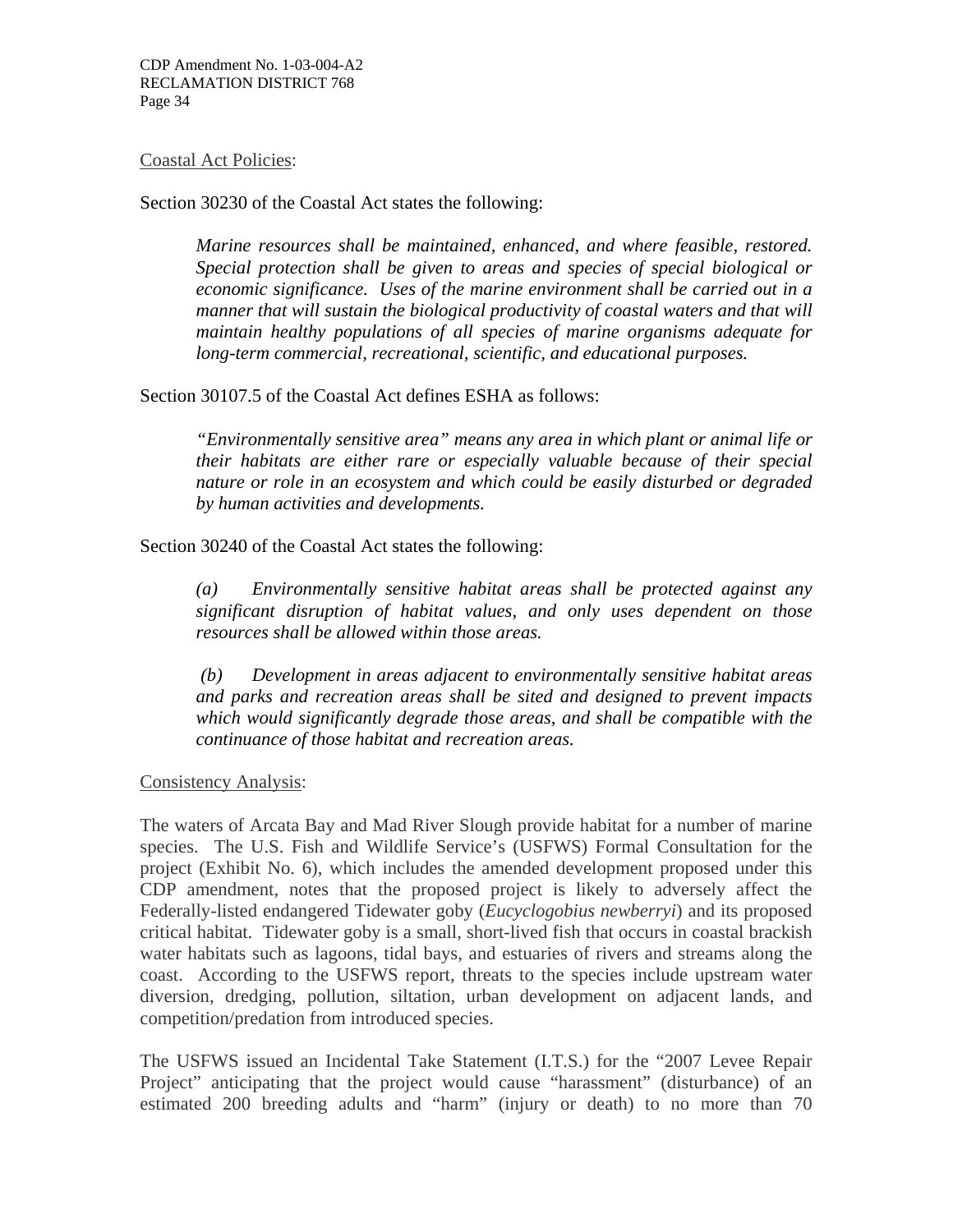individuals. The USFWS's opinion and I.T.S. were based on the understanding that the project would include the use of temporary culverts and fill within Tidewater goby habitat as an inboard ditch crossing method. The USFWS report concludes that project would not likely jeopardize the continued existence of the Tidewater goby given that the permits issued for the project (see page 2) include several terms and conditions to minimize project effects on the species. These include using erosion control devices such as silt fences, floating turbidity curtains, *etc*. for all repair activities, and surveying for and excluding any Tidewater gobies found prior to installation of any temporary ditch crossing. In addition to the terms and conditions attached to other agency approvals the applicant has received for the project (see page 2), the applicant's project description (Exhibit Nos. 4 and 5) specifies containing the temporary crossing with silt curtains on either side of the culverts and having a qualified biologist on site during construction activities to perform seining and removal of sensitive species prior to crossing installation.

As discussed above under Section IV-D, the applicant proposes using the least environmentally damaging feasible alternative crossing method at inboard ditch located just south of the HBMWD pipeline, which is the use of temporary culverts and fill as described above. The primary impacts associated with using temporary culverts and fill rather than a temporary bridge for this crossing include potential adverse impacts of fill placement on Tidewater goby and its proposed critical habitat. Therefore, the Commission modified and reimposes Special Condition No. 6. The amended condition requires that the temporary culvert and fill crossing be installed as proposed by the applicant in Exhibit No. 5, including the use of silt curtains and a qualified biologist to seine any gobies that may be present prior to crossing installation. Furthermore, the amended conditions require that the crossing must be completely removed within 10 days of completion of construction activities.

Because the applicants propose to use temporary culverts and fill to cross the inboard ditch just south of the HBMWD pipeline each time ongoing repair and maintenance work of the Jackson Ranch levee is necessary, the Commission modified and reimposes Special Condition No. 2 to require the Tidewater goby mitigation measures described above. Special Condition No. 2-N requires surveying for and excluding any gobies found at ditch crossings prior to crossing installation.

In addition to Tidewater goby, at least three other ESHAs – habitat for Humboldt Bay owl's-clover (*Castilleja ambigua* ssp*. humboldtiensis*), Point Reyes' bird's-beak (*Cordylanthus maritimus* ssp*. palustris*), and Western sand-spurrey (*Spergularia canadensis*) – also have the potential to be affected by proposed project activities. Because all of these species are rare, their habitat meets the definition of environmentally sensitive habitat (ESHA) found in Coastal Act Section 30107.5. Therefore, development adjacent to these habitats must also comply with Section 30240(b) of the Coastal Act.

The applicant proposes to permanently authorize the emergency repair work that was conducted under Emergency Permit Nos. 1-06-044-G and 1-07-008-G to over 11,500 lineal feet of the levee system. Some of these repairs took place in the vicinity of salt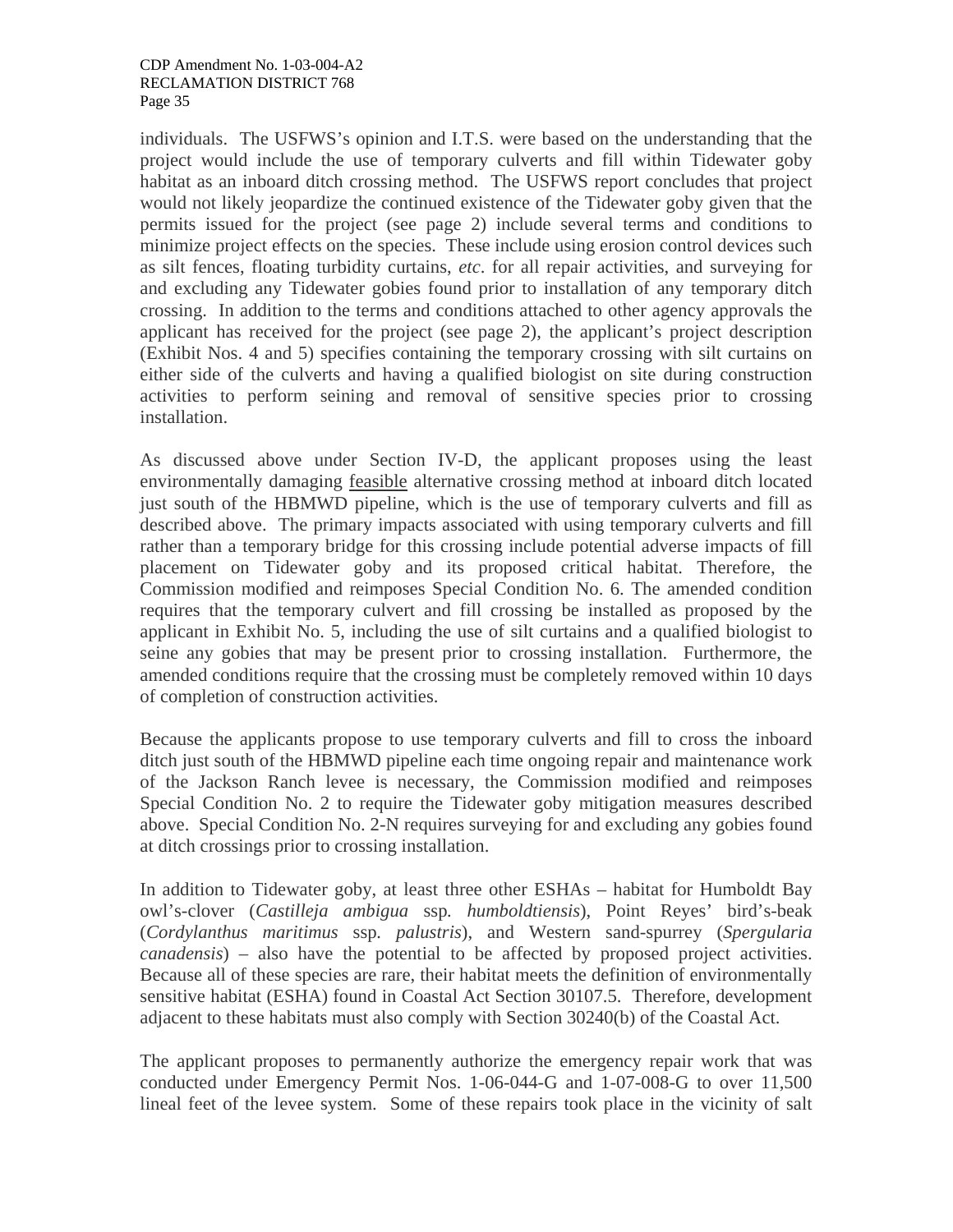marsh habitat where potentially the three rare plant species listed above occur. Both Humboldt Bay owl's-clover and Point Reyes bird's-beak are annual, hemiparasitic species in the Broom-rape family (Orobanchaceae) that grow in coastal salt marsh habitats primarily along the North Coast of California. In addition to photosynthesizing, these hemiparasites supplement their nutrient intake by parasitizing the live roots of adjacent salt marsh species. Humboldt Bay owl's-clover plants typically germinate in late winter to spring and bloom sometime between April and August (often peaking in June). Point Reyes bird's-beak plants are slightly later: on average, germination is in spring and flowering is approximately in July (CNPS 2007). Western sand-spurrey is an annual species in the Pink family (Caryophyllaceae) known only from scattered occurrences around Humboldt Bay.

Surveys conducted by the applicant's biologist in 2006 and 2007 discovered approximately 450 and 275 (respectively) Humboldt Bay owl's-clover plants on the levee system within areas that potentially would be impacted by project activities. These plants are estimated to represent less than 1 percent of the total population of the species in the surrounding suitable salt marsh habitat. For the Point Reyes bird's-beak, 2006 surveys found a total of five plants and 2007 surveys found a total of 314 plants in potential impact areas. Again, this represents less than 1 percent of the population of the species in the surrounding salt marsh habitat. A total of 37 Western sand-spurrey individuals were located on an eroded bank of the levee near Site #9 in 2007, which, as with the others, represents less than 1 percent of the population of the species in the surrounding salt marsh habitat. Population numbers of all three species normally fluctuate from year to year, since, as annuals, germination rates are dependent on a number of environmental factors. In general, the three species are threatened by development, nonnative plants, and other causes (CNPS 2007).

The Commission found, in its approval of CDP Amendment No. 1-03-004-A1, that the rare plant ESHA would not be significantly disrupted by the "2007 Levee Repair Project" with the incorporation of appropriate mitigation measures, including (1) conducting seasonally appropriate pre-construction surveys of the Jackson Ranch levee and the Arcata levee east of site #58 for both species; (2) delaying construction activities on the Jackson Ranch levee and the Arcata levee east of site #58 until after the owl's-clover and bird's-beak plants have died back/set seed (in July or early August); (3) collection and conservation of seed from any individuals observed growing in an area of potential impact; (4) transplantation/distribution of seed in suitable habitat nearby; and (5) pre- and post-construction monitoring of rare plants located immediately adjacent to the construction site to document any impacts that might occur as a result of project activities. As the applicant has not yet implemented the "2007 Levee Repair Project," and to ensure that all feasible mitigation measures designed to minimize impacts to the rare plant ESHAs in the project area are followed, the Commission adds Special Condition No. 12, which requires submittal of a final mitigation plan for the review and approval of the Executive Director that provides for implementation of the mitigation measures listed above. The Commission finds that this condition should also apply to work conducted under ongoing repair and maintenance. Therefore, the Commission modifies and reimposes Special Condition No. 2 (see 2-O), which also requires the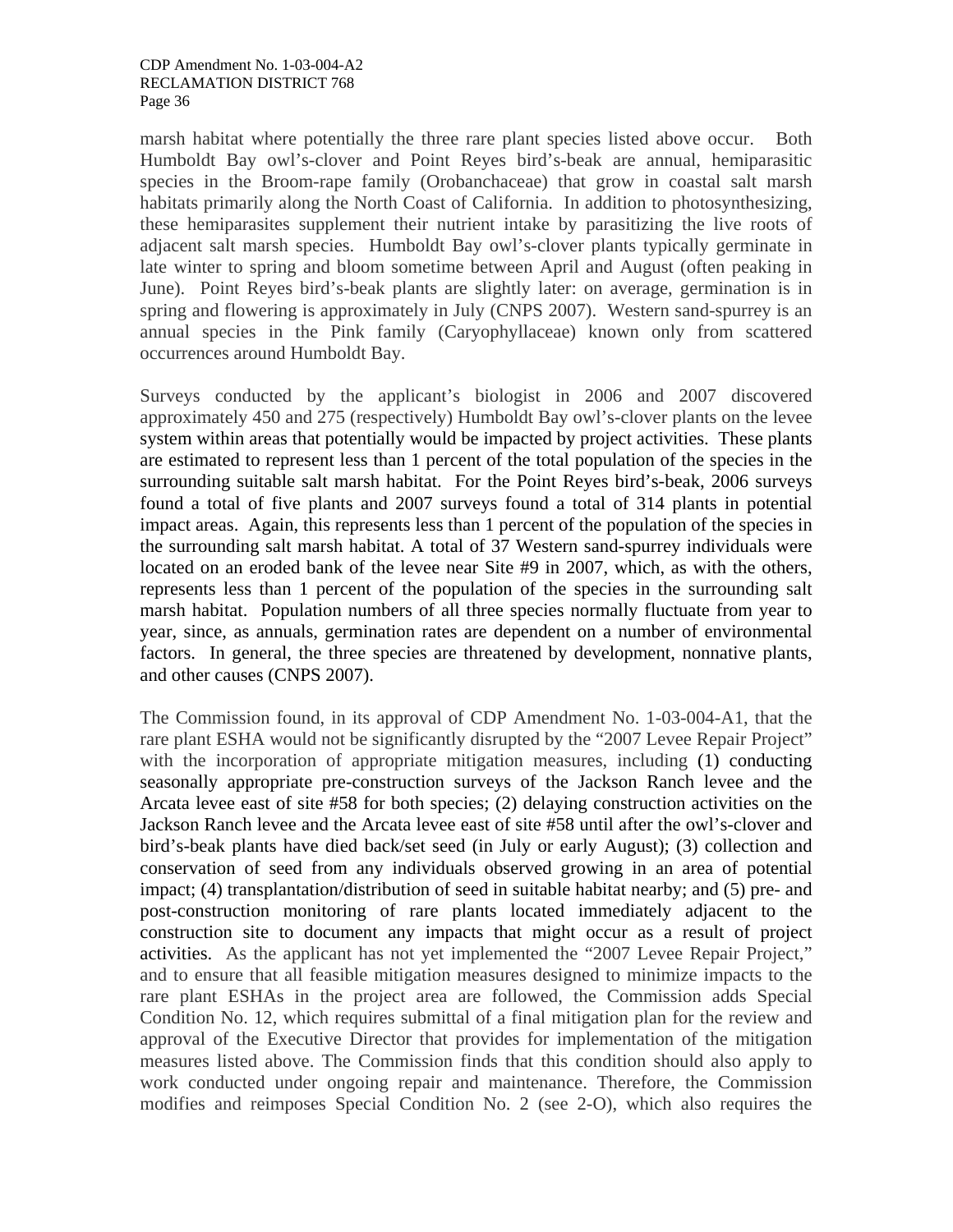mitigation measures stated above for work near rare plant ESHA (on the Jackson Ranch levee and Arcata Bay levee east of repair site #58).

#### **4. Conclusion**

As conditioned, the Commission finds that the proposed permit amendment to allow for proposed development is consistent with Coastal Act Sections 30230 and 30240 in that it incorporates the least environmentally damaging methods feasible as well as all feasible mitigation measures to avoid significant disruption of ESHA and to maintain marine resources.

#### **F. California Environmental Quality Act (CEQA)**

Section 13096 of the California Code of Regulations requires that a specific finding be made in conjunction with coastal development permit applications showing the application to be consistent with any applicable requirements of CEQA. Section  $21080.5(d)(2)(A)$  of CEQA prohibits a proposed development from being approved if there are feasible alternatives or feasible mitigation measures available which would substantially lessen any significant adverse effect which the activity may have on the environment.

The Commission incorporates its findings on Coastal Act consistency at this point as if set forth in full, including all associated environmental review documentation and related technical evaluations incorporated-by-reference into this staff report. Those findings address and respond to all public comments regarding potential significant adverse environmental effects of the amended development that were received prior to preparation of the staff report. As discussed above, the amended development has been conditioned to be consistent with the policies of the Coastal Act. As specifically discussed in these above findings, which are hereby incorporated by reference, mitigation measures that will minimize or avoid all significant adverse environmental impacts have been required. As conditioned, there are no other feasible alternatives or feasible mitigation measures available that would substantially lessen any significant adverse impacts that the activity may have on the environment. Therefore, the Commission finds that the amended development, as conditioned to mitigate the identified impacts, can be found consistent with the requirements of the Coastal Act and to conform to CEQA.

#### **[V. EXHIBITS](http://documents.coastal.ca.gov/reports/2008/5/F18a-5-2008-a1.pdf)**

1) Regional Location Map

Click on the link at left to go to the exhibits.

- 2) Vicinity Maps
- 3) Site Plan for Amended Development
- 4) Project Description & Plans
- 5) Alternatives for Temporary Ditch Crossing
- 6) U.S. Fish & Wildlife Service Formal Consultation
- 7) Emergency Permit Nos. 1-06-044-G & 1-07-008-G and Post-Construction Final Report for the Two Emergency Permits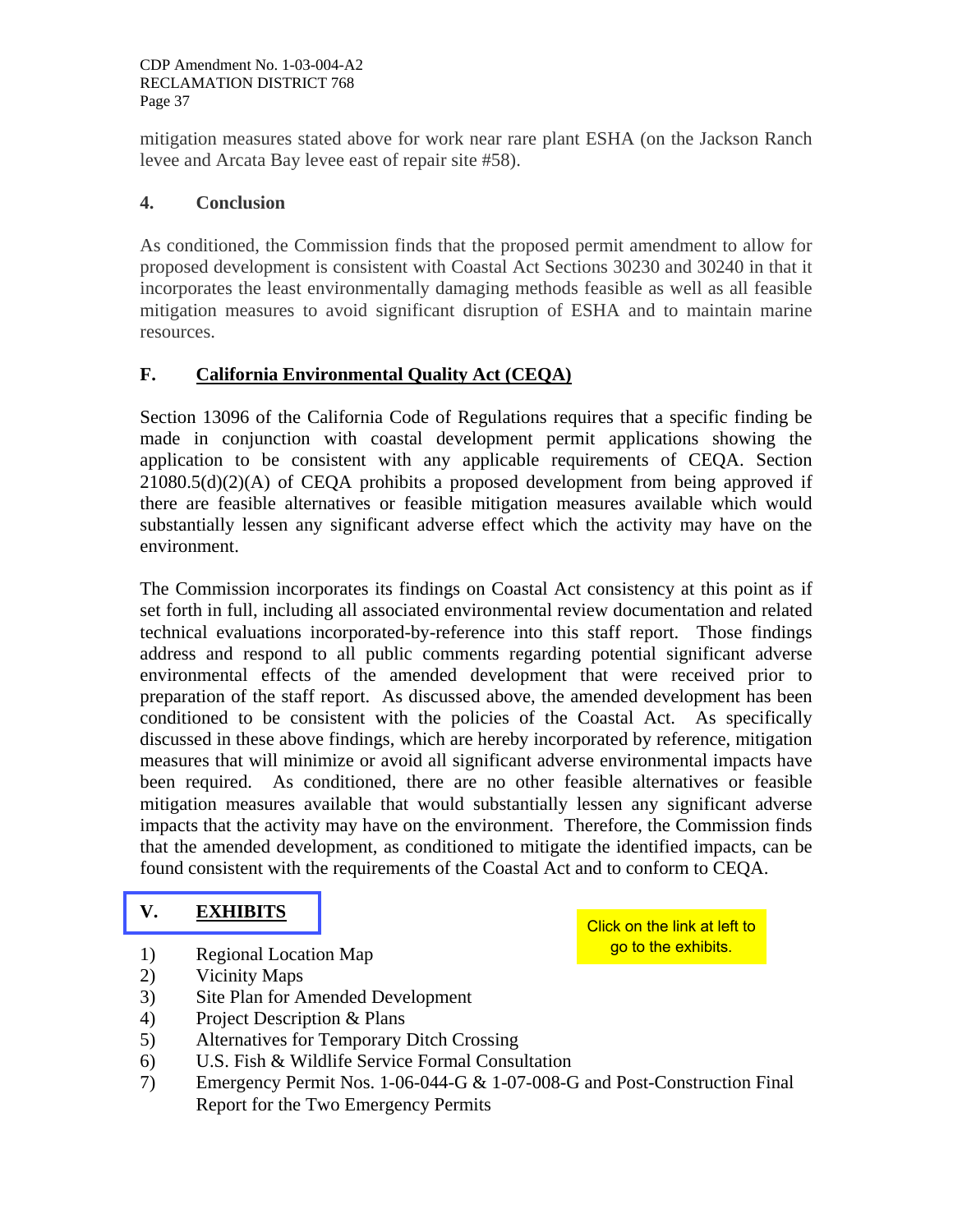CDP Amendment No. 1-03-004-A2 RECLAMATION DISTRICT 768 Page 38

- 8) Adopted Findings for CDP No. 1-03-004
- 9) Staff Report for CDP Amendment No. 1-03-004-A1